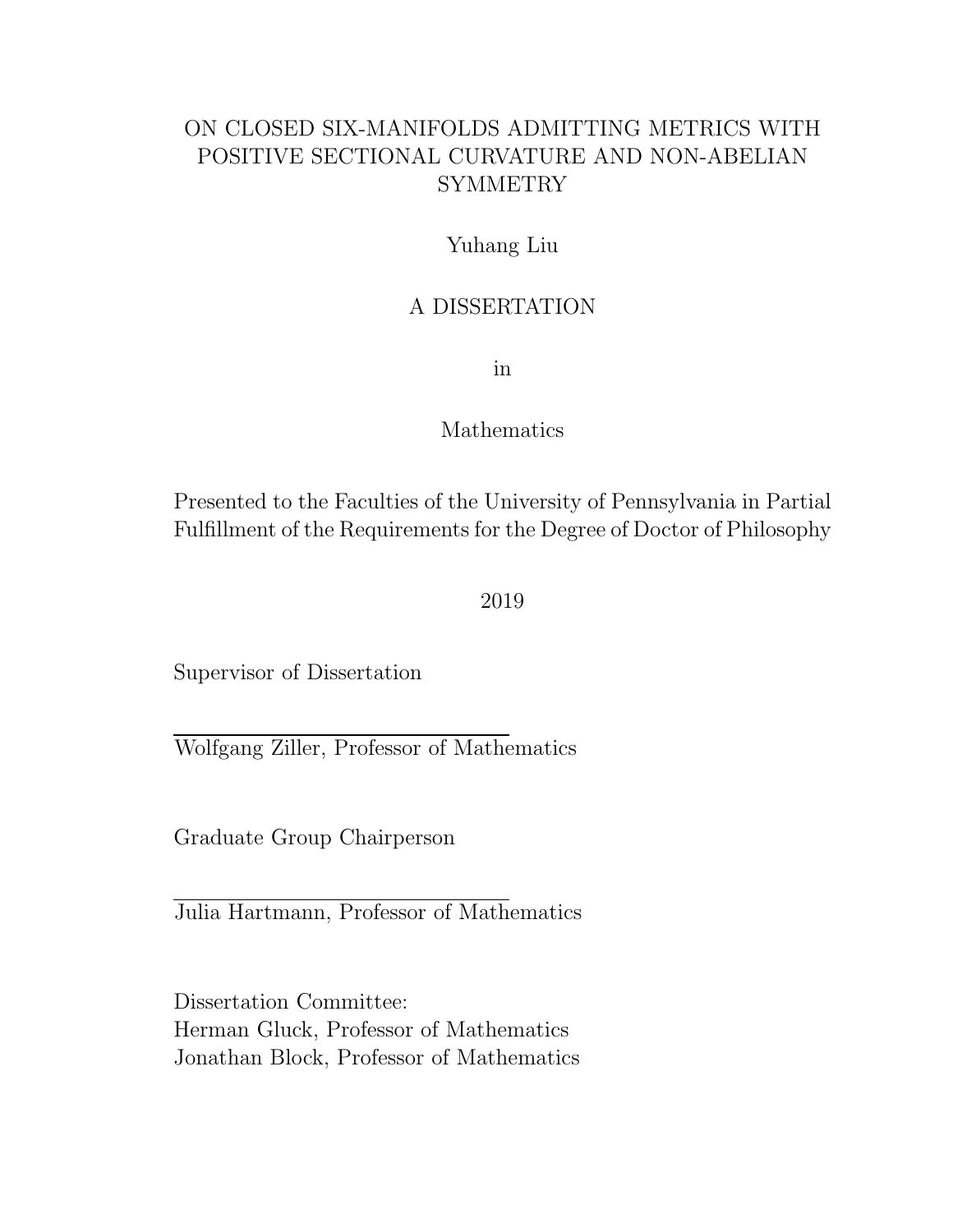## Acknowledgments

In the course of writing this thesis, I owe special thanks to my advisor, Wolfgang Ziller, for suggesting me the problem and bringing me inspiration whenever I struggled in doing my research. This thesis could not be done without his constant support and warm encouragement. I know that a few words cannot adequately express my thanks, I present this thesis as a token of my gratitude to him.

I would also like to thank Herman Gluck, Jonathan Block, Davi Maximo and Christopher Croke for providing all the support as well as being on my advisory committee or thesis committee. During my study at Penn, the mathematics that I had learned from them enriched my mathematical experience and will be the most valuable treasure of my life.

I also thank Fuquan Fang, Xiaochun Rong, Francisco Gozzi, Lee Kennard, Shi Wang and many other colleagues of mine whose expertise in this field gave me useful insights into the problem. I owe thanks to Mianlai Zhou, Artur Bicalho-Saturnino and Eric Goodman for helping me with the use of Mathematica and LaTeX graphics.

I want to share the credit of my thesis with many of my friends, those who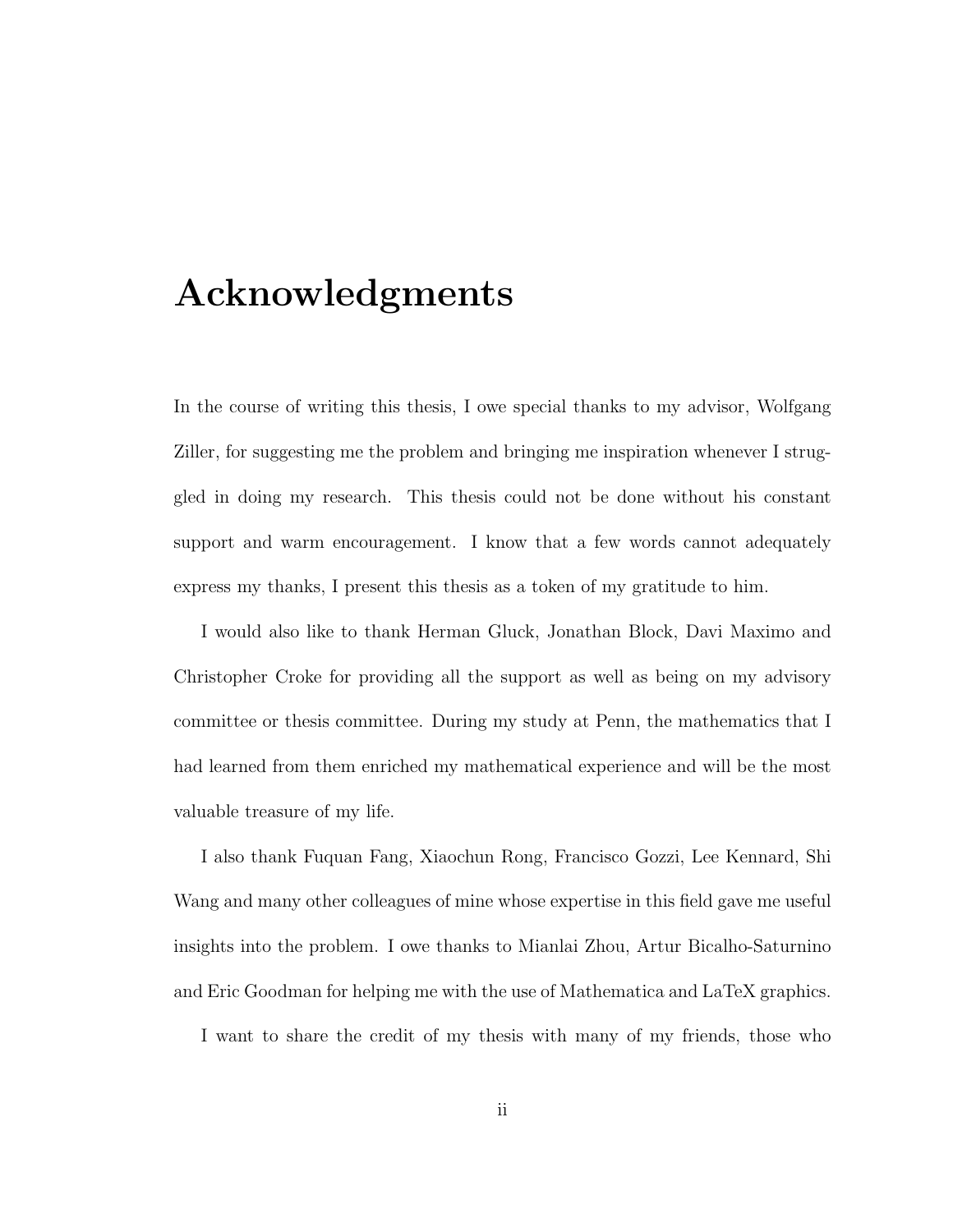are always supportive and eager to offer help to me. I specially thank Zhen Zeng, Anusha Krishnan, Thomas Brooks, Joseph Hoisington and Jiaming Xia for making my life at Penn so enjoyable.

Finally I express my gratitude to my parents, who constantly comforted me when I was upset and encourage me to pursue my own career.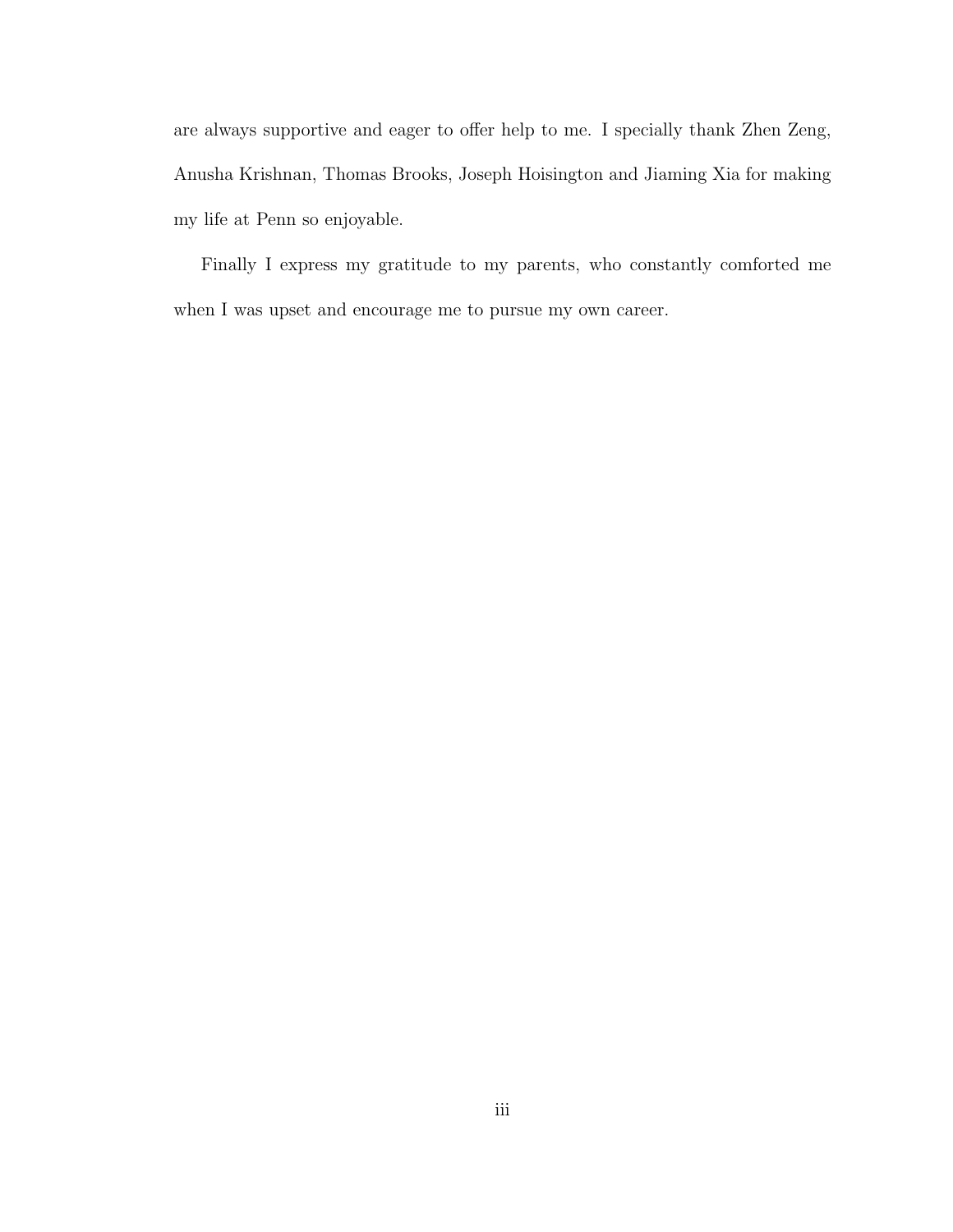#### ABSTRACT

#### ON CLOSED SIX-MANIFOLDS ADMITTING METRICS WITH POSITIVE SECTIONAL CURVATURE AND NON-ABELIAN SYMMETRY

#### Yuhang Liu

#### Wolfgang Ziller

We study the topology of closed, simply-connected, 6-dimensional Riemannian manifolds of positive sectional curvature which admit isometric actions by  $SU(2)$  or  $SO(3)$ . We show that their Euler characteristic agrees with that of the known examples, i.e.  $S^6$ ,  $\mathbb{CP}^3$ , the Wallach space  $SU(3)/T^2$  and the biquotient  $SU(3)/T^2$ . We also classify, up to equivariant diffeomorphism, certain actions without exceptional orbits and show that there are strong restrictions on the exceptional strata.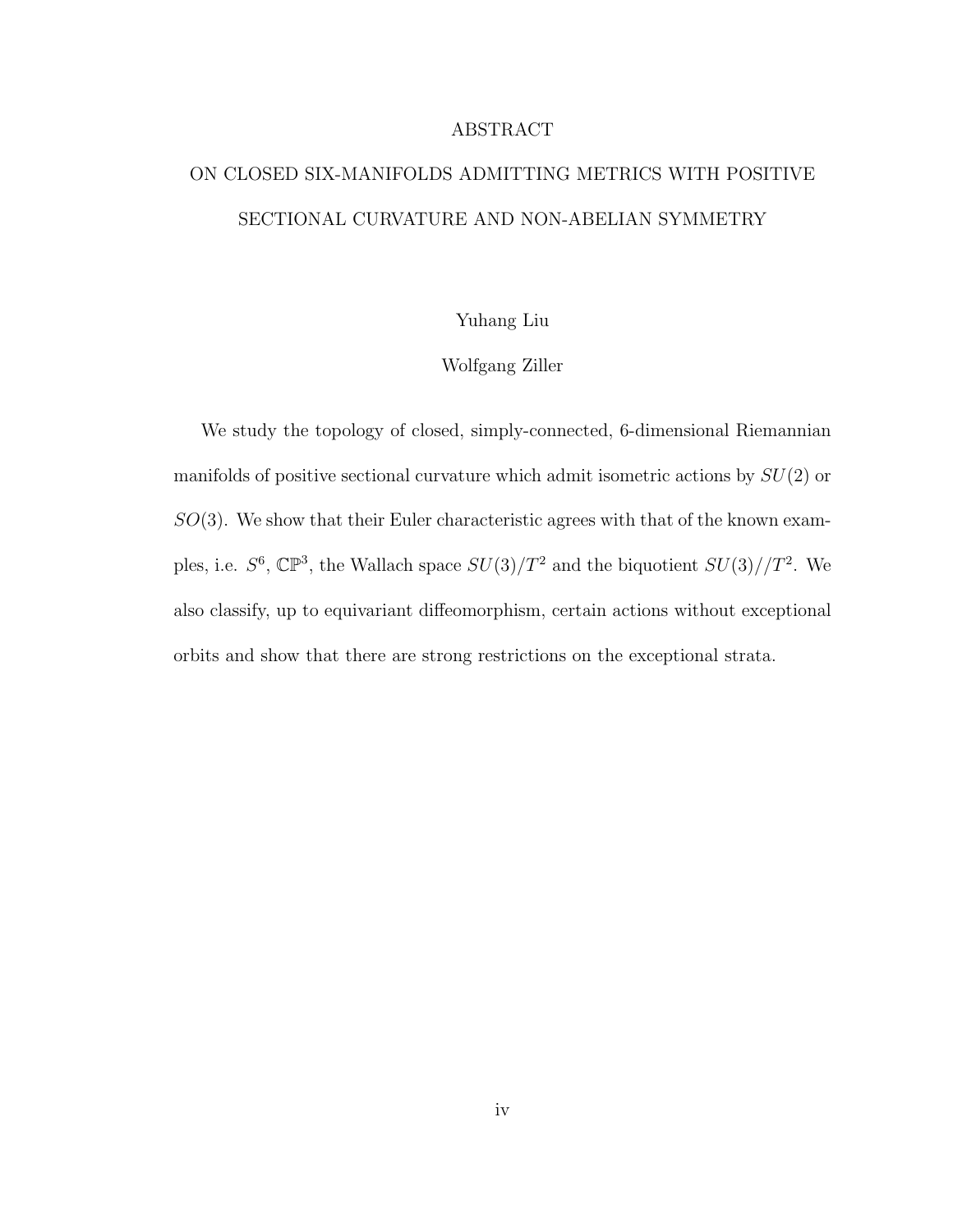# **Contents**

| 1 Introduction                                          | $\mathbf{1}$ |
|---------------------------------------------------------|--------------|
| 2 Preliminaries                                         | 6            |
| 3 The Structure of Orbit Spaces and Orbit Types         | 13           |
| 4 Actions, Orbit Spaces and the Topology of G-manifolds | $21\,$       |
| 4.1 $SO(3)$ actions with $M^G$ finite or empty          | 24           |
|                                                         | 31           |
| 5 Unsolved Cases                                        | 36           |
| 6 Explicit Examples of G-actions                        | 40           |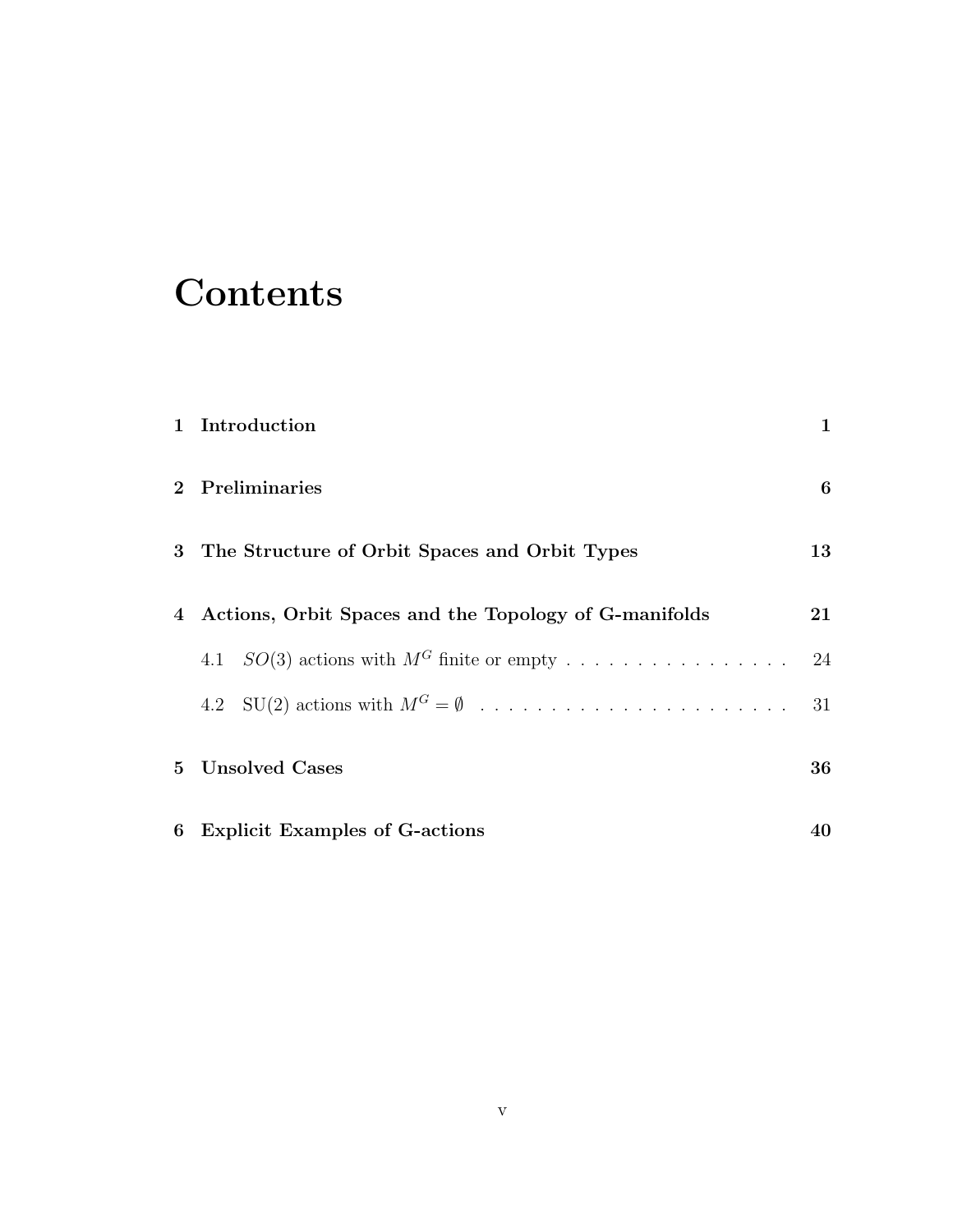## Chapter 1

## Introduction

The study of Riemannian manifolds with positive sectional curvature is an old and fundamental subject in Riemannian geometry. There are very few compact examples of positively curved manifolds besides the so-called Compact Rank One Symmetric Spaces, which we will abbreviate as CROSS. In fact the only further known examples exist only in dimension up to 24 and consist of homogeneous spaces [Wal72][BB76], biquotients [Esc82] and one cohomogeneity one manifold in dimension 7 [GVZ11][Dea11].

The fundamental group of a compact Riemannian manifolds with positive sectional curvature is finite, and it is trivial or equal to  $\mathbb{Z}/2$  in even dimensions. Furthermore, odd-dimensional positively curved closed manifolds are orientable. However, for simply connected closed manifolds, no general topological obstructions are known to separate the class of positively curved manifolds from the class of non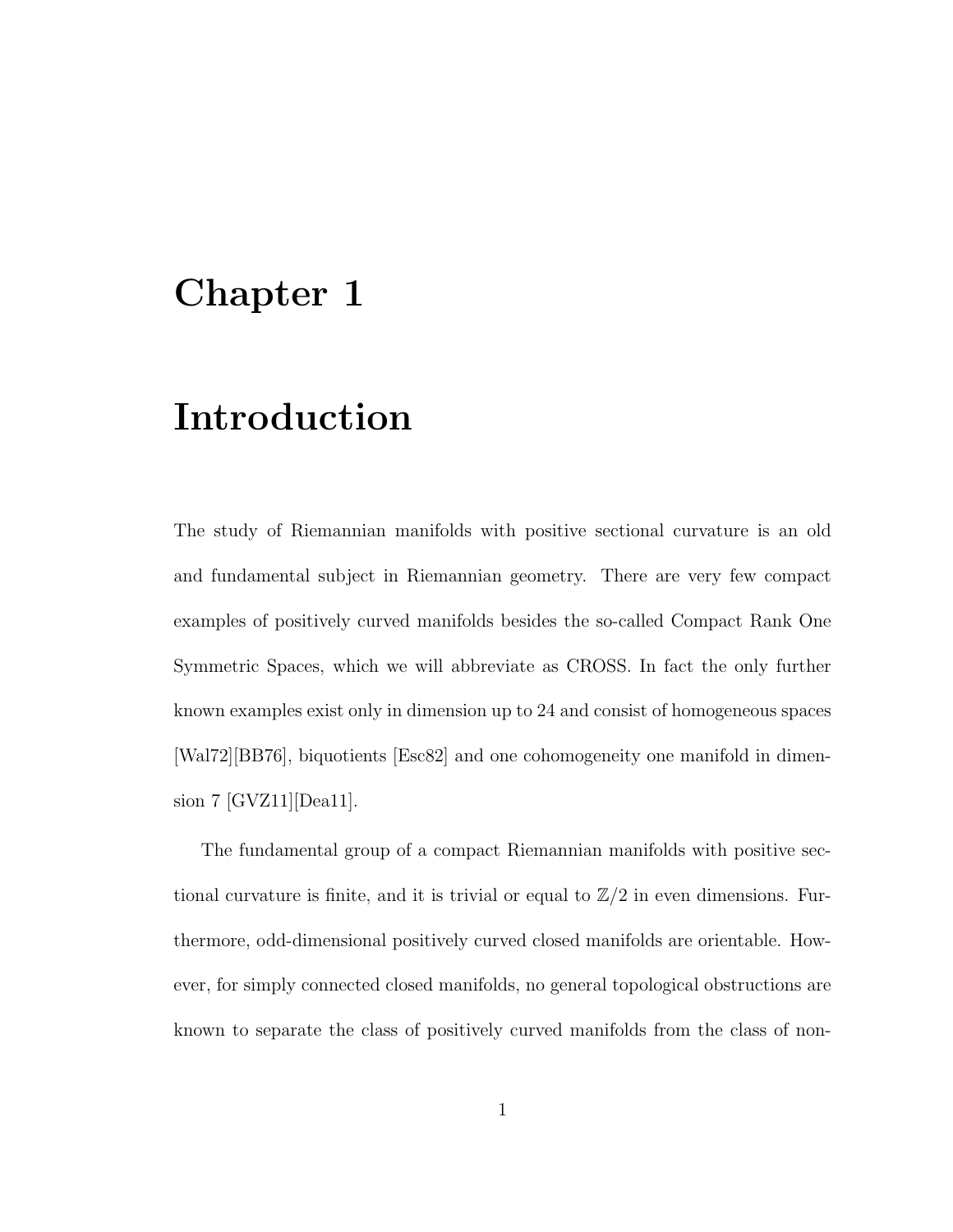negatively curved manifolds, although thee are many examples with non-negative curvature.

There are several classifications results of positively curved manifolds in low dimensions, though all of which require some "symmetry" conditions on the metric. Positively curved 3-manifolds are space forms [Ham82]. In dimension 4, Hsiang and Kleiner showed that positively curved simply connected 4-manifolds with  $S<sup>1</sup>$  symmetry are homeomorphic to the 4-sphere  $S^4$  or the projective space  $\mathbb{CP}^2$  (see [HK89]); later Grove and Wilking improved the result to equivariant diffeomorphism([GW14]). In dimension 5, Xiaochun Rong showed that a  $T^2$ -invariant simply connected closed 5-manifold is diffeomorphic to a 5-sphere (see [Ron02]).

Inspired by Hsiang and Kleiner's work, Karsten Grove proposed what is now called the "symmetry program" in [Gro02], which is to study positively curved manifolds with "large" symmetry group. Here "large" can have several different meanings. Many results were obtained in this direction, particularly for torus actions. For example, Grove and Searle proved the Maximal Rank theorem([GS94]), which states that the symmetry rank of a n-dimensional positively curved closed manifold is at most  $\left[\frac{n+1}{2}\right]$ , and in the case of equality the manifold is diffeomorphic to a sphere,  $\mathbb{RP}^n$ ,  $\mathbb{CP}^n$  or a lens space. Burkhard Wilking showed that when  $n \geq 10$  and a positively curved closed simply connected *n*-manifold M has symmetry rank at least  $\frac{n}{4} + 1$ , M is homeomorphic to  $S<sup>n</sup>$  or  $\mathbb{HP}^{\frac{n}{4}}$  or homotopy equivalent to  $\mathbb{CP}^{\frac{n}{2}}$  [Wil03]. Recently Kennard, Wiemeler and Wilking showed that an even-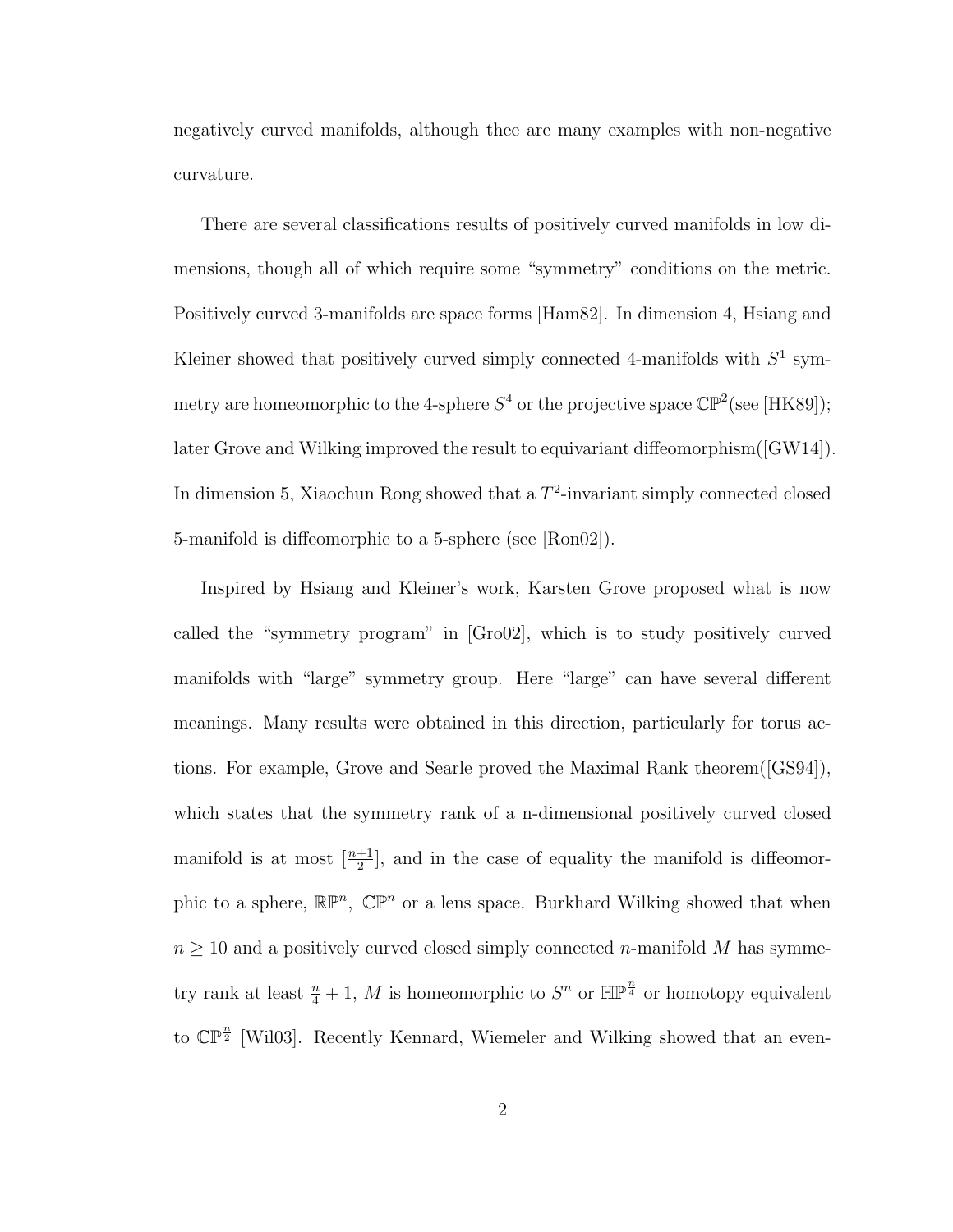dimensional positively curved manifold with  $T<sup>5</sup>$ -symmetry has Euler characteristic at least 2.

After these classification results of positively curved manifolds invariant under torus actions, it is natural to investigate metrics with non-abelian symmetry. Wilking studied positively curved manifolds with high symmetry degree or low cohomogeneity relative to the dimension in [Wil06]. Since all non-abelian compact Lie groups contain a rank 1 subgroup,  $SU(2)$  or  $SO(3)$ , it is natural to study metrics invariant under  $SU(2)$  or  $SO(3)$ . In dimension 5, Fabio Simas obtained a partial classification of positively curved 5-manifolds invariant under  $SU(2)$  or  $SO(3)$  (see [Sim16]). In this paper we study 6-dimensional positively curved manifolds with  $SU(2)$  or  $SO(3)$  symmetry. This is also the first dimension where new examples have been constructed, which need to be recognized. They are the Wallach space  $SU(3)/T^2$ , where  $T^2$  is the maximal torus, and the biquotient  $SU(3)/T^2$ , where  $T^2 = \{(\text{diag}(z, w, zw), \text{ diag}(1, 1, \bar{z}^2\bar{w}^2)) | z, w \in S^1\} \subset S(U(3) \times U(3))$  acts freely on  $SU(3)$ . On the first space one has an action by both  $SO(3)$  and  $SU(2)$ , isometric in the positively curved metric, and on the second space an action by  $SU(2)$  which commutes with diag(1, 1,  $\bar{z}^2\bar{w}^2$ ).

Our first result is:

**Theorem 1.0.1.** Let  $M = M^6$  be a 6-dimensional closed simply connected Riemannian manifold of positive sectional curvature such that  $SU(2)$  or  $SO(3)$  acts isometrically and effectively on M. Then: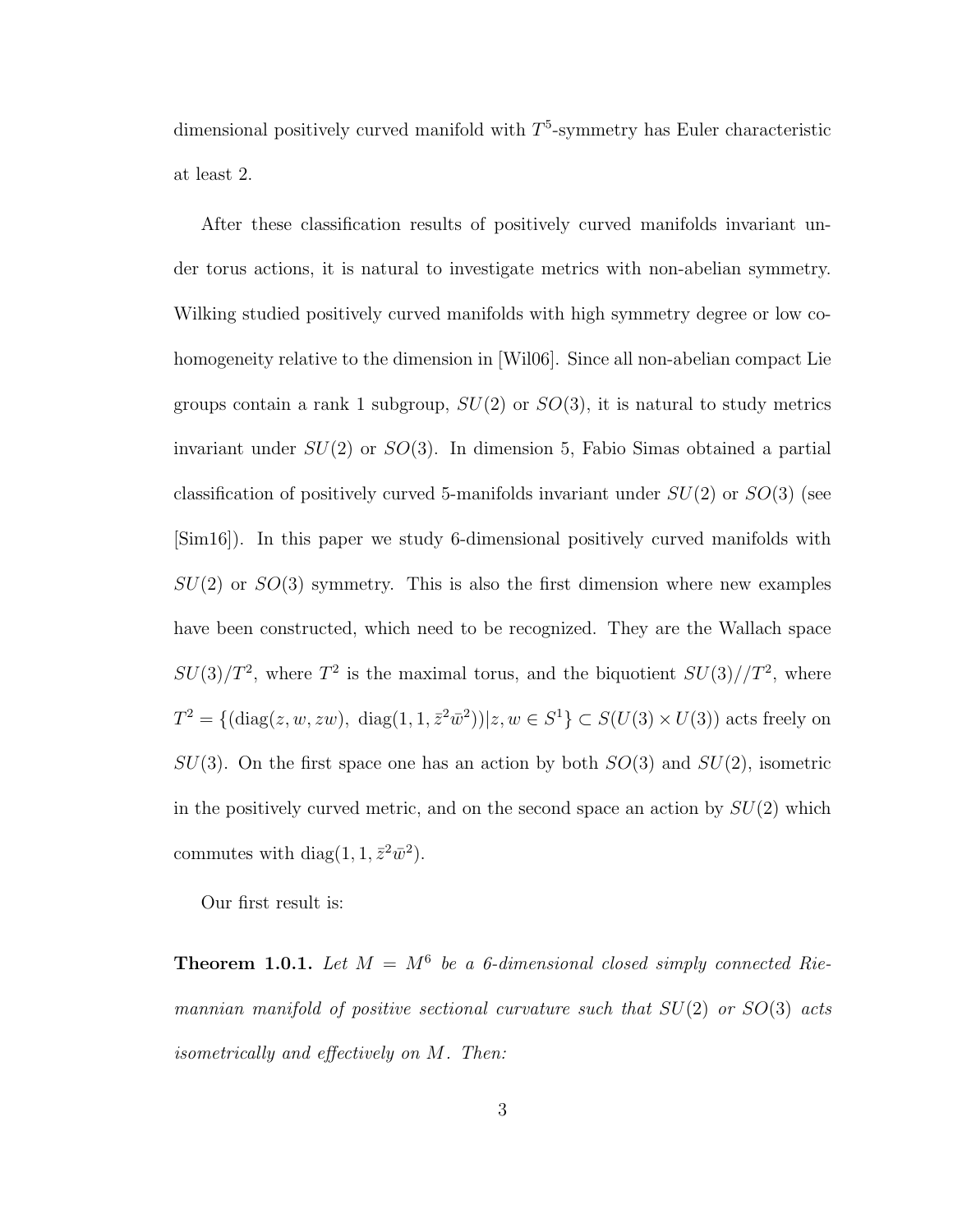- (a) The Euler characteristic  $\chi(M) = 2, 4, 6;$
- (b) The principal isotropy group is trivial unless M is equivariantly diffeomorphic to  $S^6$  with a linear  $SO(3)$ -action;
- $(c)$  When the principal isotropy is trivial, the exceptional isotropy groups are either cyclic or dihedral groups.

Notice that in the known examples, one has indeed  $\chi(M) = 2, 4, 6$ . Before stating the next theorems, we mention that the orbit space  $M/G$  is homeomorphic to a 3-sphere or a 3-ball (see Theorem 3.0.11) unless  $M$  is equivariantly diffeomorphic to  $S^6$  with a linear  $SO(3)$ -action (See Chapter 6, Example 1(c)).

In the case of  $G = SU(2)$  we will show:

**Theorem 1.0.2.** Assume that  $G = SU(2)$  acts on M isometrically and effectively.

- 1. If the fixed point set  $M^G$  is non-empty, then M is equivariantly diffeomorphic to a linear action on  $S^6$  or  $\mathbb{CP}^3$ .
- 2. If  $M^G$  is empty and the action has no exceptional orbits, then M is diffeomorphic to  $S^6$ ,  $S^2 \times S^4$  or  $SU(3)/T^2$ .

Explicit actions as in the above theorem are described in Chapter 6.

**Theorem 1.0.3.** Suppose  $G = SO(3)$  and assume that the orbit space  $M/G$  is a 3-ball whose boundary contains more than 1 orbit types, and that there are no exceptional orbits or interior singular orbits. Then  $M<sup>6</sup>$  is equivariantly homeomorphic to a linear action on  $S^6$ .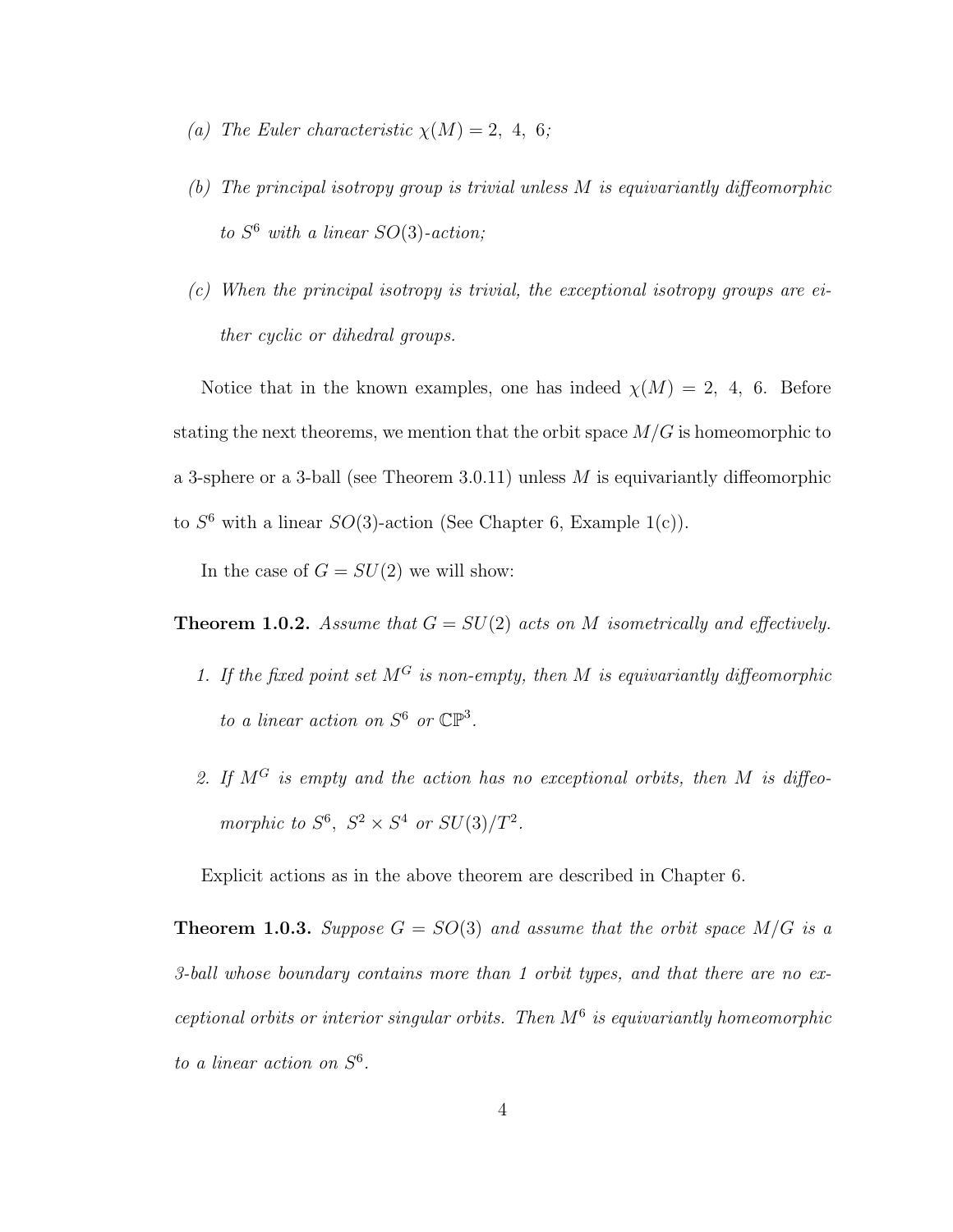See Theorem 4.1.1 for further results in this special cases. The strategy to obtain these results is to analyze the structure of the orbit space and recover  $M$  from  $M/G$ . We will show that  $M/G$  is homeomorphic to  $B^4$ ,  $B^3$  or  $S^3$ . We describe the structure of singular orbit strata in all three cases, which allows us to glue different pieces of singular orbits to recover the topology of  $M$  if exceptional orbits do not occur. If exceptional orbits occur, we show that the stratification of  $M^*$  must be very special. We point out here that Fuquan Fang studied this problem, and claimed a partial classification of such positively curved 6-manifolds (see [Fan02]). Unfortunately, his proof contains several gaps.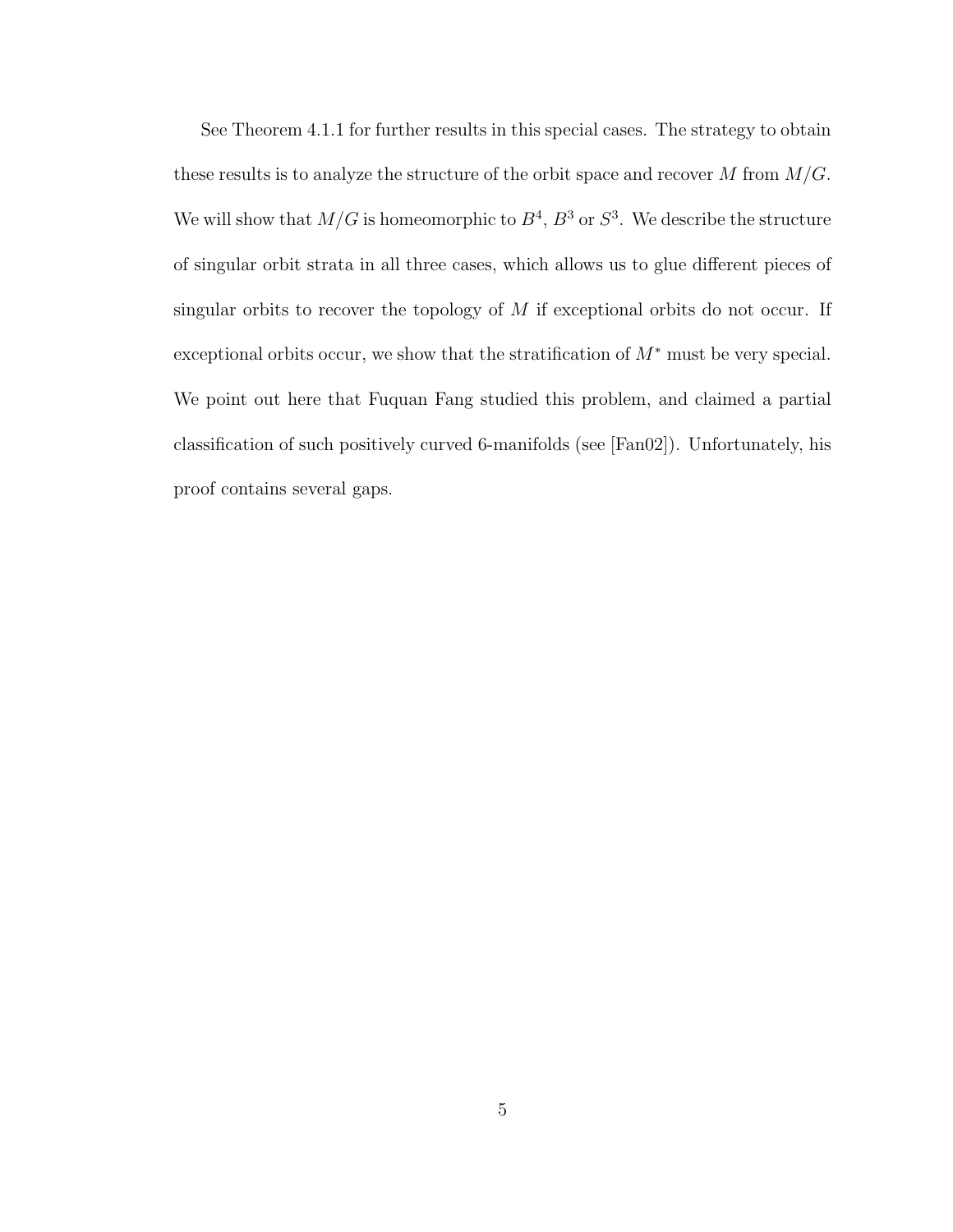#### Chapter 2

## Preliminaries

We start by recalling some basic definitions for group actions, see e.g. [Bre72][AB15] for a reference. Let G be a compact Lie group and M be a compact smooth manifold. For a smooth action  $\pi : G \times M \to M$ , the G-orbit G.p through a point  $p \in M$ is the submanifold  $G.p = \{gp \in M | g \in G\}$ , the *isotropy group* or the stabilizer at  $p \in M$  is defined as  $G_p = \{g \in G | gp = p\}$ , and we have  $G.p = G/G_p$ . Furthermore, we denote the G-fixed point set by  $M^G = \{p \in M | G.p = p\}$ . Note also that the fixed point set in an orbit has the form  $(G/K)^H = \{g \in G | g^{-1}Hg \subset K\}/K$ , where  $H \subset K \subset G$ . In particular,  $(G/H)^H = N(H)/H$ .

Points in the same G-orbits have conjugate isotropy groups. The isotropy type of a G-orbit  $G/H$  is the conjugacy class of isotropy groups at points in  $G/H$  and denote it by  $(H)$ . We define  $M_{(K)}$  to be the union of orbits with the same isotropy type  $(K)$ . For compact group actions on compact manifolds, there are only finitely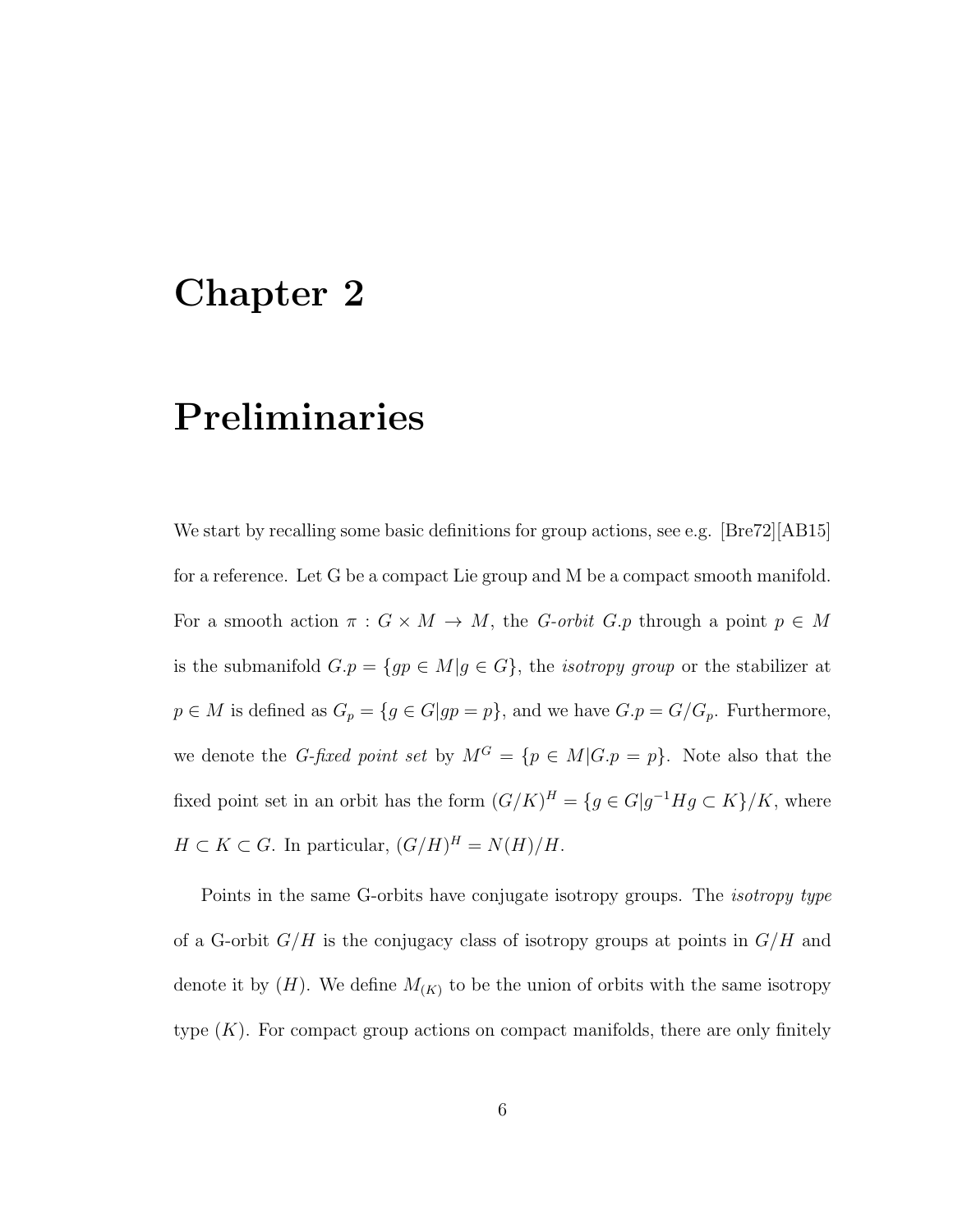many orbit types.

Among all orbit types of a given action, there exist maximal orbits  $G/H$  with respect to inclusion of isotropy groups called the principal orbits. Non-principal orbits which have the same dimension as the principal orbit are called exceptional orbits, and orbits having lower dimension than principal ones are called singular orbits.

The *orbit space*  $M^* = M/G$  is the union of its *orbit strata*  $M^*_{(K)} = M_{(K)}/G$ which themselves are manifolds. The principal orbit stratum  $M^*_{(H)}$  is an open, dense and connected subset of  $M/G$ . In particular the dimension of  $M^*_{(H)}$  is called the *cohomogeneity* of the action. Codimensional one strata in  $M^*$  are called faces, which are part of  $\partial M^*$ . We notice that  $M_{(K)}^K \to M_{(K)}^*$  is an  $N(K)/K$ -principal bundle and the structure group of  $M_{(K)} \to M_{(K)}^*$  is  $N(K)/K$ .

The following theorem gives constraints on the exceptional orbits in simplyconnected manifolds:

**Theorem 2.0.4.** ([Bre72]) Let M be a simply-connected manifold and G a compact group acting on  $M$ . Then  $M^*$  is also simply connected and there are no exceptional orbits  $G/K$  whose stratum  $M^*_{(K)}$  has codimension 1 in  $M^*$  (so called special exceptional orbits).

For each orbit  $G.p$ , let  $T_p^{\perp}$  denote the normal space at p to the orbit and  $S_p^{\perp}$  the unit sphere in the normal space.  $T_p^{\perp}$  admits a natural linear action by the isotropy group  $G_p$ , called the *slice representation*. The quotient  $T_p^{\perp}/G_p$  is called the *tangent*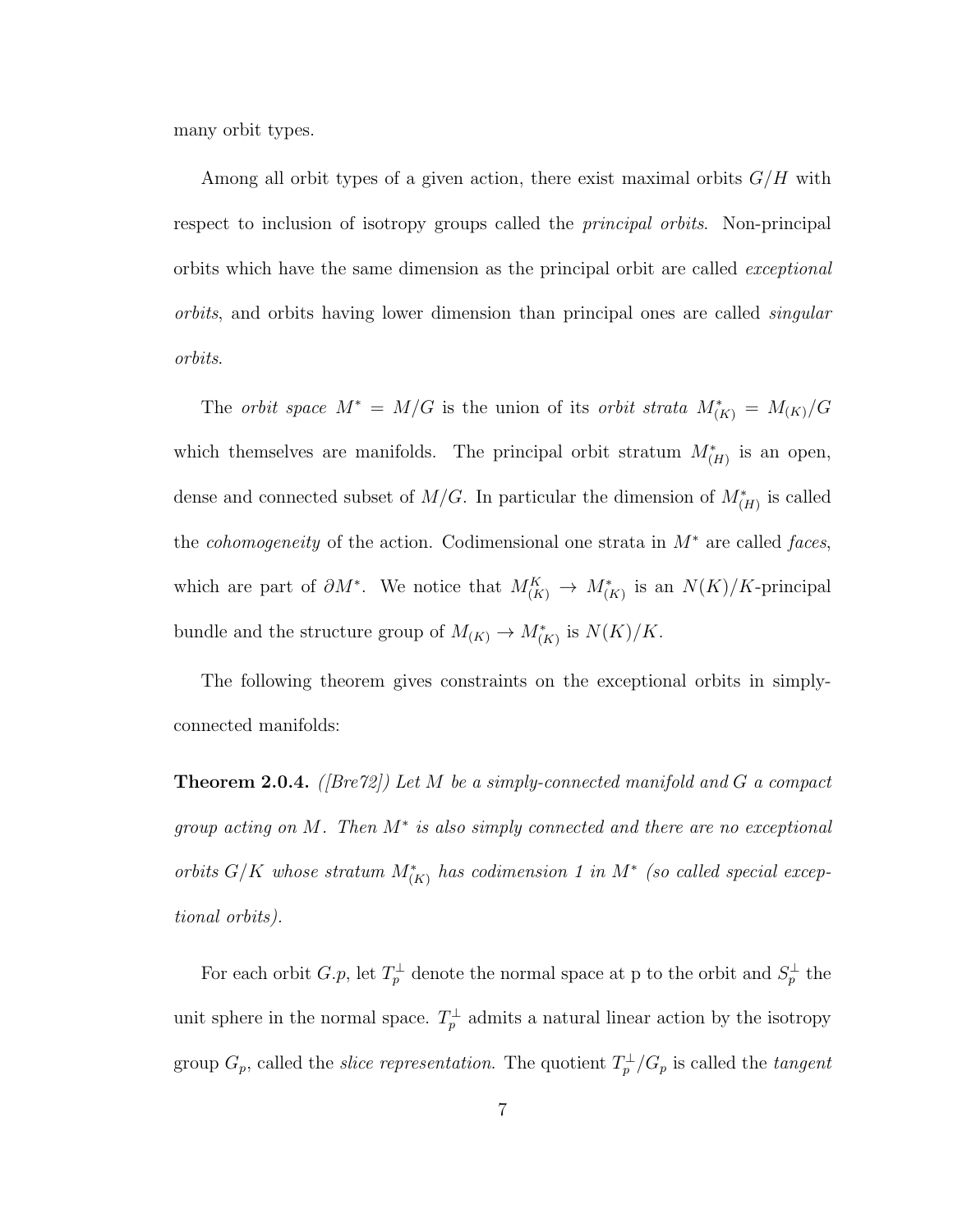cone of the orbit in the orbit space, and  $S_p^{\perp}/G_p$  is the space of directions at p and is denoted as  $S_{[p]}$ . We also note that  $M_{(K)} \cap T_p^{\perp} = (T_p^{\perp})^K$ , and the slice theorem states that an equivariant neighborhood of  $G/G_p$  has the form  $G \times_{G_p} D(T_p^{\perp}) =$  $((G \times D(T_p^{\perp})) / G_p$ , where  $D(T_p^{\perp})$  is a disk in  $T_p^{\perp}$  (also called the *slice* at p) and  $G_p$  acts diagonally on G via right multiplication and on  $D(T_p^{\perp})$  via the slice representation.

If G acts on M by isometries, the orbit space, tangent cones and spaces of directions all inherit a metric from M. In particular, if we impose the positive curvature assumption on M,  $M/G$  becomes an Alexandrov space with positive curvature.

We frequently use the knowledge of the subgroups of  $SO(3)$  and  $SU(2)$ . For  $SO(3)$  they are given by

- 0-dimensional subgroups:  $\mathbb{Z}/k$ ,  $D_k$  (dihedral groups acting on k vertices),  $A_4$ ,  $S_4, A_5;$
- 1-dimensional subgroups:  $SO(2)$ ,  $O(2)$ ;

and for  $SU(2)$  by

- 0-dimensional subgroups:  $\mathbb{Z}/k$ , binary dihedral groups, inverse images of  $A_4$ ,  $S_4$ ,  $A_5$  in  $SU(2)$ ;
- 1-dimensional subgroups:  $U(1)$ ,  $Pin(2) = N(U(1))$ .

Note that the only subgroups of  $SU(2)$  which do not contain the center  $\mathbb{Z}/2$  are cyclic groups of odd order.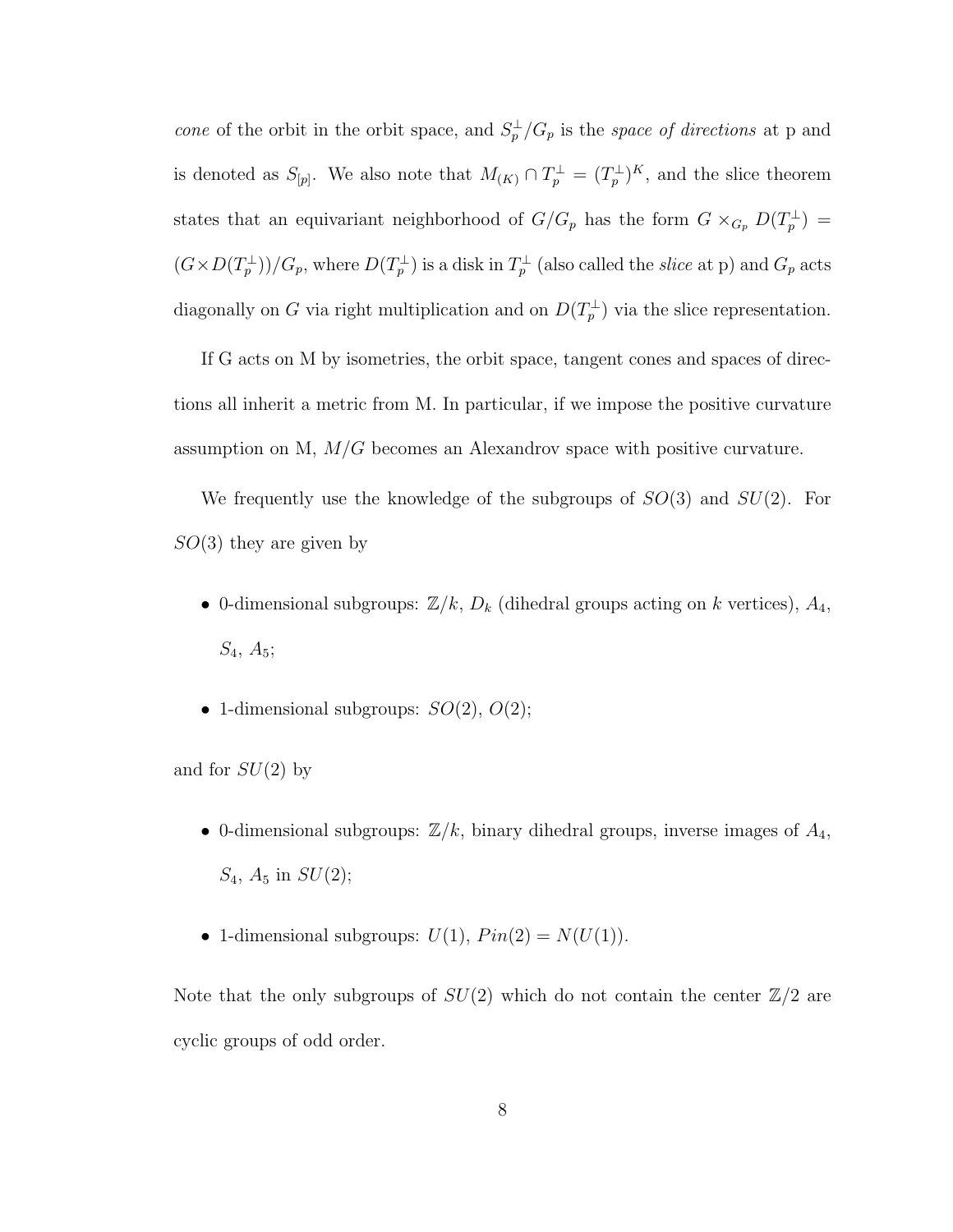It will also be useful for us to describe the quotient of  $\mathbb{R}^3$  under a finite subgroup Γ of  $SO(3)$ . In the following pictures, a line segment represents a stratum of  $\mathbb{R}^3/\Gamma$ with indicated cyclic isotropy, the origin has isotropy  $\Gamma$  and the complement has trivial isotropy.



Figure 2.1: Finite quotients of  $\mathbb{R}^3$ 

For the Euler Characteristic we have

- **Theorem 2.0.5.** (a) ( $[Kob58]$ ) If a torus T acts smoothly on a closed smooth manifold M, then the Euler characteristic of M equals that of  $M<sup>T</sup>$ , that is,  $\chi(M) = \chi(M^T);$ 
	- (b) ([PS12]) If M is a 6-dimensional simply connected Riemannian manifold with positive sectional curvature and  $S^1$ -symmetry, then  $\chi(M)$  is positive and even.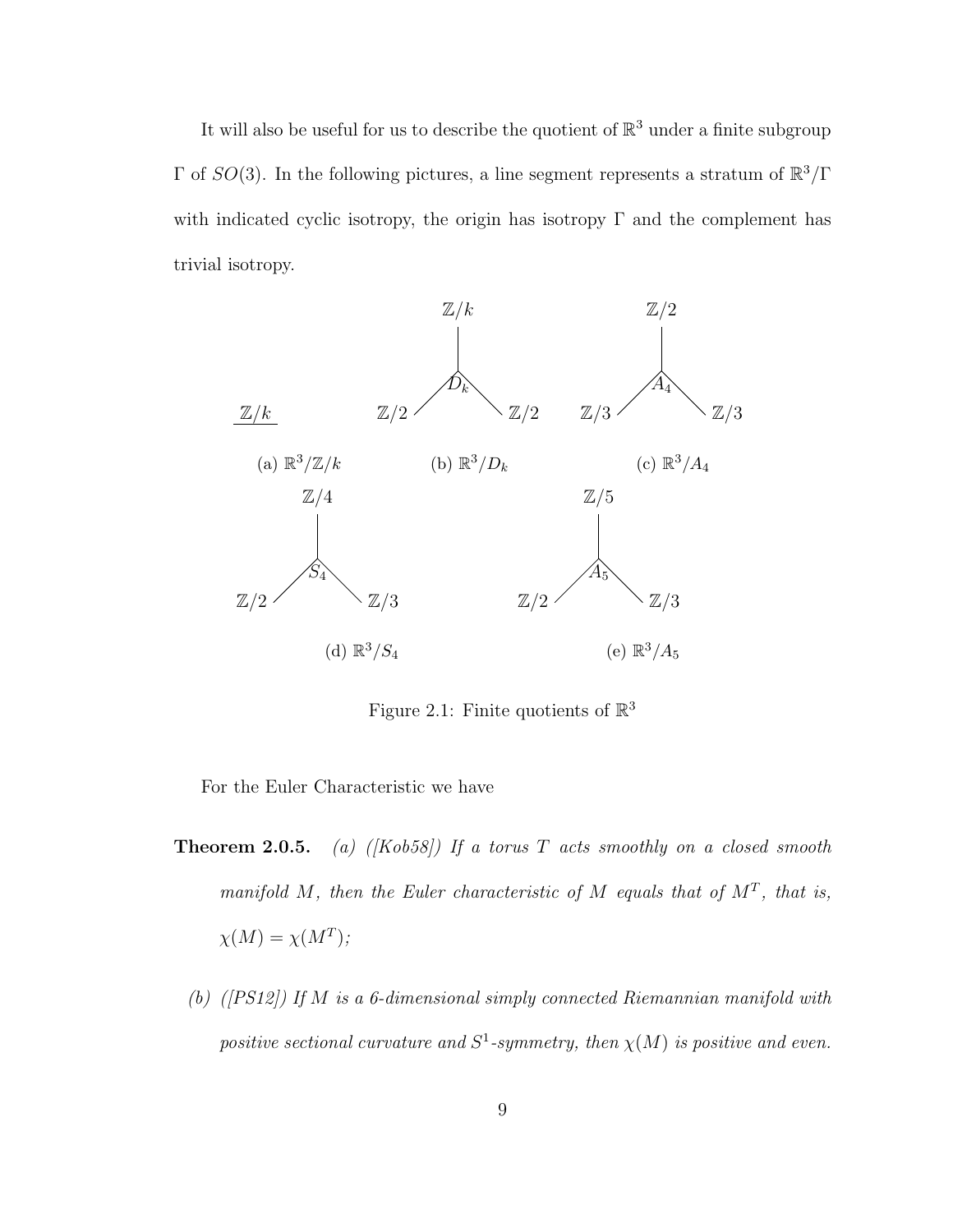For totally geodesic submanifolds of positively curved manifolds, we have the so called Connectedness Lemma due to Burkhard Wilking:

**Theorem 2.0.6.** (Connectedness Lemma, [Wil03]) Let  $M<sup>n</sup>$  be a compact n-dimensional Riemannian manifold with positive sectional curvature. Suppose that  $N^{n-k} \subset M^n$ is a compact totally geodesic embedded submanifold of codimension k. Then the inclusion map  $N^{n-k} \hookrightarrow M^n$  is  $(n-2k+1)$ -connected.

Recall that if we have a continuous map  $f: X \to Y$  between two connected topological spaces X and Y, and a positive integer  $k$ , then we say that f is  $k$ connected if  $f_*$  induces isomorphisms on homotopy groups  $\pi_i$ ,  $1 \leq i \leq k-1$  and surjection on  $\pi_k$ .

For smooth actions on positively curved mainifolds with nontrivial principal isotropy group, we have:

**Theorem 2.0.7.** (Isotropy Lemma, *[Wil06]*) Let G be a compact Lie group acting isometrically and not transitively on a positively curved manifold  $(M, g)$  with nontrivial principal isotropy group H. Then any nontrivial irreducible subrepresentation of the isotropy representation of  $G/H$  is equivalent to a subrepresentation of the isotropy representation of  $K/H$ , where K is an isotropy group such that the orbit stratum of K is a boundary face in  $M/G$  and  $K/H$  is a sphere.

Finally, for Riemannian manifolds with positive sectional curvature and low fixed point cohomogeneity, we have the following classification which will be used in the proof of Proposition 4.0.14.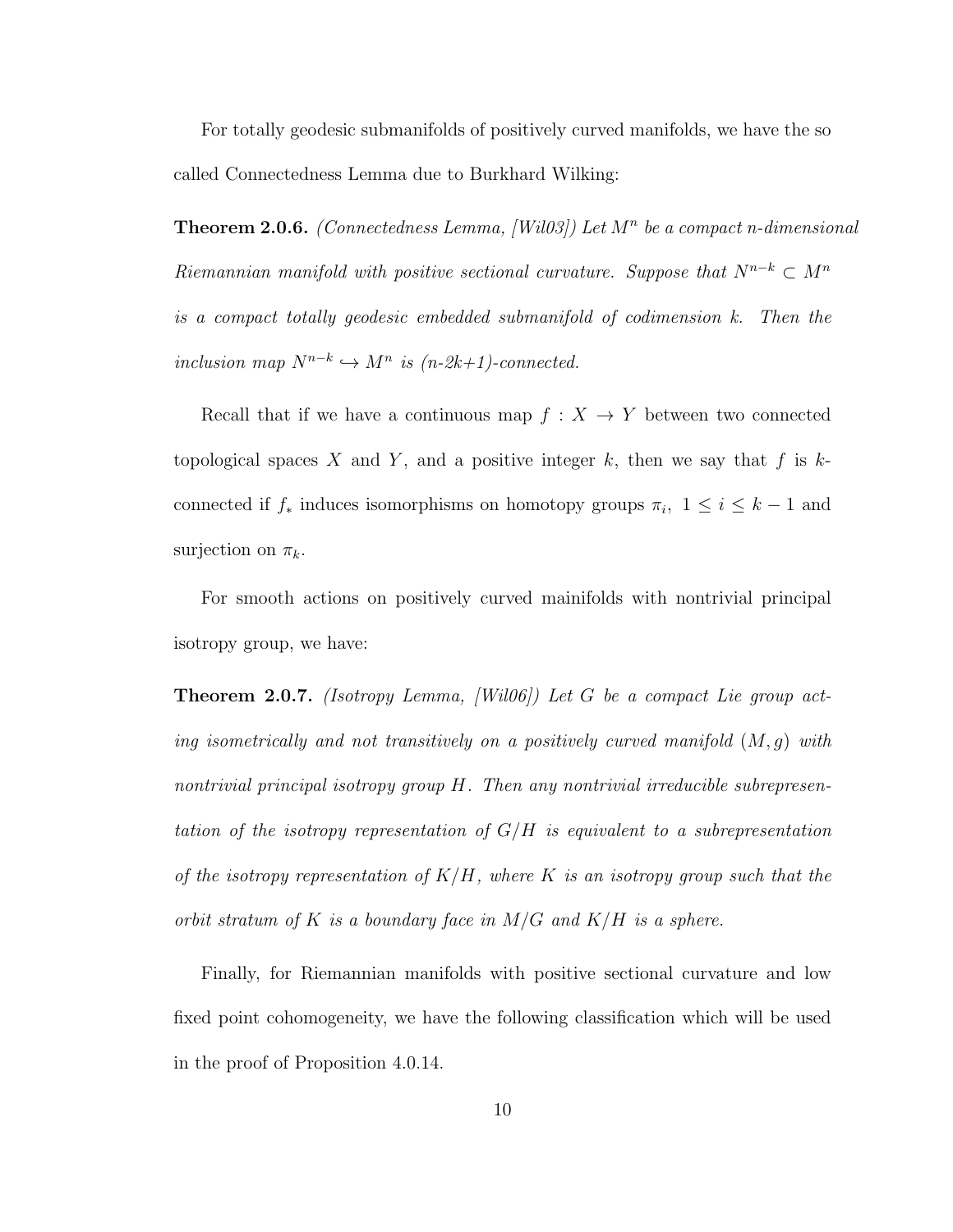**Theorem 2.0.8.** ([GS97][GK04]) If M is a positively curved simply connected closed manifold which admits an isometric action by a compact group G such that the fixed point cohomogeneity cohomfix(M, G) :=  $dim(M/G) - dim(M^G) - 1 \leq 1$ , then M is equivariantly diffeomorphic to a compact rank one symmetric space.

We now state a version of the soul theorem in the setting of orbit spaces, which will be used in Theorem 4.1.1.

**Theorem 2.0.9.** (Theorem 1.2 [GK04], boundary soul lemma). Let M be a closed Riemannian manifold with positive sectional curvature and G a compact Lie group acting isometrically on M. Suppose  $M^* = M/G$  has nonempty boundary  $\partial M^*$ . Then we have

- 1. There exists a unique point  $s_o \in M^*$ , the soul of  $M^*$ , at maximal distance to  $\partial M^*;$
- 2. The space of directions  $S_{[s_o]}$  at  $s_o$  is homeomorphic to  $\partial M^*$ ;
- 3. The strata in  $int(M^*) = M^* \partial M^*$  belong to one of the following:
	- (a) all of  $int(M^*)$ ;
	- (b) the soul point  $s_o$ ;
	- (c) a cone over strata in  $\partial M^*$  with its cone point s<sub>o</sub> removed;
	- (d) a stratum containing  $s_o$  whose boundary consists of strata in  $\partial M^*$ .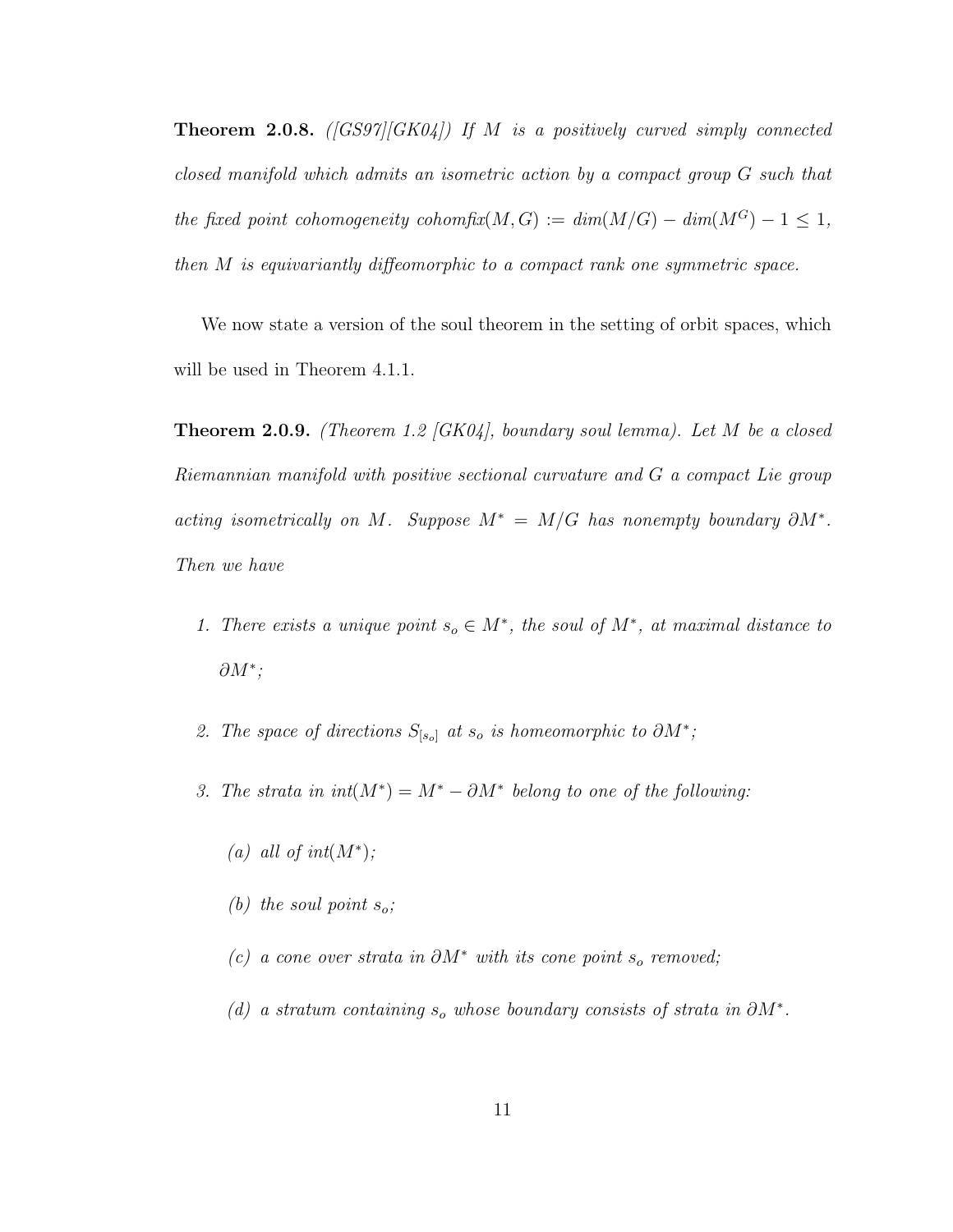Remark 2.0.10. We note that in [GK04] it was claimed that the strata in part (d) is one-dimensional, but one easily gives examples where its dimension is higher.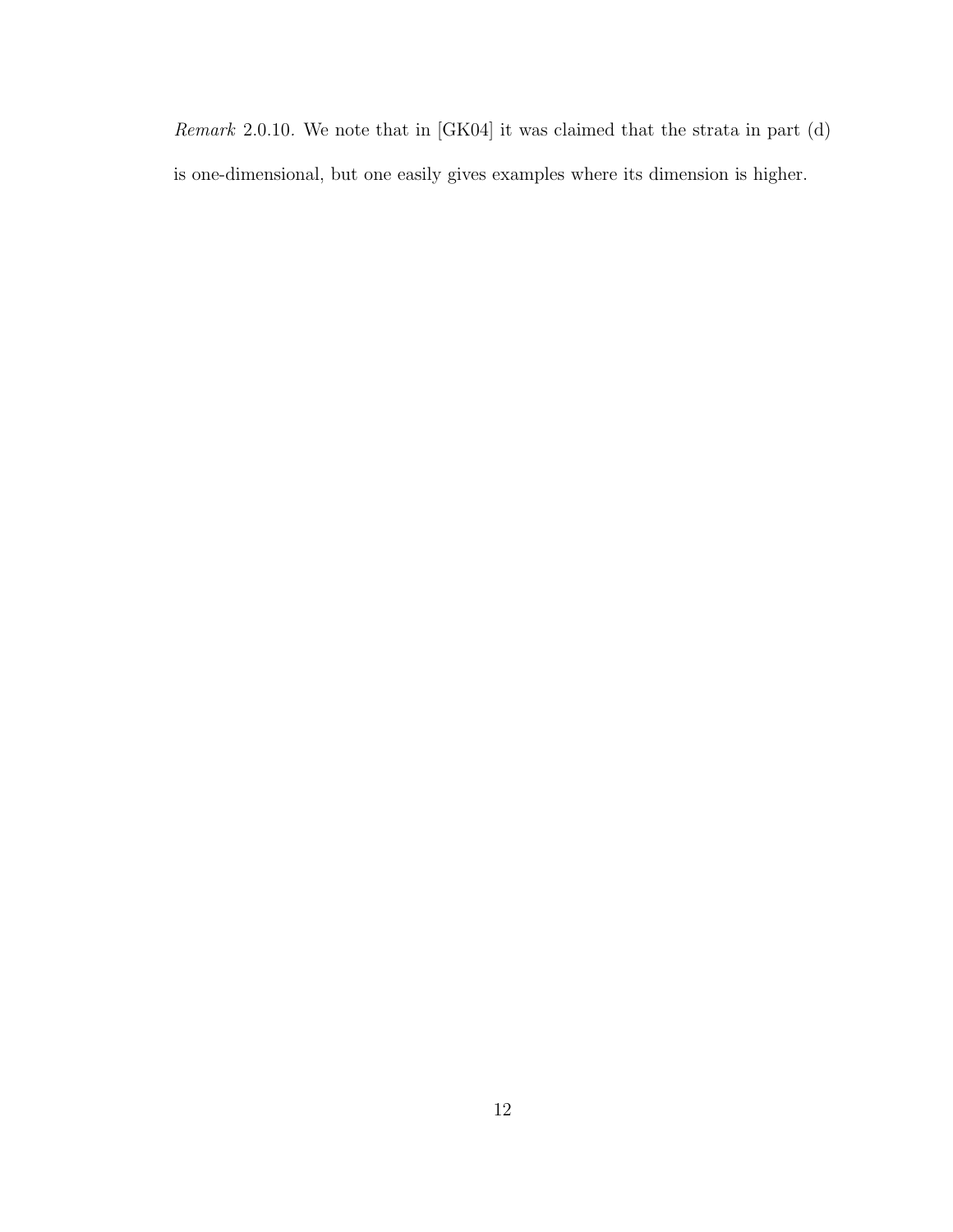## Chapter 3

# The Structure of Orbit Spaces and Orbit Types

Throughout the remainder of the paper, G will always be the Lie group  $SU(2)$  or  $SO(3)$ , and M is a simply connected closed 6-dimensional Riemannian manifold with positive sectional curvature which admits an effective isometric G-action.

We start by observing the following dichotomy for the topology of the orbit space  $M/G$ :

**Theorem 3.0.11.** The orbit space  $M^*$  is homeomorphic to either  $S^3$  or a 3-ball  $B^3$ or  $B^4$ . When  $M^* = B^4$ , M is equivariantly diffeomorphic to  $S^6$  with a fixed point homogeneous linear SO(3)-action.

*Proof.* The cohomogeneity is calculated via  $\dim(M^*) = \dim(M) - \dim(G) + \dim(H) =$  $3+\dim(H)$ , where H is the principal isotropy group. H is either 0 or 1-dimensional,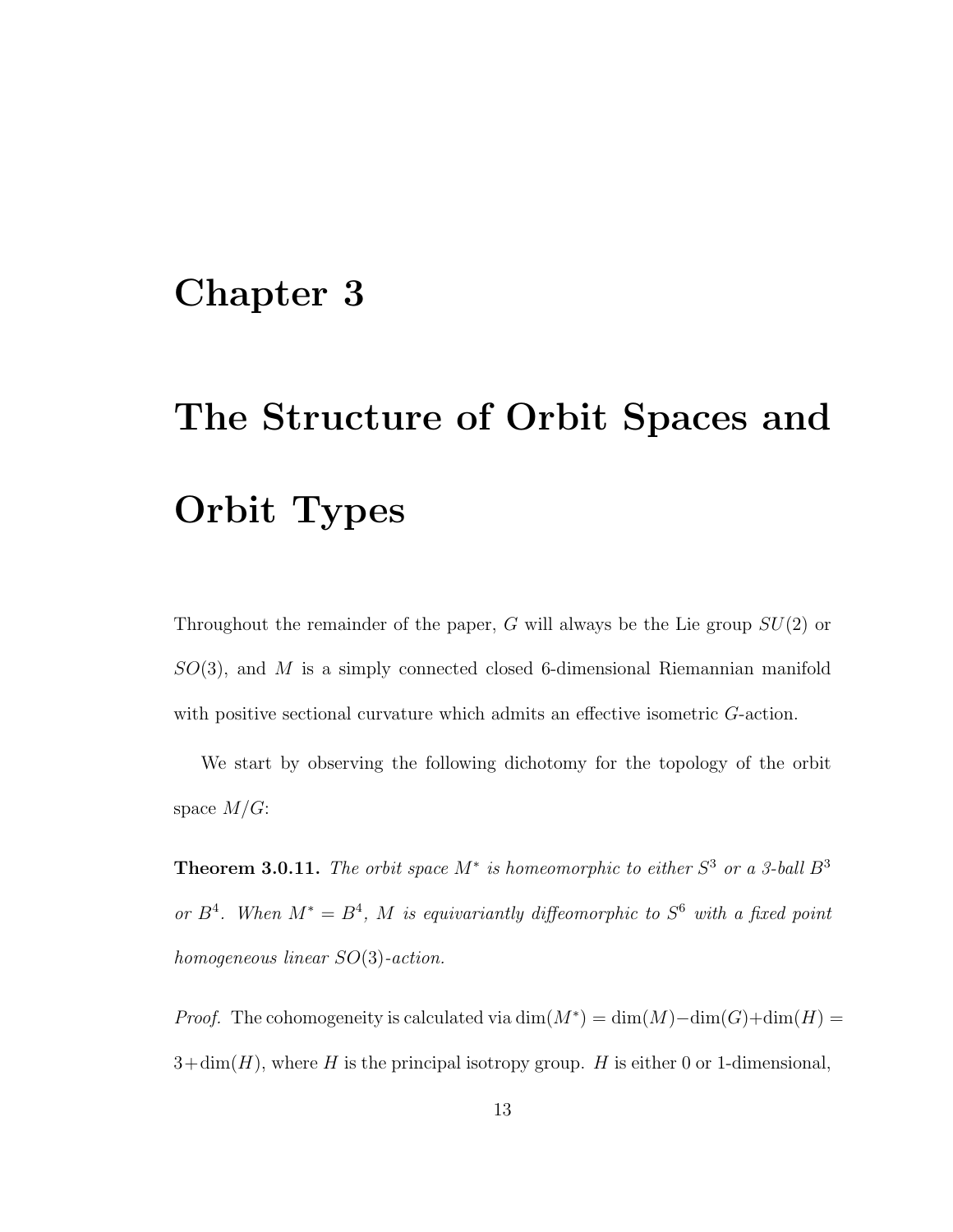since closed subgroups of  $G = SU(2)$ ,  $SO(3)$  have dimensions 0,1,3, and H cannot be 3-dimensional since otherwise the G-action would be trivial. Thus the cohomogeneity is either 3 or 4.

Suppose that the cohomogeneity is 4. Then the principal isotropy group  $H$  is 1-dimensional, thus one of  $S^1$ ,  $O(2)$  or  $Pin(2)$ . Since the isotropy representation of H is irreducible, Theorem 2.0.7 implies that the boundary face has isotropy  $K = G$  and that the G-action is fixed point homogeneous. The only fixed point homogeneous action with cohomogeneity 4 is the linear  $SO(3)$ -action on  $S^6$  fixing the first 4 coordinates with quotient  $B<sup>4</sup>$  (Example 1(c) in Chapter 6).

When the cohomogeneity is 3, the orbit space  $M^*$  is a simply connected 3dimensional topological manifold possibly with boundary, and [Bre72] Corollary 4.7 implies that  $M^*$  is homeomorphic to a 3-sphere with finitely many open disks removed. If  $\partial M^*$  is non-empty, the Soul Theorem implies that  $M^*$  is contractible. In conclusion, M<sup>∗</sup> is either a simply connected 3-manifold without boundary, thus a 3-sphere by Perelman's solution to the Poincare conjecture; or a 3-sphere with one open disk removed, thus a 3-ball.  $\Box$ 

We note that we have 4 kinds of orbits, corresponding to the 0,1,3-dimensional closed subgroups of G:

(a) Principal orbits  $G/H$ , with principal isotropy group H which will be shown to be trivial,  $\mathbb{Z}/2 \oplus \mathbb{Z}/2$ , or  $SO(2)$ ;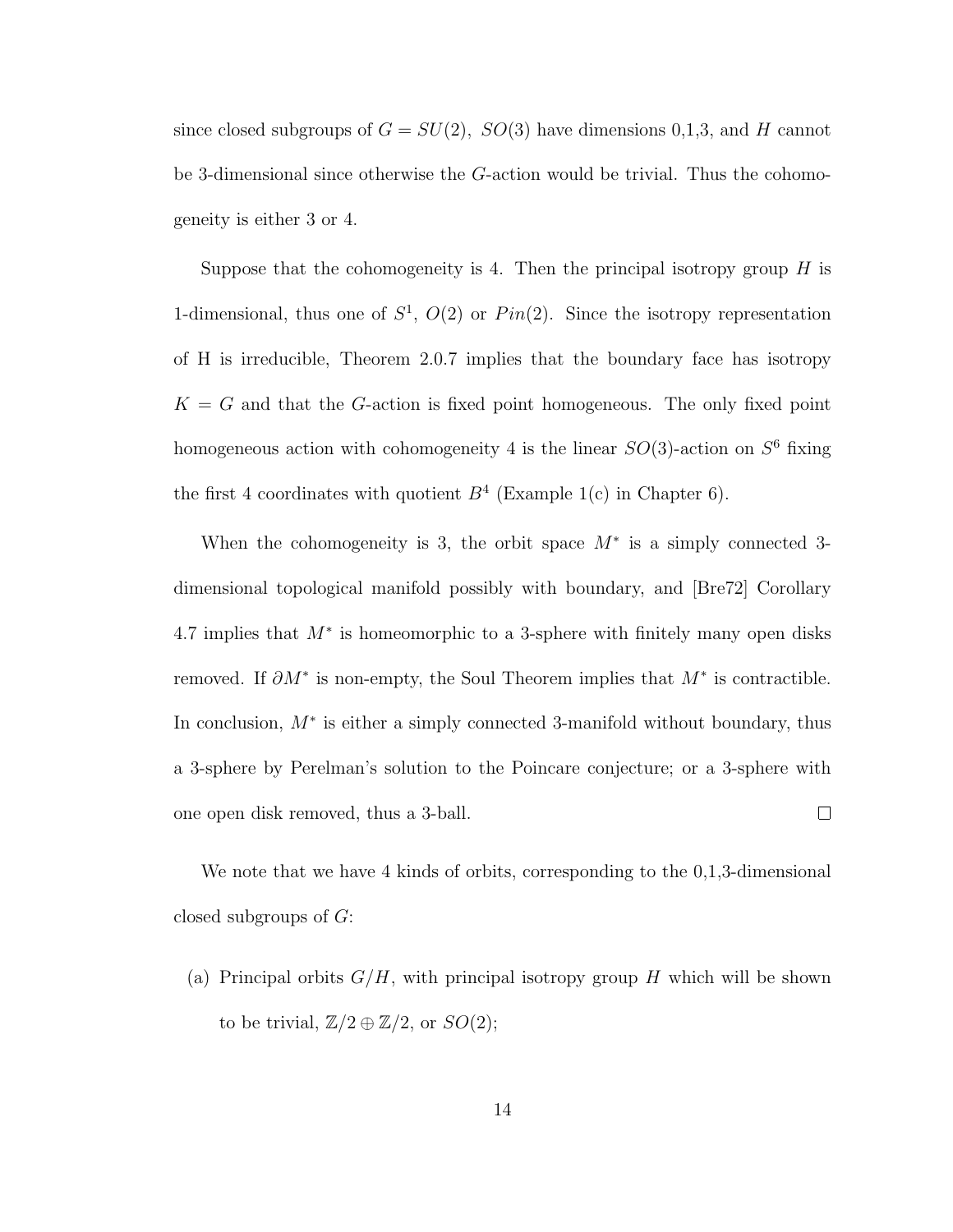- (b) Exceptional orbits  $G/\Gamma$ , with isotropy groups  $\Gamma$  which are finite extensions of H; we will show  $\Gamma$  is cyclic or dihedral when H is trivial;
- (c) Singular orbits  $G/K$ , with 1-dimensional isotropy groups K, and hence  $K =$  $SO(2), O(2)$  when  $G = SO(3)$ , and  $K = U(1), Pin(2)$  when  $G = SU(2)$ ;
- (d) Fixed points i.e.  $G_p = G$ .

We now prove part (b) of Theorem 1.0.1, using Wilking's Isotropy Lemma.

**Theorem 3.0.12.** The principal isotropy subgroup  $H$  is trivial unless  $M$  is equivariantly diffeomorphic to  $S^6$  with a linear  $SO(3)$ -action.

*Proof.* Suppose the principal isotropy group H is non-trivial. By Theorem 3.0.11, we only need to consider the case  $\dim(M^*)=3$  and thus H is finite. If the isotropy representation of H on the tangent space to  $G/H$  has an irreducible subrepresentation of dimension greater than 1, then by the Isotropy Lemma, the isotropy K of the boundary face has dimension at least 2. Hence  $K = G$ , i.e. the G-action is fixed point homogeneous. In all other cases the irreducible components of the (3-dimensional) isotropy representation of  $G/H$  are 1-dimensional. Among the nontrivial subgroups of G, only  $\mathbb{Z}/2$  or  $\mathbb{Z}/2 \oplus \mathbb{Z}/2$  in  $SO(3)$  has 3-dimensional representations of this type. Thus  $H = \mathbb{Z}/2$  or  $\mathbb{Z}/2 \oplus \mathbb{Z}/2$ , and  $G = SO(3)$ . Since the isotropy representation of  $SO(3)/H$  has a 1-dimensional subrepresentation on which H acts as -Id, the Isotropy Lemma implies that the boundary face has isotropy  $K = O(2)$ . The only higher strata on  $\partial M^*$  are fixed points. We note here that Proposition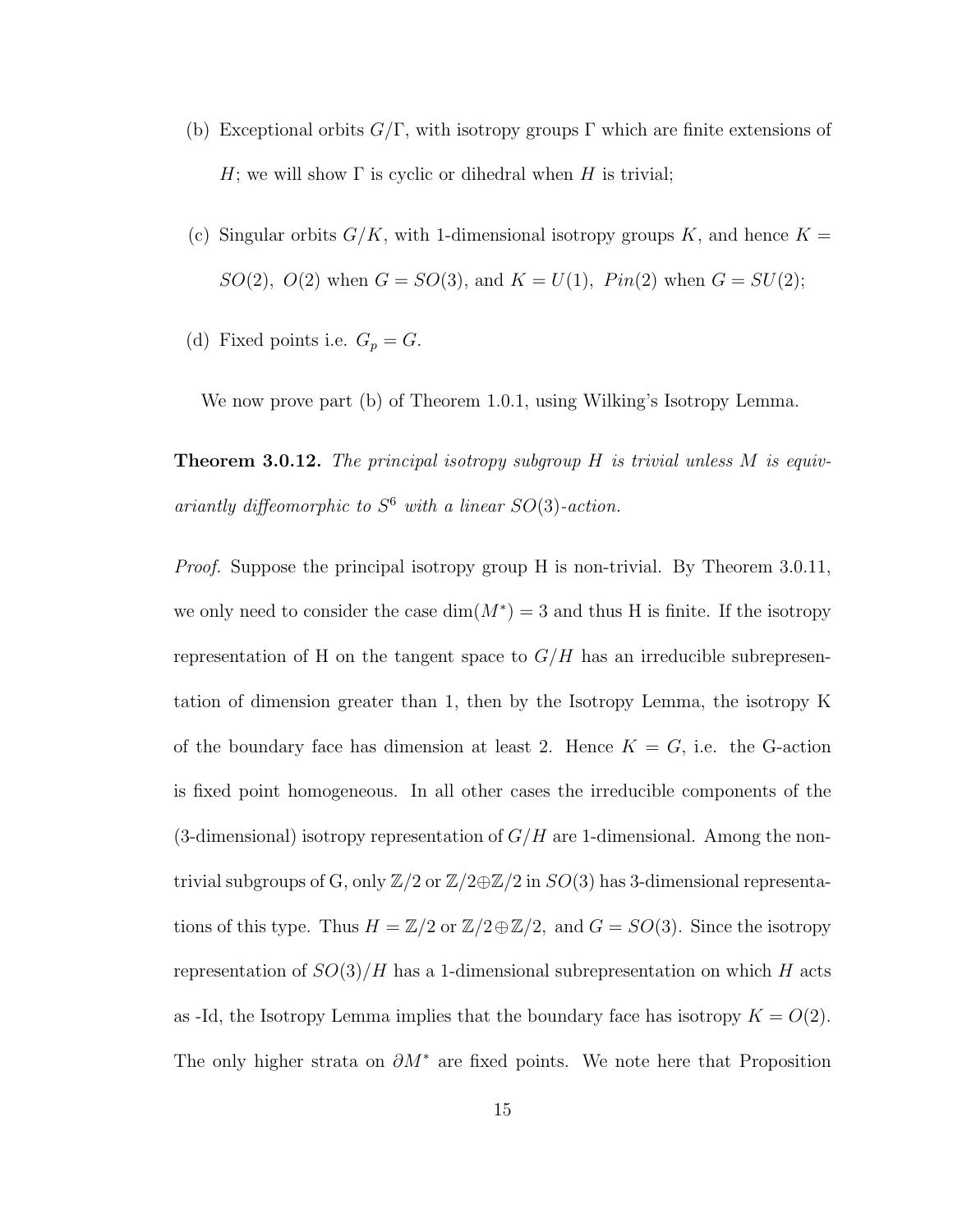4.0.14 does not depend on the triviality of  $H$ , thus it is valid to quote its proof. From the proof of Proposition 4.0.14, if  $M^G \neq \emptyset$  and the principal isotropy is nontrivial, then the G-action on M has fixed point cohomogeneity at most 1 and M is equivariantly diffeomorphic to  $S^6$  with a linear action.

So we can assume that  $M^G = \emptyset$ , the boundary of the orbit space has isotropy  $O(2)$  and hence the interior regular part has isotropy  $H = \mathbb{Z}/2$  or  $\mathbb{Z}/2 \oplus \mathbb{Z}/2$ . From Theorem 2.0.9(3), we have two possibilities: either  $M^*$  has one interior singular orbit, or it has none. We rule out both possibilities by calculating the fundamental group and cohomology groups of M. From now on,  $\pi : M \to M^*$  is the natural projection,  $U = \pi^{-1}(\text{int}(M^*))$  and V is a tubular neighborhood of  $\pi^{-1}(\partial M^*)$ .  $M =$  $U \cup V$  is the desired decomposition.

- 1. If  $M^*$  has no interior singular orbit, then U is an  $SO(3)/H$ -bundle over  $\text{int}(M^*) = D^3$  and thus  $U = SO(3)/H \times D^3$  since the base  $D^3$  is contractible. *V* deformation retracts onto an  $SO(3)/O(2)$ -bundle over  $\partial M^* = S^2$ , with structure group  $N(O(2))/O(2) = id$ . Thus V retracts onto a trivial  $\mathbb{RP}^2$ -bundle over S<sup>2</sup>. U ∩ V deformation retracts onto  $SO(3)/H \times S^2$ . Let  $i: U \cap V \to U$ ,  $j: U \cap V \to V$  denote the respective inclusions. By van Kampen's theorem,  $\pi_1(M) = \pi_1(U) * \pi_1(V) / \langle i_*(a) j_*(a)^{-1} | a \in \pi_1(U \cap V) \rangle$ . It is non-trivial since  $i_*$  is an isomorphism and thus  $\pi_1(V) \cong \mathbb{Z}/2$  cannot be killed. This contradicts the assumption that  $M$  is simply connected.
- 2. If  $M^*$  has an interior singular orbit, a priori the singular orbit could have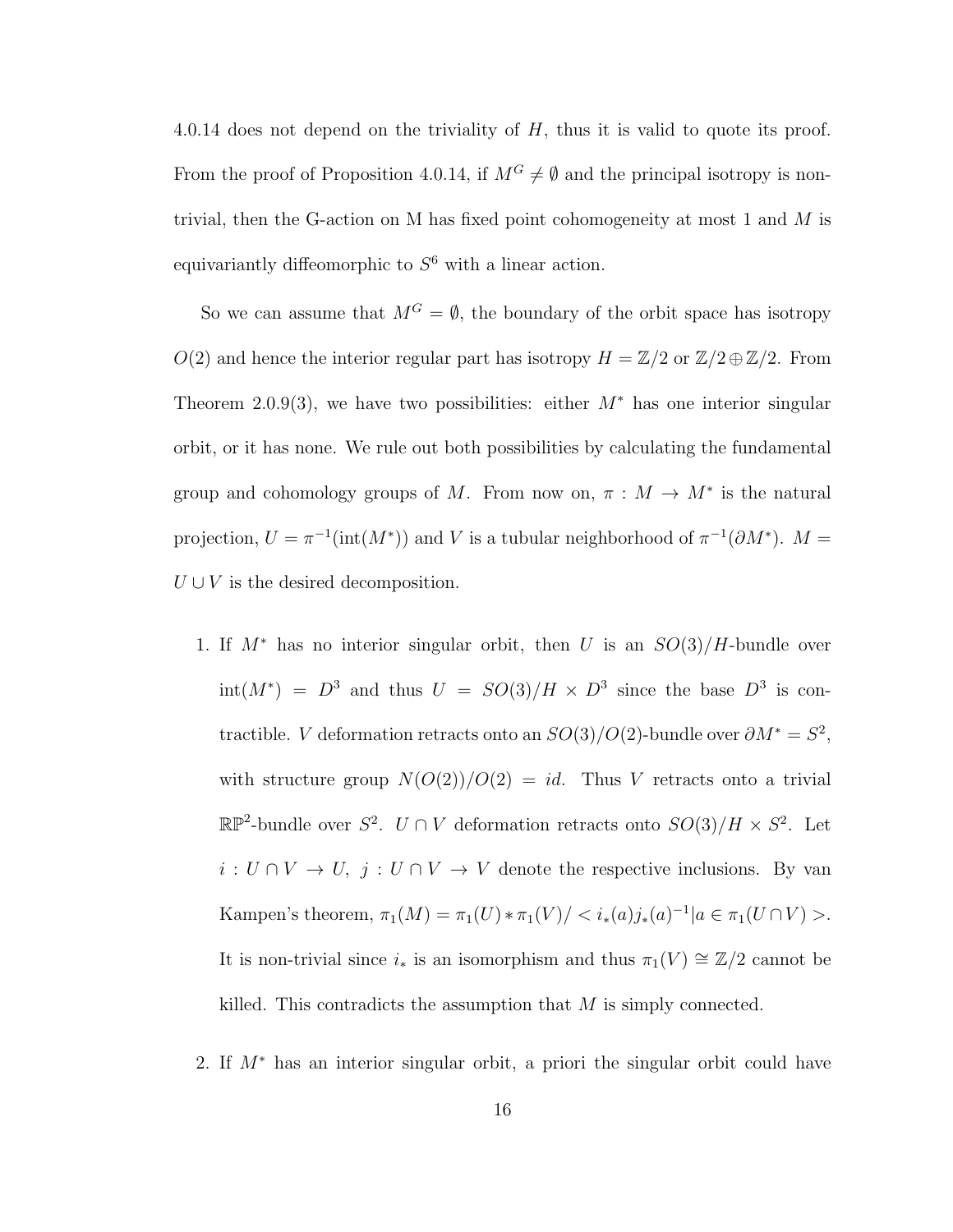isotropy  $SO(2)$  or  $O(2)$ . Take the  $SO(2)$ -fixed point set  $M^{SO(2)} = V^{SO(2)} \cup$  $U^{SO(2)}$ . Since  $SO(2)$  fixes one point in each orbit on  $\partial M^*$ ,  $V^{SO(2)}$  is homeomorphic to  $\partial M^* = S^2$ . If the interior singular orbit has isotropy  $O(2)$ , then  $U^{SO(2)} = (SO(3)/O(2))^{SO(2)} =$  pt. So Theorem 2.0.5 implies that  $\chi(M) = \chi(M^{SO(2)}) = \chi(S^2 \cup pt) = 3$ , contradicting the fact that  $\chi(M)$  is even. Thus the interior singular orbit has isotropy  $SO(2)$ . Then the slice representation of  $SO(2)$  has slope  $(2,2)$ ,  $H = \mathbb{Z}/2$  and  $U^{SO(2)} = (S^2)^{SO(2)} = 2$  points. Therefore  $\chi(M) = \chi(M^{SO(2)}) = \chi(S^2 \cup \{2 \text{ points}\}) = 4$ . We first show that M has the cohomology groups of  $\mathbb{CP}^3$ , and then use the Mayer-Vietoris sequence to obtain a contradiction.

 $M<sup>H</sup>$  is a totally geodesic submanifold with even codimension since the  $H$ action on M is orientation-preserving, and it has dimension at least 3 since  $H$ fixes at least one point in each principal orbit. Thus  $M<sup>H</sup>$  is 4-dimensional submanifold with positive sectional curvature. Wilking's connectedness lemma implies that the inclusion of  $i : M^H \hookrightarrow M$  is 3-connected. In particular,  $\pi_1(M^H) = \pi_1(M) = 0$ . Moreover,  $N(H)/H = O(2)$  acts effectively on  $M^H$ . By the Hsiang-Kleiner theorem ([HK89]),  $M^H$  is diffeomorphic to  $S^4$ or  $\mathbb{CP}^2$ . If  $M^H = S^4$ , then Wilking's connectedness lemma implies M is a homology 6-sphere, violating  $\chi(M) = 4$ . Thus  $M^H = \mathbb{CP}^2$ . We then have  $\pi_2(M) = \pi_2(\mathbb{CP}^2) = \mathbb{Z}, \ \pi_3(M) = i_*(\pi_3(\mathbb{CP}^2)) = 0.$  Hence the Hurwicz theorem and Poincare duality imply that M has the cohomology groups of  $\mathbb{CP}^3$ .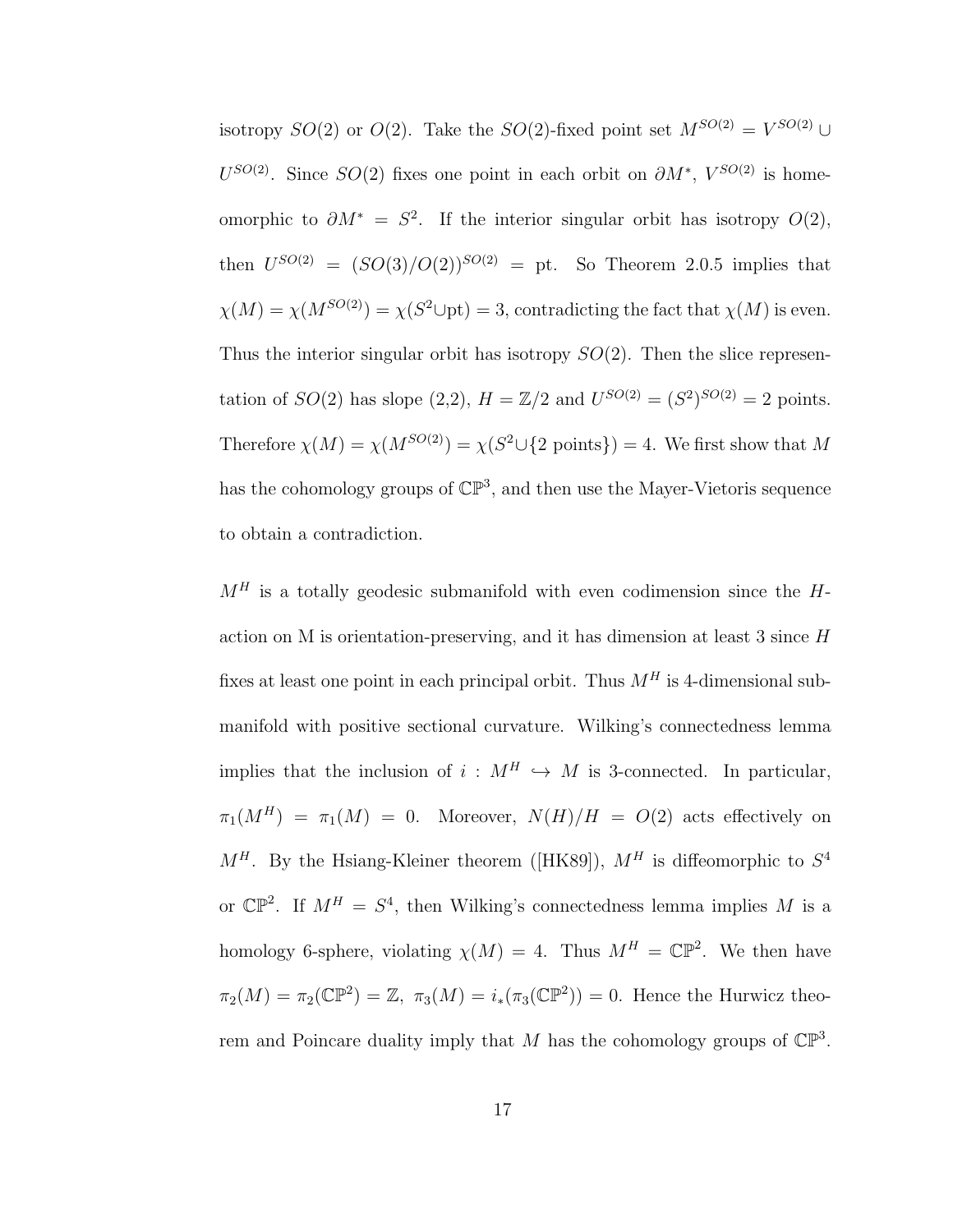Now we apply the Mayer-Vietoris sequence to recompute  $H^*(M)$ . From the slice theorem,  $U = SO(3) \times_{SO(2)} D^4$  and the slope of the  $SO(2)$  action on  $D^4$  is (2,2). U deformation retracts onto  $S^2$ . V is an  $SO(3)/O(2)$ -bundle over  $S^2$  with structure group  $N(O(2))/O(2) = id$  and thus  $V = S^2 \times \mathbb{RP}^2$ .  $U \cap V = SO(3) \times_{SO(2)} S^3 = S^2 \times S^3$  since the sum of the slopes is even (see [Sim16]). We then have the following short exact sequence:

$$
0 \to H^2(M) \cong \mathbb{Z} \to H^2(U) \oplus H^2(V) \cong \mathbb{Z} \oplus \mathbb{Z} \oplus \mathbb{Z}/2 \to H^2(U \cap V) \cong \mathbb{Z} \to
$$
  

$$
\to H^3(M) = 0,
$$

(3.0.1)

which leads to a contradiction.

Thus in both cases  $H$  is trivial.  $\Box$ 

In our setting, exceptional orbits could have rich and complicated structure, as we will see in the next chapters, making it difficult to recover the original manifold from the orbit space. This is also an issue ignored in Fang's paper [Fan02]. We state and prove some results on the structure of exceptional orbits, including Theorem  $1.0.1(c)$ .

**Proposition 3.0.13.** For exceptional orbits  $G/\Gamma$ , the following holds:

(a) The exceptional isotropy groups  $\Gamma$  are cyclic of odd order if  $G = SU(2)$ , and cyclic or dihedral if  $G = SO(3)$ ;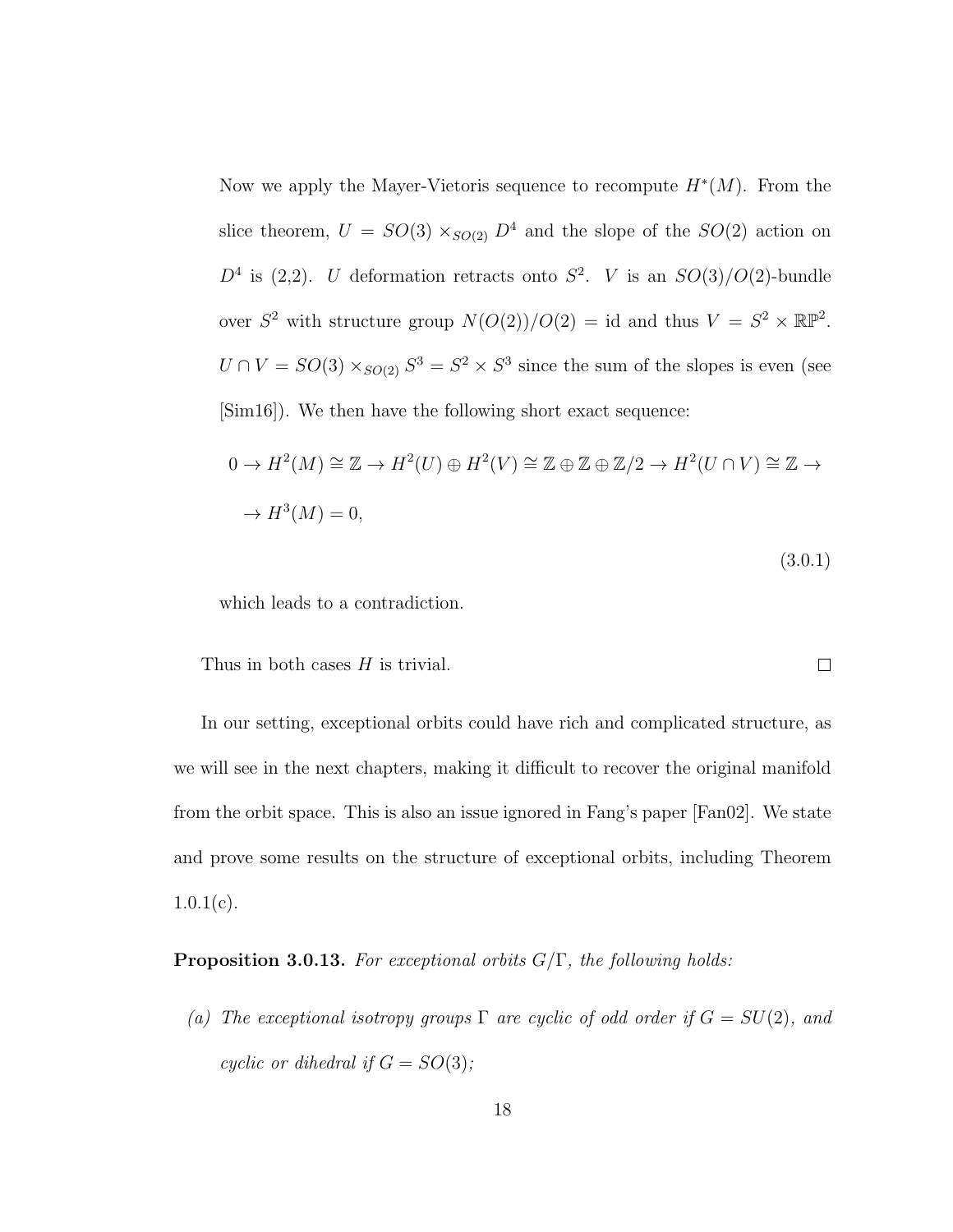(b) In the orbit space  $M/G$ , there are no isolated exceptional orbit strata, that is, no exceptional strata whose closure does not contain singular strata.

*Proof.* We prove part (a) via case-by-case analysis. The finite subgroups of  $SO(3)$ are  $\mathbb{Z}/m$ ,  $D_n$ ,  $A_4$ ,  $S_4$ ,  $A_5$ .

If  $\Gamma = A_4$ , then the local picture of the exceptional strata is Figure 2.1c. We take the  $\mathbb{Z}/2$ -fixed point set, and note that

$$
(SO(3)/A_4)^{\mathbb{Z}/2} = \{g \in SO(3)|g^{-1}(\mathbb{Z}/2)g \subset A_4\}/A_4 = N(\mathbb{Z}/2)A_4/A_4
$$

$$
= N(\mathbb{Z}/2)/N(\mathbb{Z}/2) \cap A_4 = N(\mathbb{Z}/2)/(\mathbb{Z}/2) = S^1 \coprod S^1,
$$

$$
(SO(3)/(\mathbb{Z}/2))^{\mathbb{Z}/2} = N(\mathbb{Z}/2)/(\mathbb{Z}/2) = S^1 \coprod S^1, (SO(3)/(\mathbb{Z}/3))^{\mathbb{Z}/2} = \emptyset.
$$

We conclude that  $M^{\mathbb{Z}/2}$  has two circle boundaries at  $SO(3)/A_4$ . On the other hand, each component of  $M^{\mathbb{Z}/2}$  is a 2-sphere, which is a contradiction.

If  $\Gamma = S_4$ , then the local picture of the exceptional strata is Figure 2.1d. Considering  $M^{\mathbb{Z}/3}$  we have

$$
(SO(3)/S_4)^{\mathbb{Z}/3} = N(\mathbb{Z}/3)/(\mathbb{Z}/3) = S^1 \coprod S^1, (SO(3)/(\mathbb{Z}_3))^{\mathbb{Z}/3} = N(\mathbb{Z}/3)/(\mathbb{Z}/3)
$$

$$
= S^1 \coprod S^1,
$$

$$
(SO(3)/(\mathbb{Z}_2))^{\mathbb{Z}/3} = \emptyset, (SO(3)/(\mathbb{Z}_4))^{\mathbb{Z}/3} = \emptyset.
$$

Hence  $M^{\mathbb{Z}/3}$  has circle boundaries at  $G/\Gamma$ , a contradiction.

If  $\Gamma = A_5$ , then the local picture of the exceptional strata is Figure 2.1e. Con-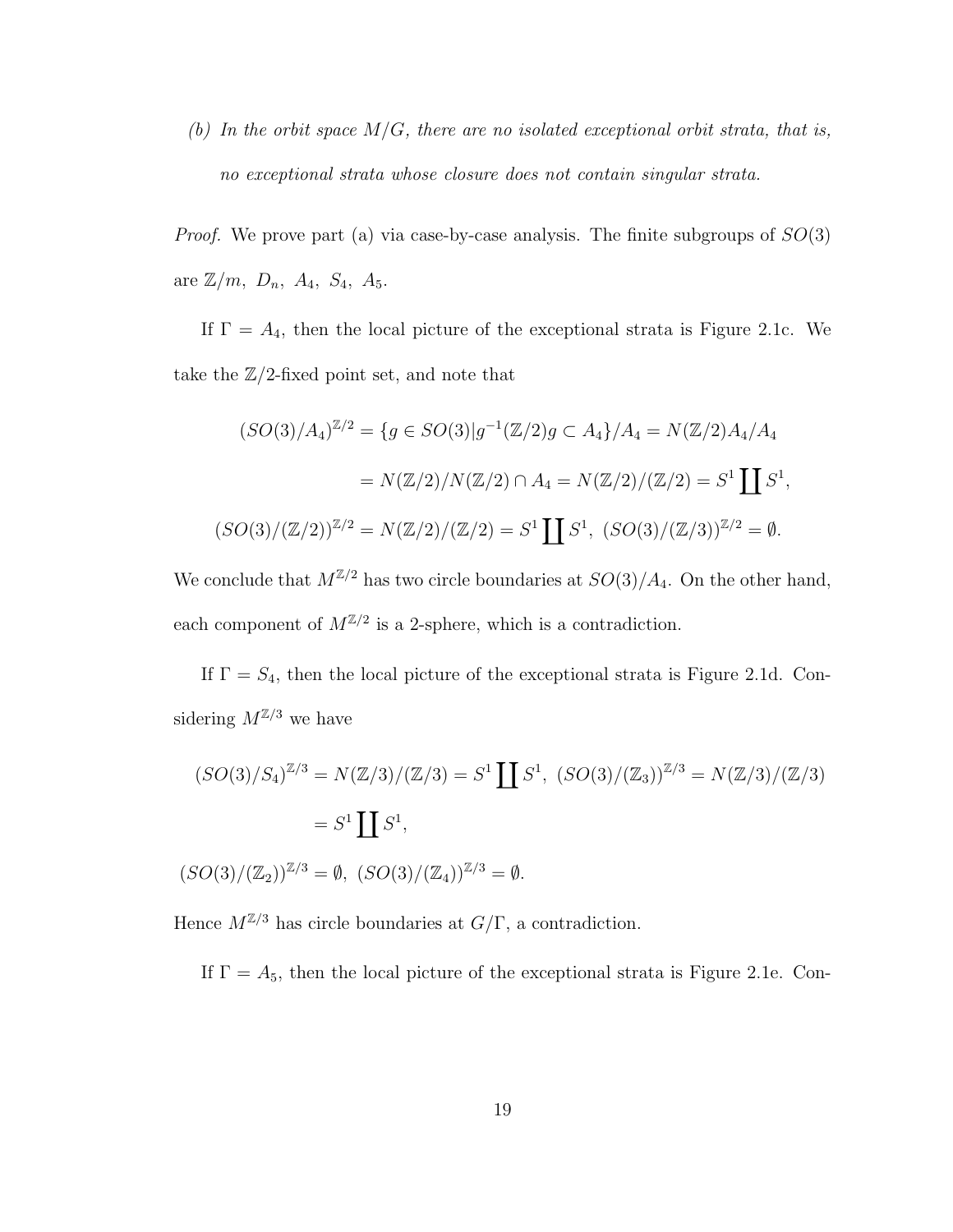sidering  $M^{\mathbb{Z}/5}$  we have

cyclic or dihedral.

$$
(SO(3)/A_5)^{\mathbb{Z}/5} = N(\mathbb{Z}/5)/(\mathbb{Z}/5) = S^1 \coprod S^1, (SO(3)/(\mathbb{Z}_5))^{\mathbb{Z}/5} = N(\mathbb{Z}/5)/(\mathbb{Z}/5)
$$

$$
= S^1 \coprod S^1,
$$

$$
(SO(3)/(\mathbb{Z}_2))^{\mathbb{Z}/5} = \emptyset, (SO(3)/(\mathbb{Z}_3))^{\mathbb{Z}/5} = \emptyset.
$$

Thus 
$$
M^{\mathbb{Z}/5}
$$
 again has circle boundaries at  $G/\Gamma$ , a contradiction.

In conclusion,  $\Gamma \neq A_4$ ,  $S_4$ ,  $A_5$ , and hence the exceptional isotropy groups are

To prove part (b), we first observe that exceptional orbit strata cannot be 2-dim, as there are no special exceptional orbits. Thus they are isolated points or 1-dim curves. We want to show that there are no connected components of exceptional strata whose closure does not contain singular orbits, in particular, exceptional points can not be isolated.

Suppose there is a component of exceptional strata which is closed. Then it is a connected graph, which is a union of circles and intervals. Take some exceptional isotropy group K of the strata and a non-trivial cyclic subgroup C of K, and consider the C-fixed point component in this exceptional stratum.

In each exceptional orbit  $G/K$ ,  $(G/K)^C$  is the union of several circles. Since the exceptional strata are 1-dim, the fixed point component of  $M^C$  is 2-dim, and hence is a 2-sphere, as it is orientable, totally geodesic and hence has positive curvature. This induces a foliation of  $S<sup>2</sup>$  by circles, which is impossible since the tangent bundle of  $S<sup>2</sup>$  does not contain any sub line bundle.  $\Box$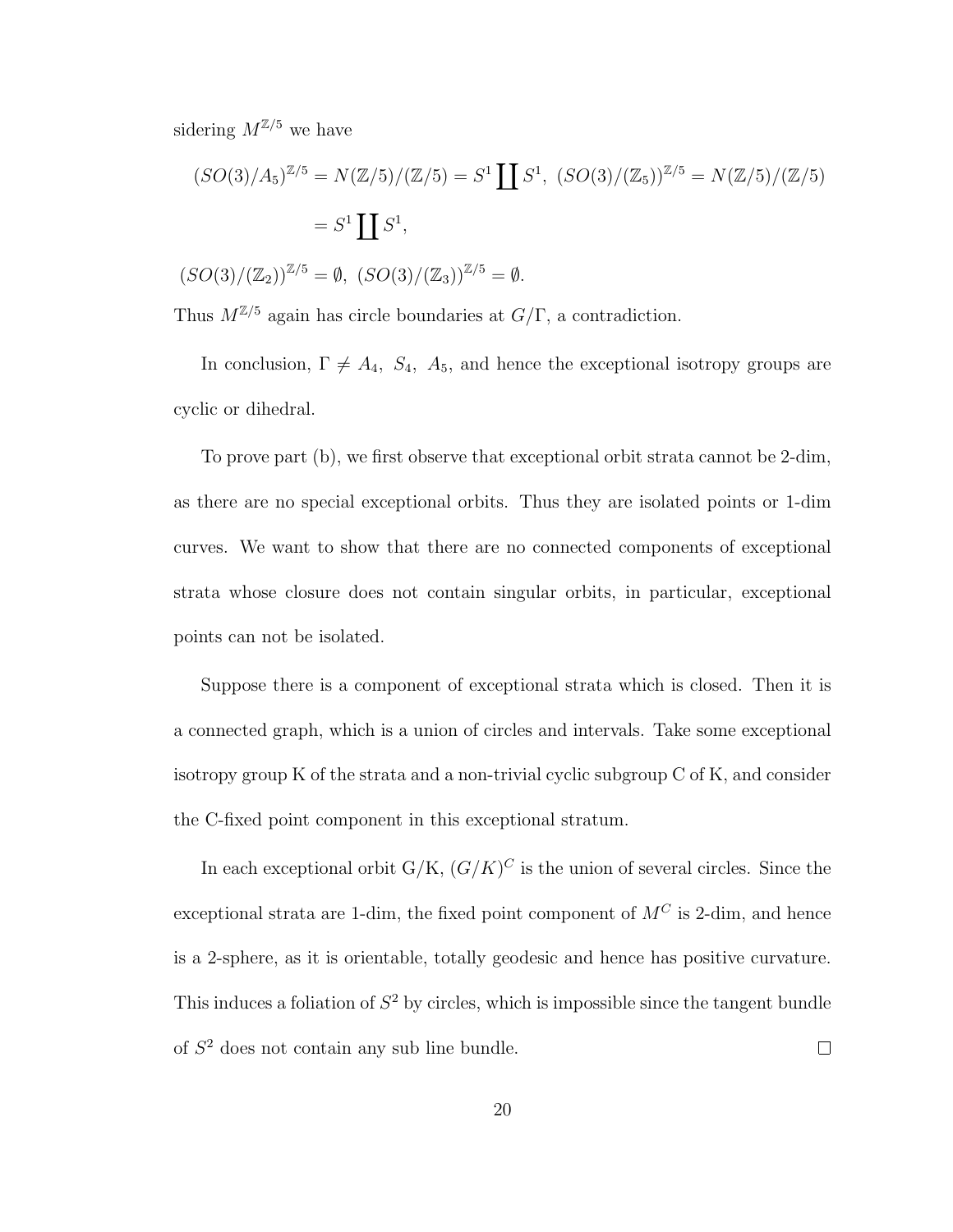### Chapter 4

# Actions, Orbit Spaces and the Topology of G-manifolds

In this chapter we study different types of G-actions on positively curved 6-manifolds. We start with the case of a non-empty fixed point set.

**Proposition 4.0.14.** If  $M^G \neq \emptyset$ , then one of the following holds:

- 1. M is equivariantly diffeomorphic to  $S^6$  or  $\mathbb{CP}^3$  with a linear action;
- 2.  $G = SO(3)$  and  $M^G$  is finite. In this case  $M^* = B^3$  and  $M^G$  lies on  $\partial M^*$ .

*Proof.* We separate the cases of  $SU(2)$  and  $SO(3)$  actions.

• Case 1:  $G = SU(2)$ .

 $SU(2)$  acts on the normal space to  $M<sup>G</sup>$  effectively without fixed points. By considering the faithful real representations without trivial summands of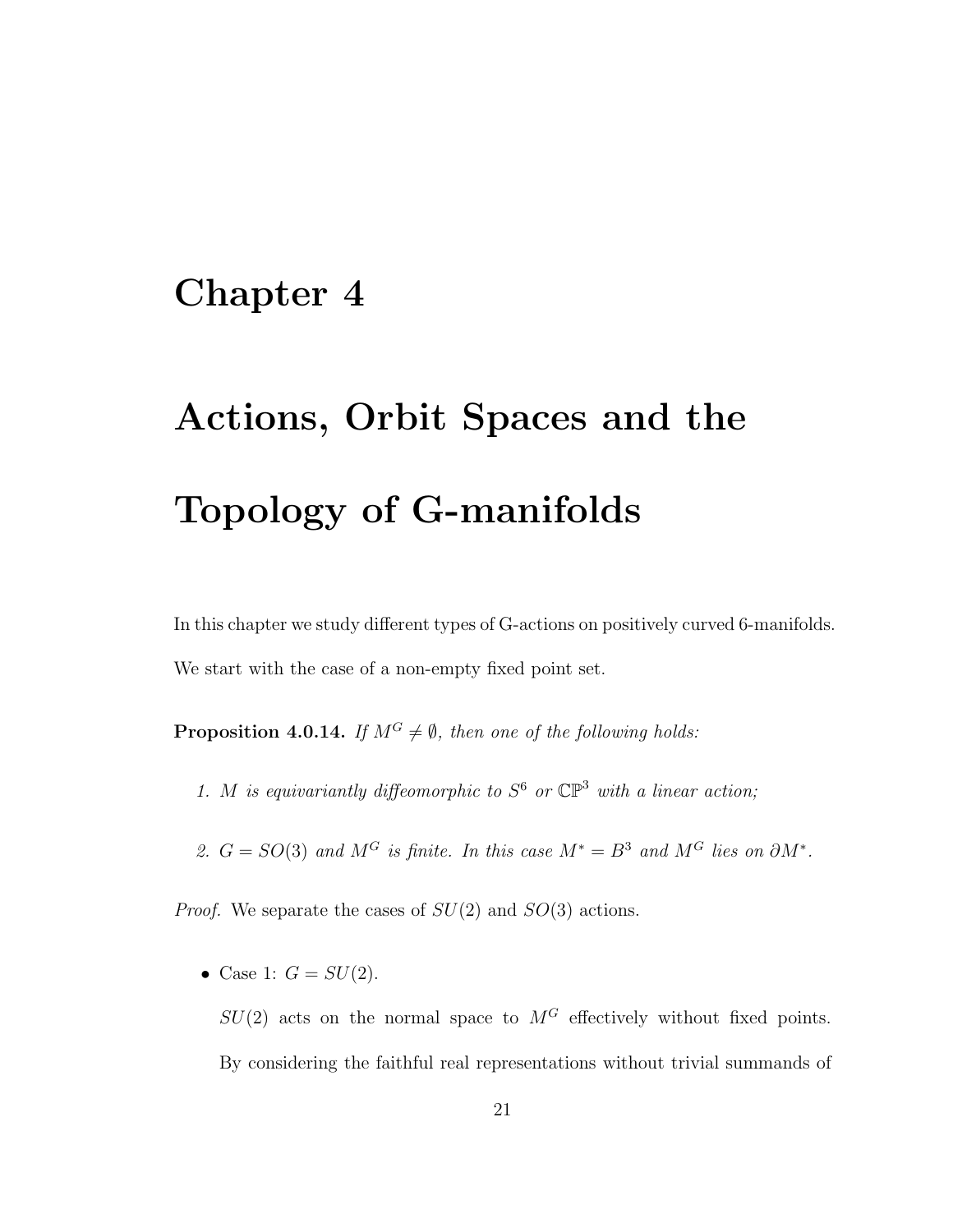$SU(2)$  in dimensions less than 6, we see that only the 4-dimensional irreducible representation of  $SU(2)$  satisfies the requirements. Thus the codimension of  $M<sup>G</sup>$  is 4 and the action of G on the normal space is equivalent to the realification of the standard  $SU(2)$ -action on  $\mathbb{C}^2$ . Hence G acts transitively on the unit sphere in  $\mathbb{C}^2$ , the G action on M is fixed point homogeneous and Theorem 2.0.8 implies the desired result.

• Case 2:  $G = SO(3)$ .

For the action of  $SO(3)$  on the normal space to  $M<sup>G</sup>$  we have the following possibilities:

- (a)  $\mathbb{R}^3$  with the standard  $SO(3)$ -action. In this case the action is fixed point homogeneous;
- (b)  $\mathbb{R}^5$  with the unique 5 dim irreducible representation of  $SO(3)$ . The  $SO(3)$ -action on the unit normal sphere  $S<sup>4</sup>$  has cohomogeneity one, which by definition implies the G-action on M has fixed point cohomogeneity one;
- (c)  $\mathbb{R}^3$  ⊕ $\mathbb{R}^3$  with diagonal action of  $SO(3)$ . Note: Example 1(e) in Chapter 6 comes from a suspension of this isotropy representation. Thus the origin is an isolated fixed point.

If case (a) or (b) occurs, the G-action on M is equivariantly diffeomorphic to a linear action on  $S^6$  or  $\mathbb{CP}^3$  by Theorem 2.0.8. In case (c), the fixed points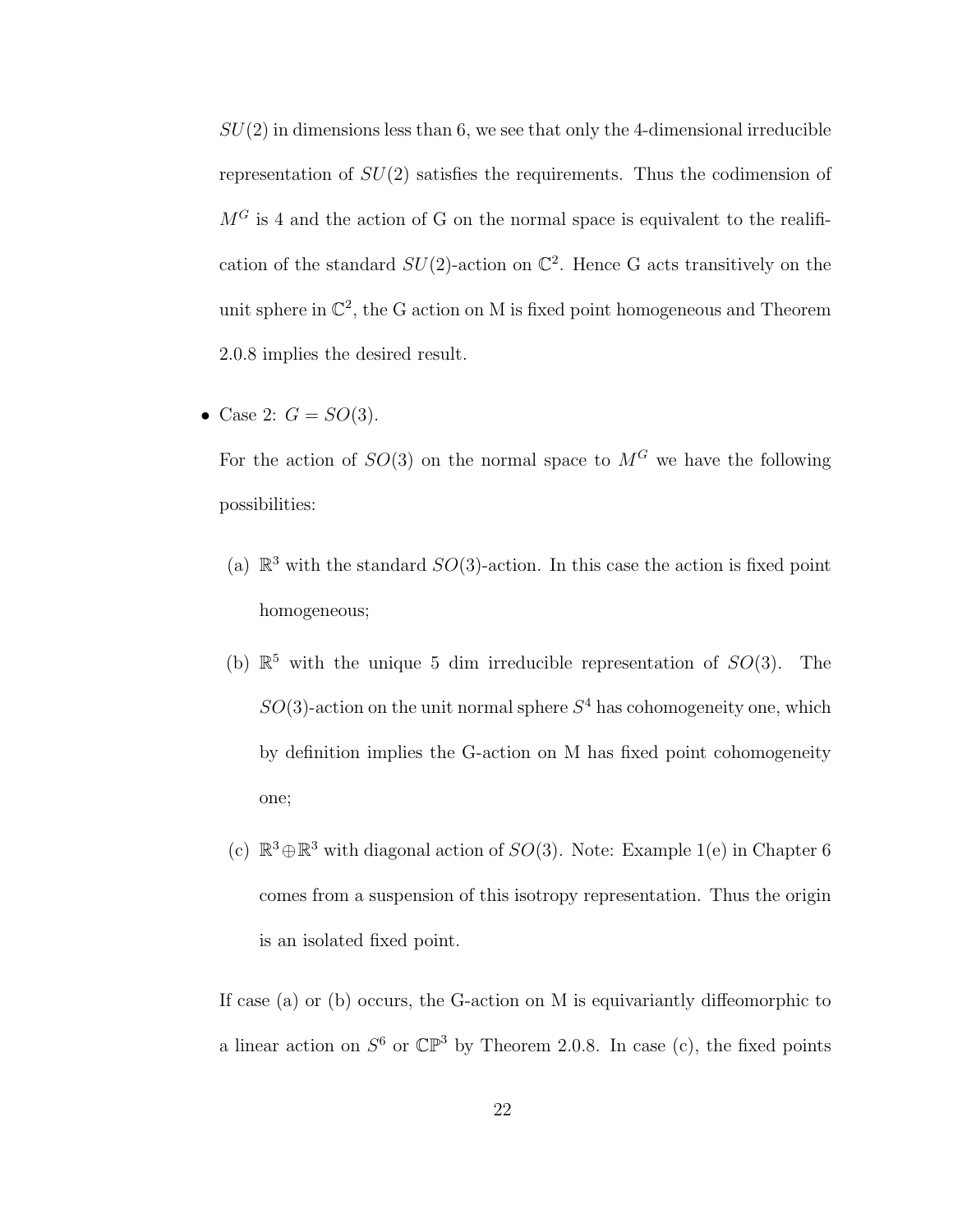are isolated and hence  $M^G$  is finite.

Finally it remains to show  $M^* = B^3$ . First note that from the above discussion, the isotropy representation of  $SO(3)$  at an isolated fixed point is  $\mathbb{R}^3 \oplus \mathbb{R}^3$ with diagonal action. The orbit types of this representation are:

- principal orbits with trivial isotropy, represented by two linearly independent vectors in  $\mathbb{R}^3$ ;
- singular orbits with  $SO(2)$ -isotropy, represented by two linearly dependent vectors in  $\mathbb{R}^3$  which are not both zero;
- the fixed point  $(0, 0)$ .

The union of singular orbits near a fixed point has dimension 4 in M, which descends to 2-dimensional strata of  $M^*$ . Since  $\dim(M^*)=3$ , this strata is a boundary face in  $\partial M^*$  and hence  $M^* = B^3$  by Theorem 3.0.11.

$$
\qquad \qquad \Box
$$

Comparing with the class of linear actions in Chapter 6, one sees that in Case 1 the only actions are those given in Examples 1(b) and 2(a), while for Case  $2(a)$ and  $2(b)$  the actions are given by Examples  $1(c)$  and  $1(d)$  respectively. Next, we study the case where  $M<sup>G</sup>$  is finite or empty.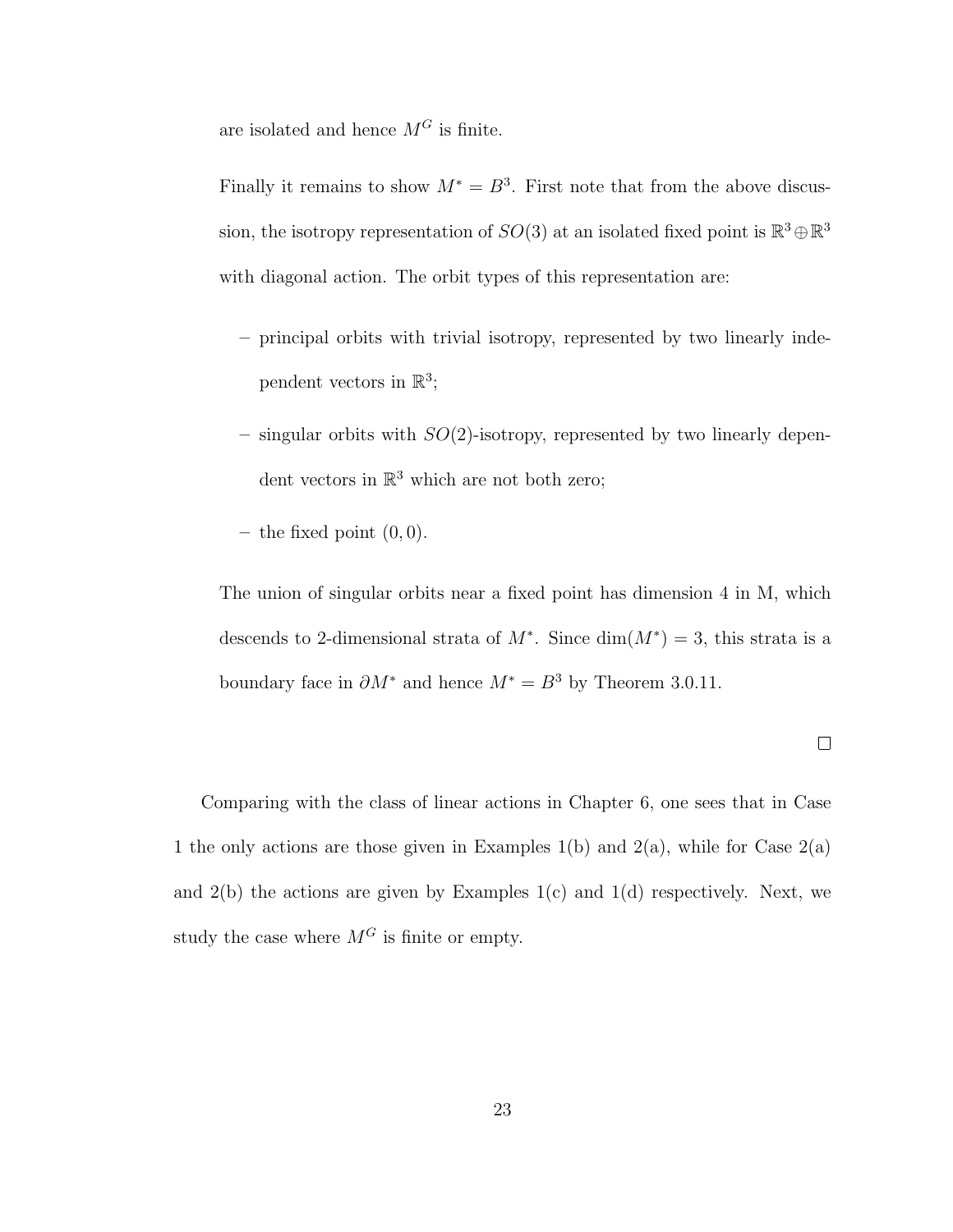#### 4.1  $SO(3)$  actions with  $M<sup>G</sup>$  finite or empty

By Theorem 3.0.11, we divide this section into two parts, corresponding to  $M^* = B^3$ and  $M^* = S^3$ , and we start with the case where  $M^* = B^3$ .

Theorem 4.1.1. Assume  $G = SO(3)$ , with  $M^* = B^3$  and  $M^G$  finite. Then:

- 1. The boundary faces of  $M^*$  consists of singular orbits with  $SO(2)$ -isotropy.
- 2. There is at most 1 interior singular orbit whose isotropy group has to be  $SO(2)$ .
- 3. If  $\partial M^*$  contains more than 1 orbit types, then  $\partial M^*$  contains exactly 2 singular points which are either two fixed points or one fixed point and one  $O(2)$ orbit. Moreover, if there is an  $O(2)$ -orbit on  $\partial M^*$ , then there exist an interior singular orbit and a  $\mathbb{Z}/2$ -exceptional stratum connecting the interior singular orbit and the  $O(2)$ -orbit.
- 4. The Euler characteristic  $\chi(M) \leq 6$ . If  $\partial M^*$  contains more than 1 orbit types, then  $\chi(M) \leq 4$ .

For part 3, see Example 2(c) in Chapter 6.

Proof. Proof of part 1: First of all by Theorem 2.0.4 the boundary does not contain any exceptional orbits. A priori the boundary face orbits could be singular orbits with  $O(2)$ -isotropy, but then from the slice action of  $O(2)$  on the 4-dimensional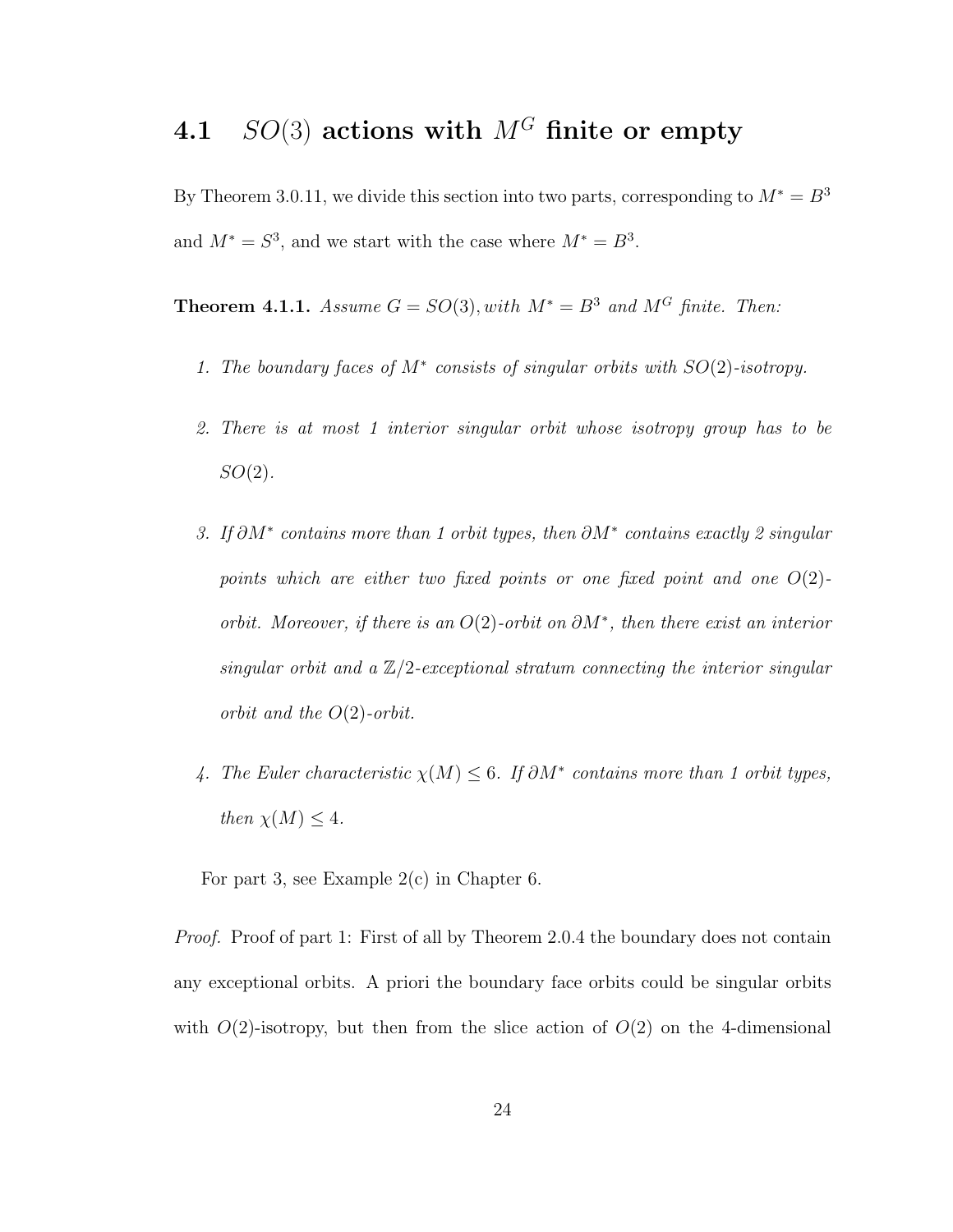normal space the principal isotropy group would be non-trivial (containing  $\mathbb{Z}_2$ ), contradicting Theorem 1.0.1(b).

Proof of part 3: In each boundary face orbit,  $SO(2)$  fixes exactly 2 points, since a boundary face orbit has  $SO(2)$ -isotropy; in  $O(2)$ -orbits on  $\partial(M/G)$  or G fixed points,  $SO(2)$  fixes one point. Thus the  $SO(2)$ -fixed point component over  $\partial(M/G)$ is a branched double cover of  $\partial(M/G) = S^2$  with branching points corresponding to  $O(2)$ -orbits or G-fixed points. Moreover, the  $SO(2)$ -fixed point component is a 2-sphere itself, as it is orientable and has positive curvature. From the Riemann-Hurwicz formula, a branched double cover between two 2-spheres has exactly 2 branched points.

If there is an  $O(2)$ -orbit on  $\partial M^*$ , then  $O(2)$  acts on the 4-dim slice as diag(1, 1, 1, -1). The  $O(2)$ -action on the last two coordinates is effective since otherwise the principal isotropy would be non-trivial. So we get a  $\mathbb{Z}/2$ -stratum emanating from the  $O(2)$ -orbit which must end at the interior singular orbit. Finally there cannot be two  $O(2)$ -orbits since otherwise the slice representation of the interior singular orbit would have slope (2,2), forcing the principal isotropy group to be non-trivial.

Proof of part 2: Theorem 2.0.9(3) implies that  $M^*$  has at most 1 interior singular orbit  $G/K$ . A priori K could be  $SO(2)$  or  $O(2)$ . Suppose  $K = O(2)$ . The slice representation of  $O(2)$  is 4-dimensional and orientation-reversing, since the isotropy representation of  $O(2)$  on  $SO(3)/O(2)$  is orientation-reversing. We list all possible effective orientation-reversing  $O(2)$ -actions on  $\mathbb{R}^4$ :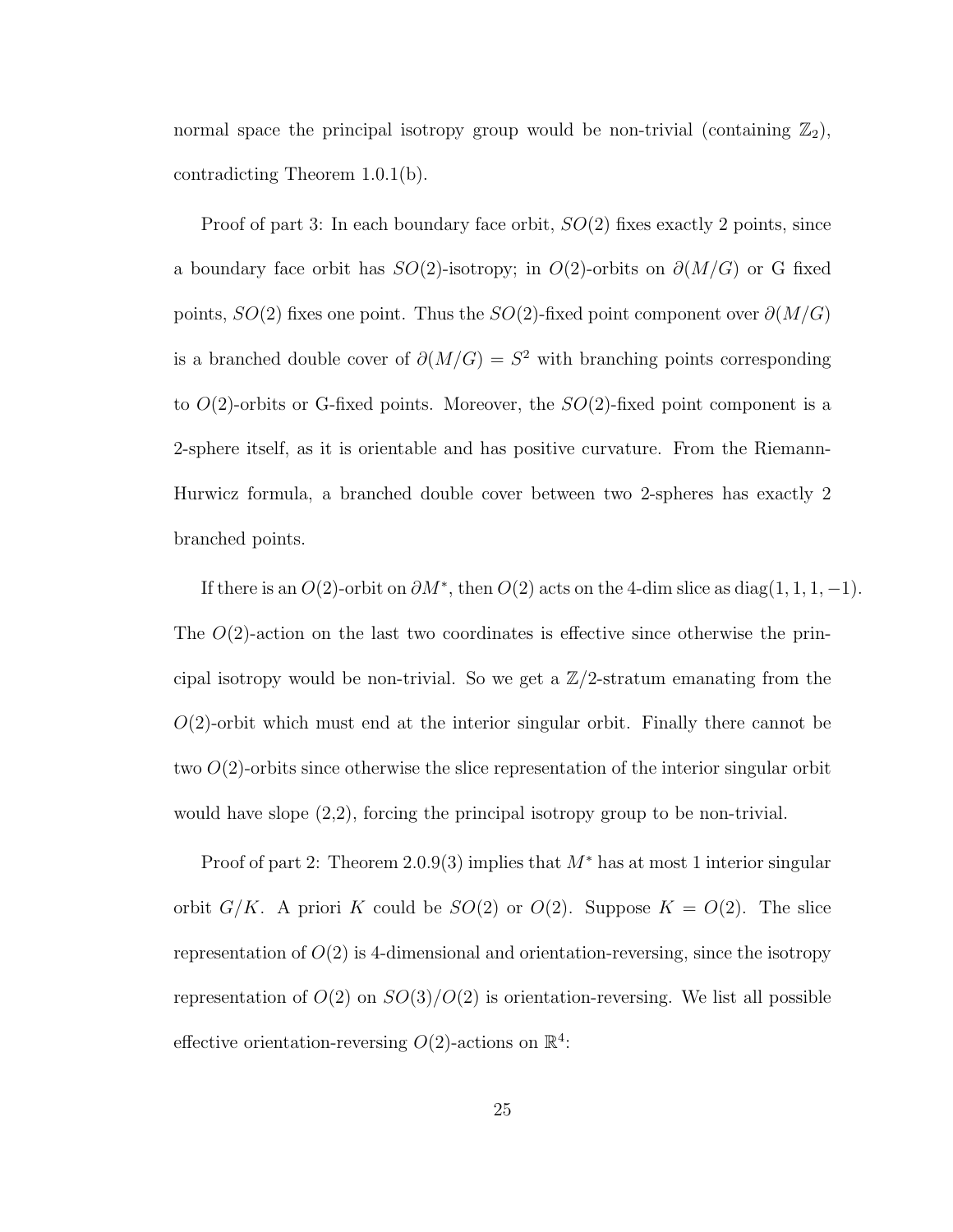Suppose the  $SO(2)$  subgroup acts as  $R(\theta) \mapsto$  $\sqrt{ }$  $\begin{matrix} \phantom{-} \end{matrix}$  $R(p\theta) = 0$ 0  $R(q\theta)$ 1  $\begin{matrix} \phantom{-} \end{matrix}$ , where  $p$  and  $q$ are coprime integers since otherwise H is nontrivial. Let  $\tau \in \overline{O(2)} \setminus SO(2)$  be a reflection.

- 1.  $p, q \neq 0$ , and  $\tau$  acts by diag(1, -1, 1, -1). In this case the action of  $\tau$  is orientation preserving, which implies that the slice action of  $O(2)$  is orientation preserving. But this is not allowed.
- 2.  $p = 0, q = 1$ , and  $\tau$  acts by diag(1, 1, 1, -1). In this case the strata  $M^*_{(O(2))}$  is 2-dimensional and thus  $M^*_{(O(2))} \subset \partial M^*$ , contradicting the assumption  $G/K \in$  $int(M^*)$ .
- 3.  $p = 0, q = 1$ , and  $\tau$  acts by diag(-1, -1, 1, -1). In this case  $M^*_{(SO(2))}$  is 2dimensional and  $M^*_{(SO(2))} \subset \partial M^*$ .  $G/K$  lies in the closure of  $M^*_{(SO(2))}$ , and thus  $G/K \in \partial M^*$ . Thus this also cannot occur.

In conclusion  $K = SO(2)$ .

Proof of part 4: If  $\partial M^*$  has more than 1 orbit types, then there are two singular points in  $\partial M^*$  by part 3 and at most one singular orbit in the interior which has  $SO(2)$ -isotropy. These include all singular orbits, and  $M^{SO(2)}$  is either a 2-sphere or the union of 2-sphere with 2 points. Thus  $\chi(M) = \chi(M^{SO(2)}) \leq 4$ . If  $\partial M^*$  has only 1 orbit type, then Theorem 2.0.9(3) implies that either  $\text{int}(M^*)$  is a stratum, or int $(M^*) - s_0$  and the soul point are two strata. In other words,  $M^*$  has no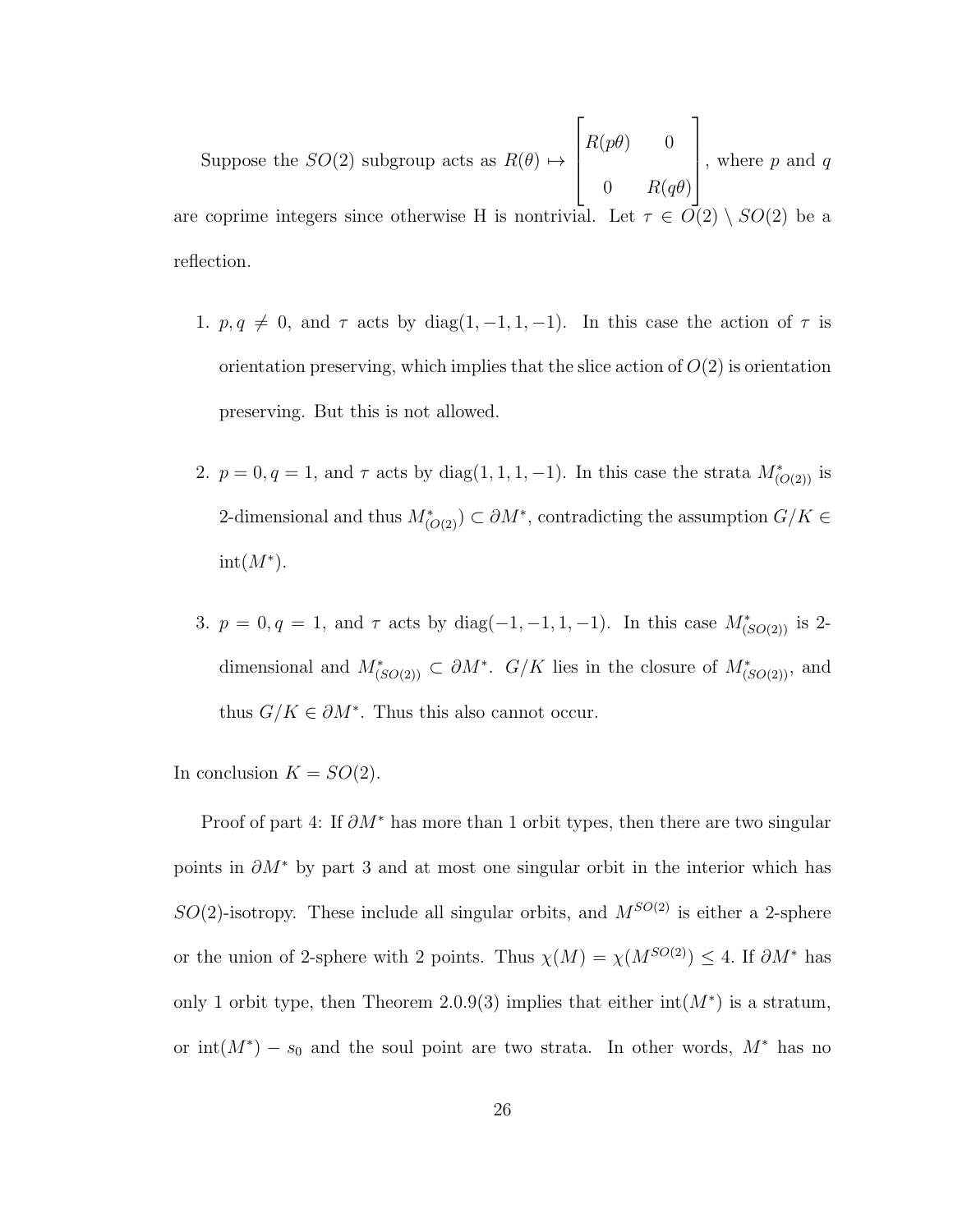exceptional orbits. Part 2 implies that the soul point has  $SO(2)$ -isotropy. Thus  $M^{SO(2)} = S^2 \cup S^2$  or  $S^2 \cup S^2 \cup \{2 \text{ points}\}\$ and  $\chi(M) = \chi(M^{SO(2)}) = 4, 6.$  $\Box$ 

Corollary 4.1.2. If  $G = SO(3)$  and  $M^* = B^3$ , then the structure of  $M^*$  is as in Figures 4.1a, 4.1b below or the Figures 5.1a, 5.1b, 5.4a and 5.4b in Chapter 5. In the pictures, the groups represent the isotropy groups of the corresponding strata.



Figure 4.1:  $G = SO(3), M^* = B^3$ 

*Proof.* If  $M^G$  is not finite, Proposition 4.0.14 implies that  $M^*$  is as in Figure 4.1b. So we may assume that  $M<sup>G</sup>$  is finite. Then Theorem 4.1.1 implies that the boundary face has isotropy  $SO(2)$  and that there is at most 1 interior singular orbit.

Assume that  $\partial M^*$  has 1 orbit type. If int $(M^*)$  contains no singular orbit,  $M^*$ is as in Figure 5.1a. If  $int(M^*)$  contains 1 singular orbit,  $M^*$  is as in Figure 5.4a.

Assume that  $\partial M^*$  has multiple orbit types. Theorem 4.1.1 implies  $\partial M^*$  contains two fixed points, or one fixed point and one  $O(2)$ -orbit. If  $\partial M^*$  contains two fixed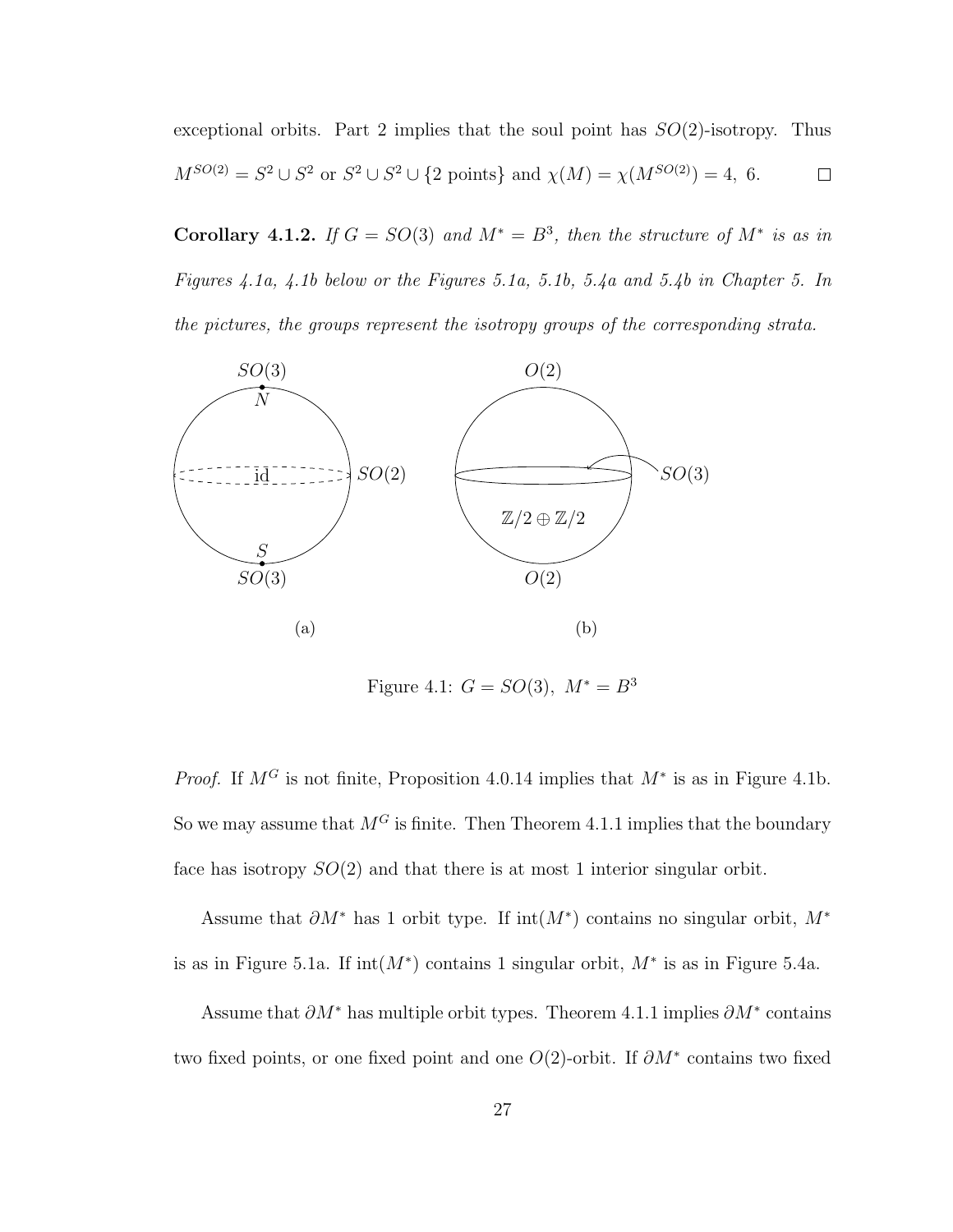points,  $M^*$  is as in Figure 4.1a or Figure 5.4b. Otherwise,  $M^*$  is as in Figure  $\Box$ 5.1b.

We point out that in Figure 4.1a and 4.1b,  $M$  is classified. See Theorem 1.0.3 and Proposition 4.0.14 respectively. We now prove Theorem 1.0.3.

**Theorem 4.1.3.** Assume that  $G = SO(3)$ ,  $M^* = B^3$ ,  $\partial M^*$  contains more than 1 orbit types and that there are no exceptional orbits or interior singular orbits. Then:  $M^6$  is equivariantly homeomorphic to a 6-sphere  $S^6$  and  $G = SO(3)$  acts on  $S^6 \subset \mathbb{R}^7$  linearly as in Example 1(e).

*Proof.* From Theorem 4.1.1(3), we know  $\partial M^*$  has 2 singular points. Since M has no exceptional orbits, these two orbits cannot be  $O(2)$ -orbits, otherwise there will be exceptional orbits near the  $O(2)$  orbit with isotropy containing  $\mathbb{Z}/2$ . Thus the two singular points are two G-fixed points. Now we see that all orbit types are: principal orbits with trivial isotropy, singular orbits on  $\partial M^*$  with  $SO(2)$ -isotropy and two G-fixed points on  $\partial M^*$ . We have assumed that there are no interior singular orbits. We need to classify G-spaces with 3 orbit types  $(H) = (id), (K) = (SO(2)), (G) =$  $(SO(3))$  such that the number of fixed points is 2.

We recall the Second Classification Theorem in [Bre72]. For a smooth G-action on M, suppose the orbit space  $X = M^*$  is a contractible manifold with boundary B, and that the action has only two orbit types, with principal orbits  $G/H$  corresponding to  $X \setminus B$  and singular orbits  $G/K$  corresponding to B. Then the set of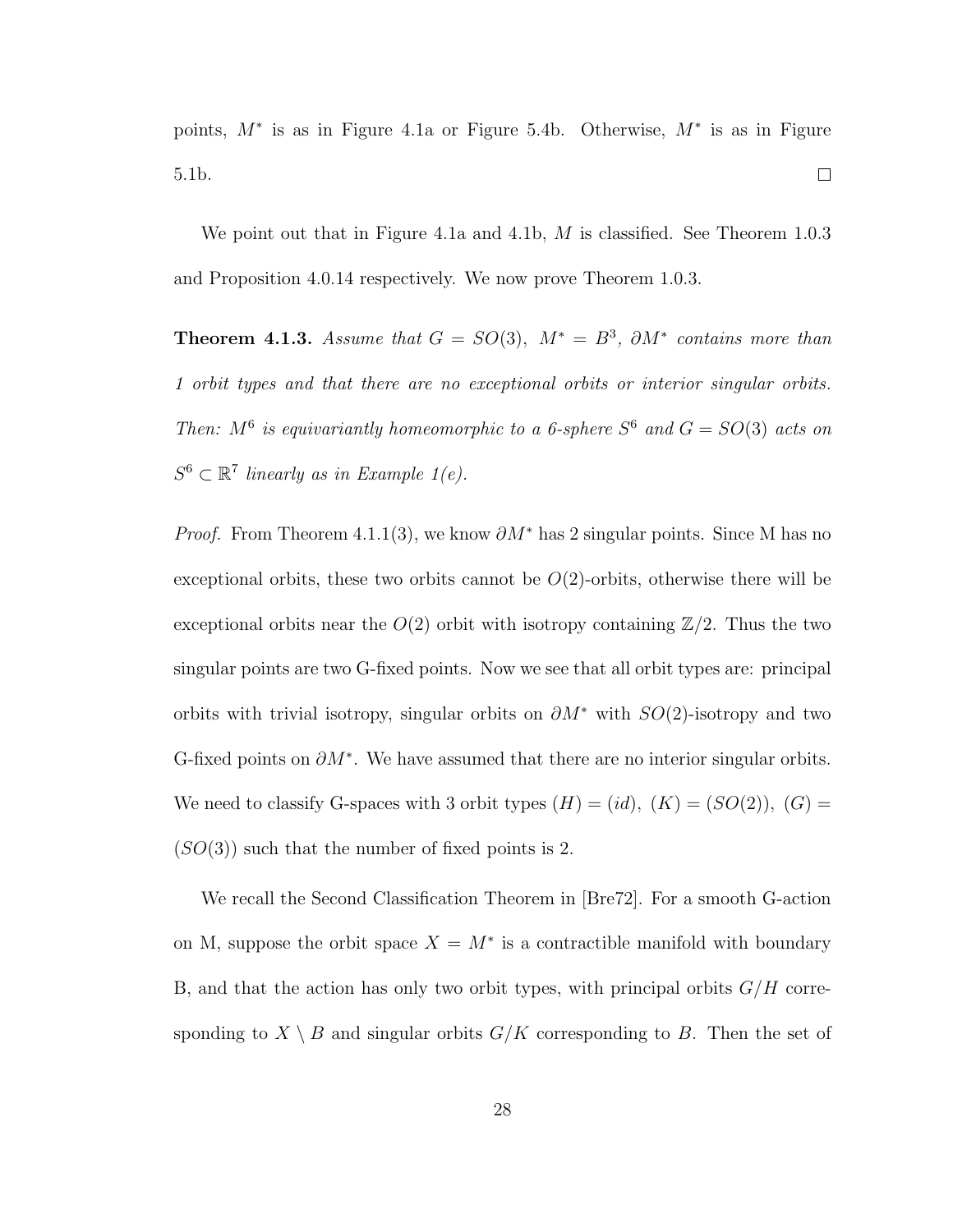equivalence classes of such G-spaces M is parametrized by the following set

$$
[B, (N(H) \cap N(K)) \setminus N(H)] / \pi_0(\frac{N(H)}{H})
$$

where  $[X, Y]$  denotes the homotopy classes of continuous maps from X to Y. (See Corollary V.6.2, page 257 of [Bre72])

For actions with 3 orbit types H, K and G, Proposition V.10.1 [Bre72] states that the set of equivariant homeomorphism classes of G-spaces with 3 orbit types is bijective to the set of equivariant homeomorphism classes of G-spaces with 2 orbit types (H) and (K) obtained by deleting the fixed points. The latter G-spaces are homotopy equivalent to G-spaces with orbit space a two-disk  $D^2$  and 2 orbit types  $H = id$ ,  $K = SO(2)$  where the singular orbits  $G/K$  lie on the boundary of  $D^2$ . Those G-spaces are classified by

$$
[\partial(D^2), (N(H) \cap N(K)) \setminus N(H)] / \pi_0(\frac{N(H)}{H}) = \pi_1(\mathbb{RP}^2) = \mathbb{Z}/2.
$$

Actually we can write down explicitly the 2 G-spaces. They are:

- the 5-sphere where the G-action comes from the restriction of the 6-dimensional real representation  $\mathbb{R}^3 \oplus \mathbb{R}^3$  and  $G = SO(3)$  acts diagonally;
- $S^2 \times S^3$  where  $G = SO(3)$  acts diagonally on  $S^2$ -factor as the standard linear action and on  $S^3$ -factor as the linear suspension.

M is the suspension of the above 5-manifolds. But M is a manifold, so it can only be the suspension of the 5-sphere, which a 6-sphere, and the action is the one described in the theorem.  $\Box$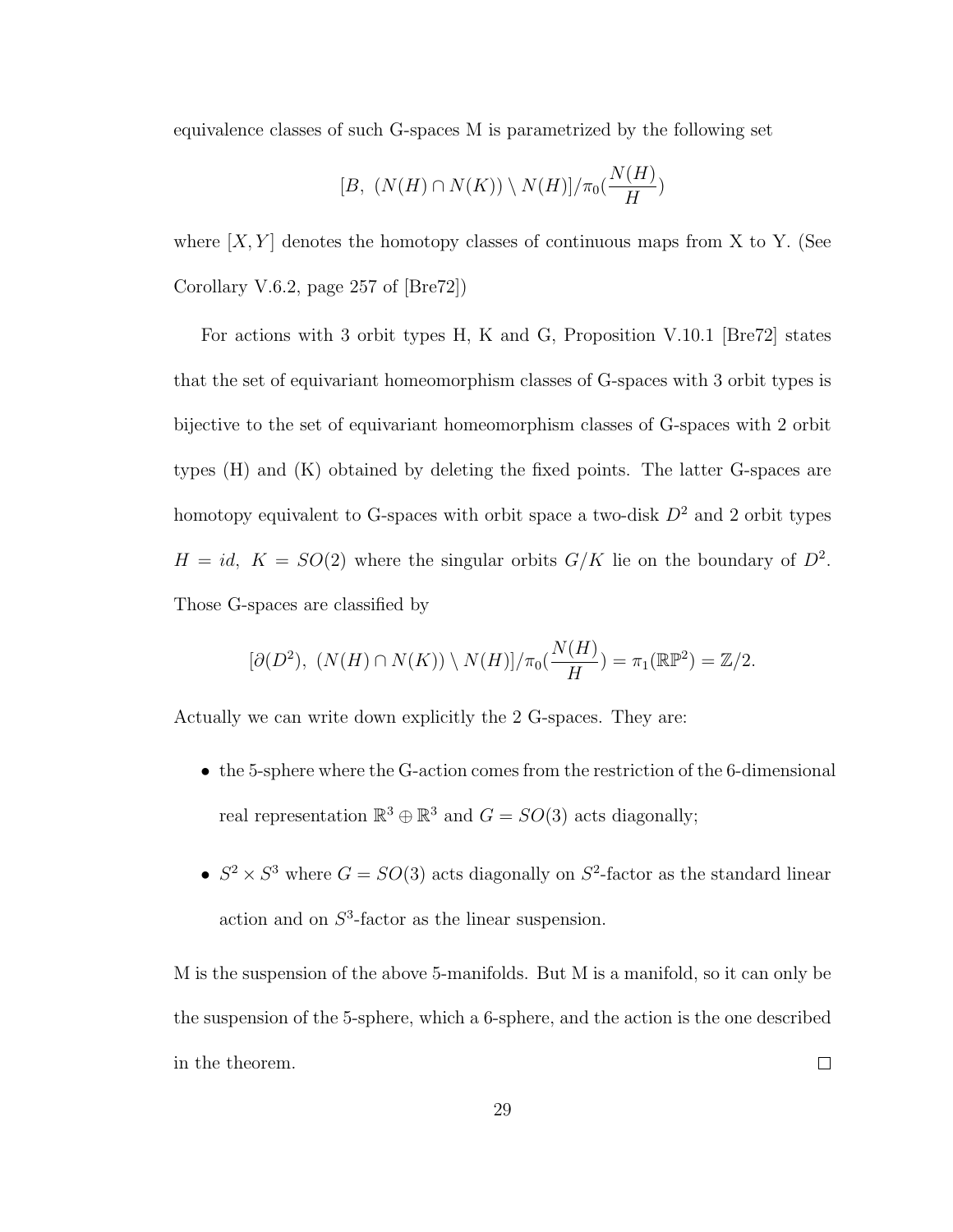**Proposition 4.1.4.** If  $G = SO(3)$  and  $M^* = S^3$ , then there are 2 or 3 singular orbits.

We first state the Extent Lemma. For any metric space  $(X, d)$  and positive integer  $q \geq 2$ , we define the q-extent of X as

$$
xt_q(X) = \frac{1}{\binom{q}{2}} \sup_{x_1, \dots, x_q \in X} \sum_{1 \le i < j \le q} d(x_i, x_j). \tag{4.1.1}
$$

In other words,  $xt_q(X)$  is the maximal average distance between points in q-touples in X. When  $q=2$ ,  $xt_2(X)$  is the diameter of X. The Extent Lemma from [GS97] states that: if  $M/G$  is an Alexandrov space with positive curvature, then for all  $(q+1)$ -touples  $([x_0], ..., [x_q])$  in  $M/G$ , we have:

$$
\frac{1}{q+1}\sum_{i=0}^{q}xt_q(S_{[x_i]}) > \frac{\pi}{3}.
$$

We can use the Extent Lemma to prove Proposition 4.1.4.

*Proof.* There exist singular orbits since  $\chi(M^{S^1}) = \chi(M) > 0$  and thus  $M^{S^1} \neq \emptyset$ . We apply the Extent Lemma to show that there are at most 3 singular orbits.

Suppose there were 4 singular orbits. Then in  $M^*$ , each singular orbit  $G/K_i$ has a space of directions  $S^3(1)/K_i$ , where  $K_i = S^1$ or $O(2)$  acts linearly on the unit normal sphere  $S^3(1)$  via the slice representation.  $xt_3(S^3/K_i) \leq xt_3(S^2(\frac{1}{2}))$  $(\frac{1}{2})$  =  $\frac{\pi}{3}$ . Thus  $\frac{1}{4} \sum_{i=0}^{3} xt_3(S^3(1)/K_i) \leq \frac{\pi}{3}$  $\frac{\pi}{3}$ , and we get a contradiction to the Extent Lemma.

Finally we show that there cannot be only 1 singular orbit. Suppose there were only 1 singular orbit  $G/K$ . Then there are no exceptional orbits and the singular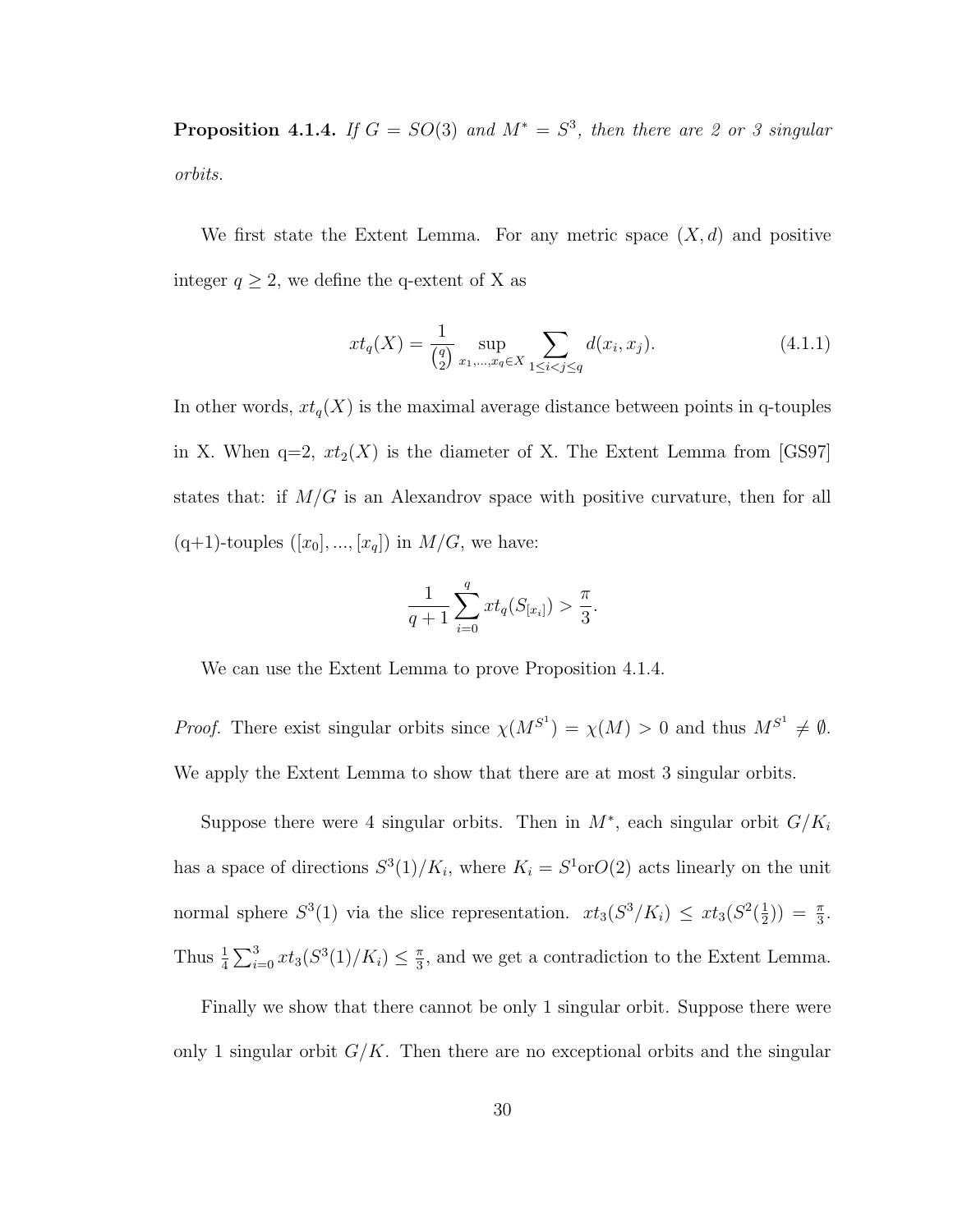isotropy  $K = S^1$ . By the slice theorem, an invariant neighborhood of  $G/K$  is  $SO(3) \times_{S^1} D^4$  whose boundary is an  $S^3$ -bundle over  $S^2$ . On the other hand the compliment of  $SO(3) \times_{S^1} D^4$  in M is  $SO(3) \times D^3$  whose boundary is  $SO(3) \times S^2$ . The two boundaries are not homeomorphic since their fundamental groups are not isomorphic, and thus there is no way of gluing the two pieces to get M.  $\Box$ 

#### 4.2 SU(2) actions with  $M^G = \emptyset$

**Proposition 4.2.1.** When  $G = SU(2)$  and  $M^G = \emptyset$ , the orbit space  $M^*$  is a 3sphere. Moreover, the fixed point set  $M^{\mathbb{Z}/2}$  of the center  $\mathbb{Z}/2$  is precisely the union of all singular orbits, which are all 2-spheres. Furthermore, there can be at most 3 singular orbits.

*Proof.* We prove the second part first. Each component of  $M^{\mathbb{Z}/2}$  is a totally geodesic orientable submanifold of even codimension in M and  $SO(3) = SU(2)/(\mathbb{Z}/2)$  acts on it. A priori it could have dimension 4,2,0. But 0-dimensional components would be G-fixed points, violating our assumption. We then show that it cannot have dimension 4.

If a component of  $M^{\mathbb{Z}/2}$  has dim 4, then the induced metric has positive sectional curvature and is invariant under  $SO(3)$ . From Wilking's connectedness lemma, it is also simply connected. Thus by the Hsiang-Kleiner theorem it is diffeomorphic to either  $S^4$  or  $\mathbb{CP}^2$ . And it also admits a cohomogeneity one action by  $SO(3)$ . From the classification of 4-dim cohomogeneity one manifolds (see for example [Par86]),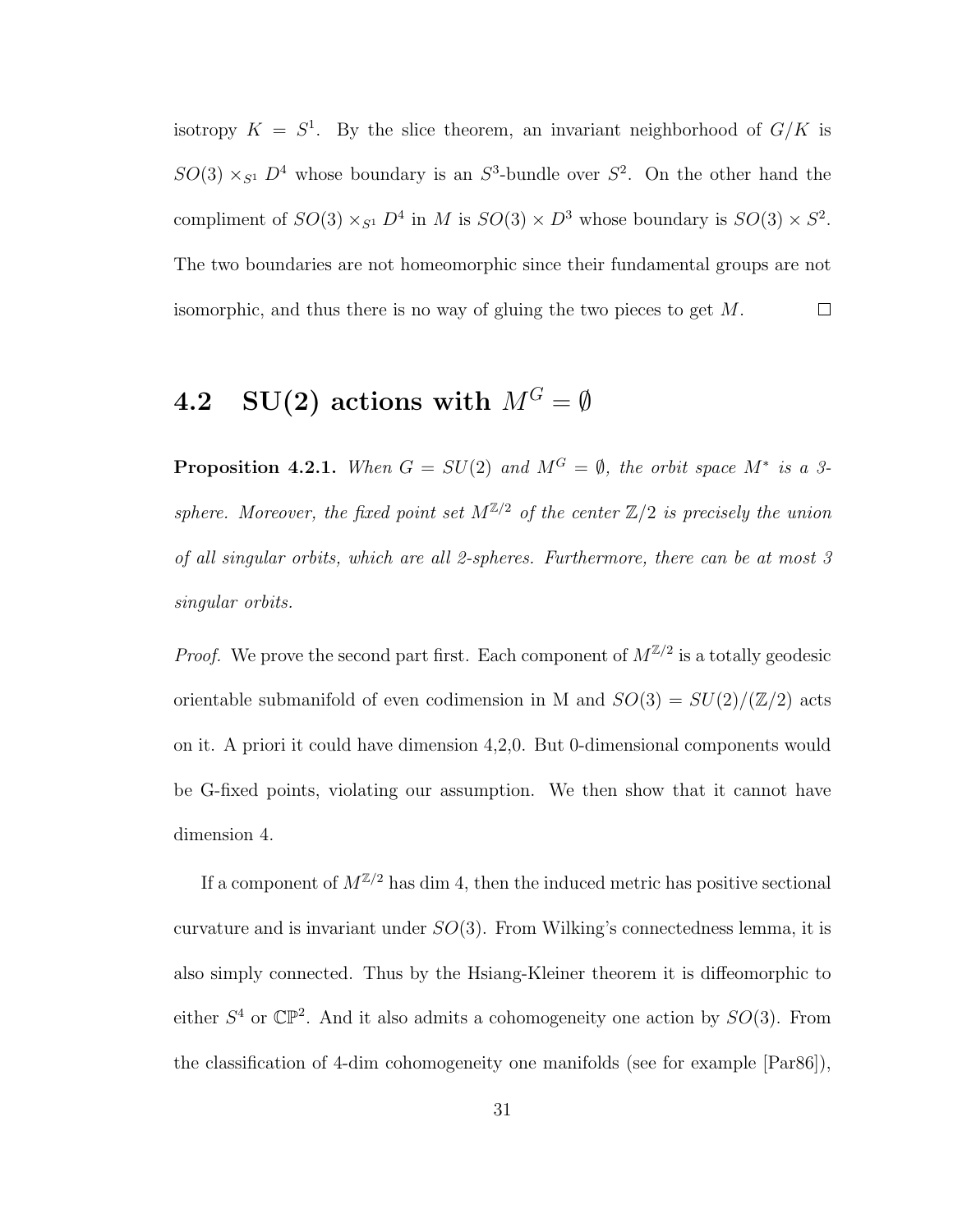such actions have at least one singular orbit with  $O(2)$ -isotropy, which lifts up to  $Pin(2)$ -isotropy for the corresponding  $SU(2)$ -action. The action of the  $Pin(2)$ isotropy group on the normal space to  $M^{\mathbb{Z}/2}$  has to be effective, since otherwise the center  $\mathbb{Z}/2$  would lie in the ineffective kernel. But this is impossible since the normal space is 2-dimensional and  $Pin(2)$  has no effective 2-dim real representation. Thus every component of  $M^{\mathbb{Z}/2}$  is a 2-dimensional orientable positively curved manifold, which is a 2-sphere. Those 2-spheres are precisely the singular orbits, since every  $SO(2) \subset SU(2)$  contains  $\mathbb{Z}/2$  and hence every singular orbit is contained in  $M^{\mathbb{Z}/2}$ .

To show that there are at most 3 singular orbits, we use the Extent Lemma. If there are 4 of them then as in the proof of Proposition 4.1.4, we get a contradiction to Extent Lemma.

Finally it remains to show  $M^* = S^3$ . Assume otherwise. Then by Theorem 3.0.11  $M^* = B^3$ . The boundary of  $M^*$  consists of singular orbits, which means  $M^{\mathbb{Z}/2}$  is 4-dimensional since it contains all singular orbits, which is impossible.

 $\Box$ 

Remark 4.2.2. The above proposition says more than the statement that the orbit space has no boundary. In fact, there are also no exceptional orbits whose isotropy groups contain the center  $\mathbb{Z}/2$ , as a corollary. Hence the exceptional isotropy groups are all cyclic of odd order.

Now we prove Theorem 1.0.2.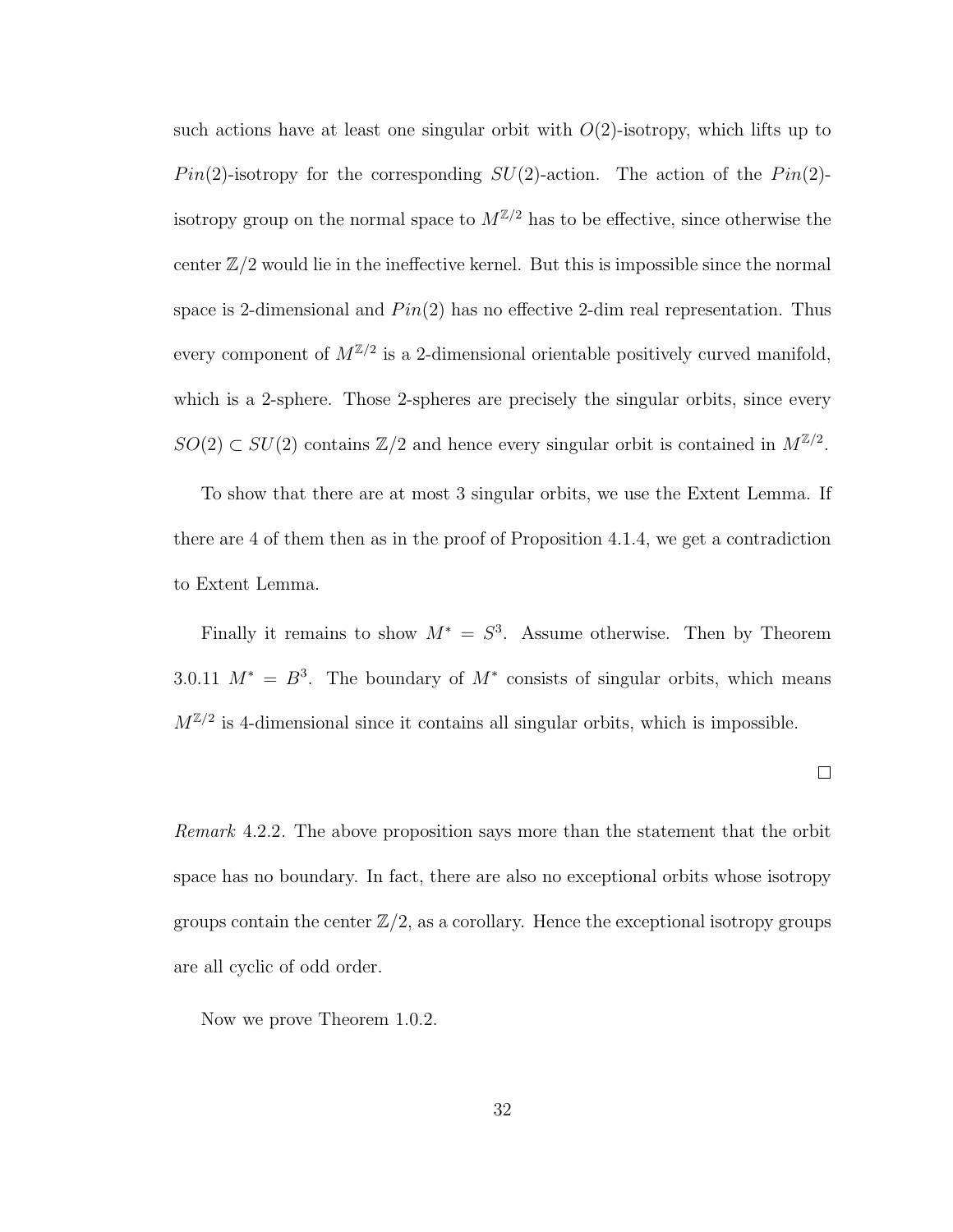**Theorem 4.2.3.**  $G = SU(2)$ . If  $M<sup>G</sup>$  is empty and the action has no exceptional orbits, then M is diffeomorphic to  $S^6$ ,  $S^2 \times S^4$  or  $SU(3)/T^2$ .

*Proof.* From Proposition 4.2.1, we know that  $M^* = S^3$  and there are at most 3 singular orbits, all of which have  $U(1)$ -isotropy. There has to be at least one singular orbit, since the fixed point set  $M^{U(1)}$  cannot be empty. We then discuss the 3 cases, in which the number of singular orbits is 1,2, or 3, respectively.

Case 1: there is only one singular orbit. Then by the slice theorem a tubular neighborhood of the singular orbit is  $V = SU(2) \times_{U(1)} D^4 = (SU(2) \times D^4)/U(1)$ , where  $D^4$  is a 4-disk and  $U(1)$  acts diagonally on  $SU(2)$  factor via right translation and on  $D^4$  via the standard linear action on  $\mathbb{C}^2$ . V is a linear  $D^4$ -bundle over  $SU(2)/U(1) = S^2$ , with boundary  $\partial V = S^3 \times S^3/S^1 = SO(4)/SO(2) = T^1S^3 =$  $S^3 \times S^2$ . Thus V is a trivial  $D^4$ -bundle over  $S^2$ . Moreover, we claim that the slice action by  $SU(2)$  on  $\partial V = S^3 \times S^2$  is group multiplication on the  $S^3$ -factor and trivial on the  $S^2$ -factor. To see this, note that the identification  $S^3 \times S^2 \cong T^1S^3$  is given by  $(p, v_e) \mapsto (p, pv_e)$ , where  $v_e \in T_e S^3$  and  $pv_e$  is quaternion multiplication.  $SU(2)$  acts on  $T^1S^3$  via  $a.(p, pv_e) = (ap, apv_e) \mapsto (ap, v_e) \in S^3 \times S^2$ , and thus it only acts on the  $S^3$ -factor.

The complement U of V is an  $SU(2)$ -bundle over  $D^3$ , which has to be the trivial bundle  $SU(2) \times D^3 = S^3 \times D^3$  with  $SU(2)$  acting only on the first factor. Thus M is the gluing of  $U = S^3 \times D^3$  and  $V = S^2 \times D^4$  along their common boundary  $S^2 \times S^3$  via the equivariant gluing map  $f : S^3 \times S^2 \to S^3 \times S^2$ . f has to take on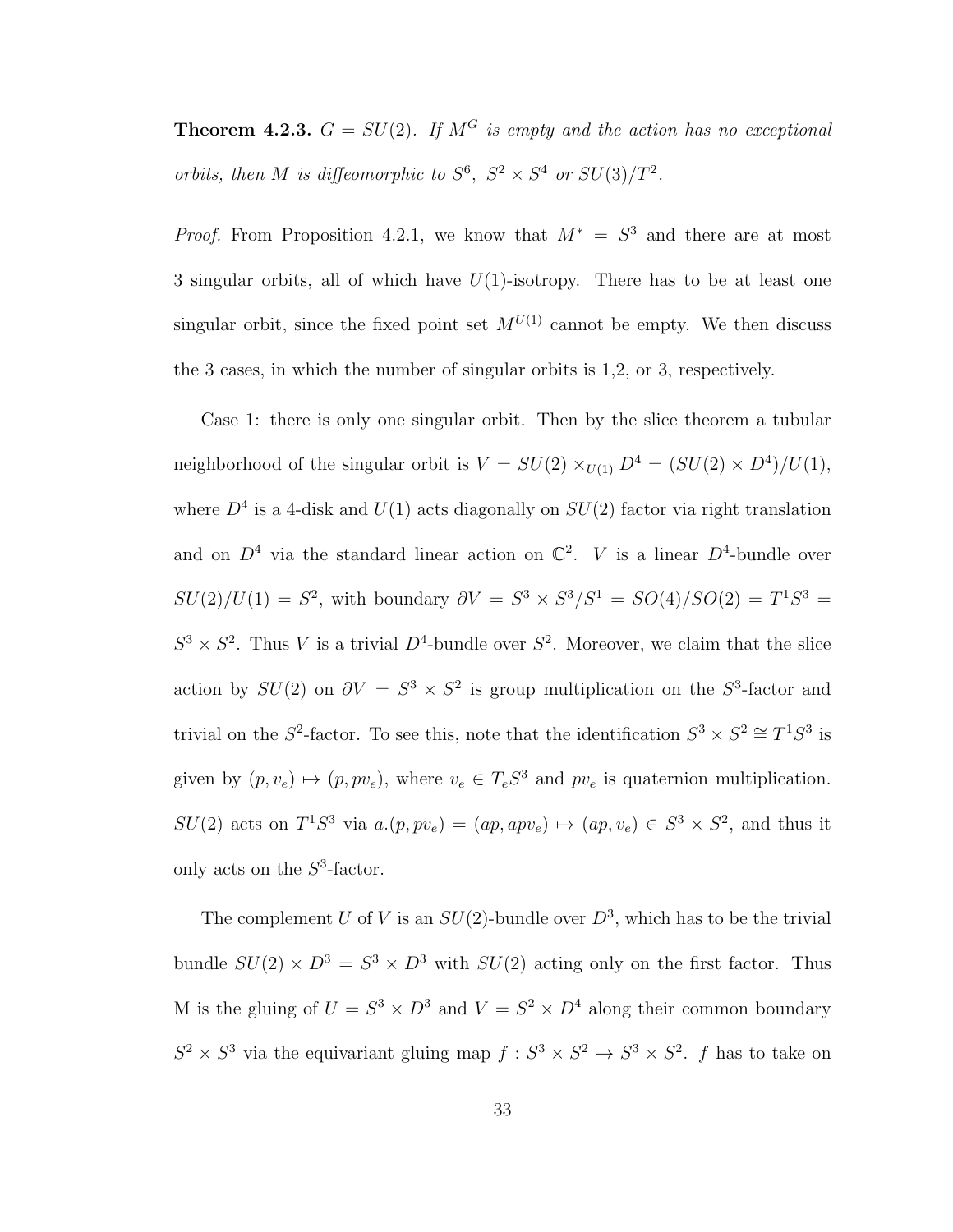the form

$$
f(p,q) = (p \cdot g(q), \phi(q)), (p,q) \in S^3 \times S^2, g : S^2 \to S^3, \phi \in \text{Diffeo}(S^2).
$$

Since  $\pi_2(S^3) = 0$ , g is null-homotopic. There are only 2 homotopy classes of f, depending on whether  $\phi$  is orientation-preserving or reversing. Note that there exists an equivariant orientation-reversing diffeomorphism of  $U = SU(2) \times D^3$  given by  $(g, p) \mapsto (g, -p)$ . If f is orientation reversing, we change the orientation on U equivariantly so that f becomes orientation-preserving. Thus up to change of orientation f is homotopic to the identity map, and  $M = U \cup_f V$  is equivariantly diffeomorphic to  $S^6$ .

Case 2: there are two singular orbits. Again a tubular neighborhood V of each singular orbit is  $V = SU(2) \times_{U(1)} D^4 = S^2 \times D^4$ , and M is the gluing of the 2 copies of V along their common boundary  $S^2 \times S^3$  via f. Up to a change of orientation of V, f is homotopic to the identity. Thus the resulting manifold is  $S^2 \times S^4$ .

Case 3: there are three singular orbits. A neighborhood  $V'$  of the singular part is the union of three copies of  $S^2 \times D^4$  as in the previous cases. The principal part U' of the manifold is a  $SU(2)$ -bundle over  $S^3$  minus 3 points, which is homotopy equivalent to a  $SU(2)$ -bundle over  $S^2 \vee S^2$ .  $SU(2)$  principal bundles over  $S^2$  are classified by  $\pi_1(SU(2)) = 0$ , and thus have to be trivial. So U' is homotopy equivalent to a trivial  $SU(2)$ -bundle over  $S^2 \vee S^2$ .  $U' \cap V'$  is diffeomorphic to three copies of  $S^3 \times S^2$ . M is the gluing of U' and V' along  $U' \cap V'$  via three copies of f. Each copy of f could be orientation preserving or reversing. We fix the orientation on  $U'$ ,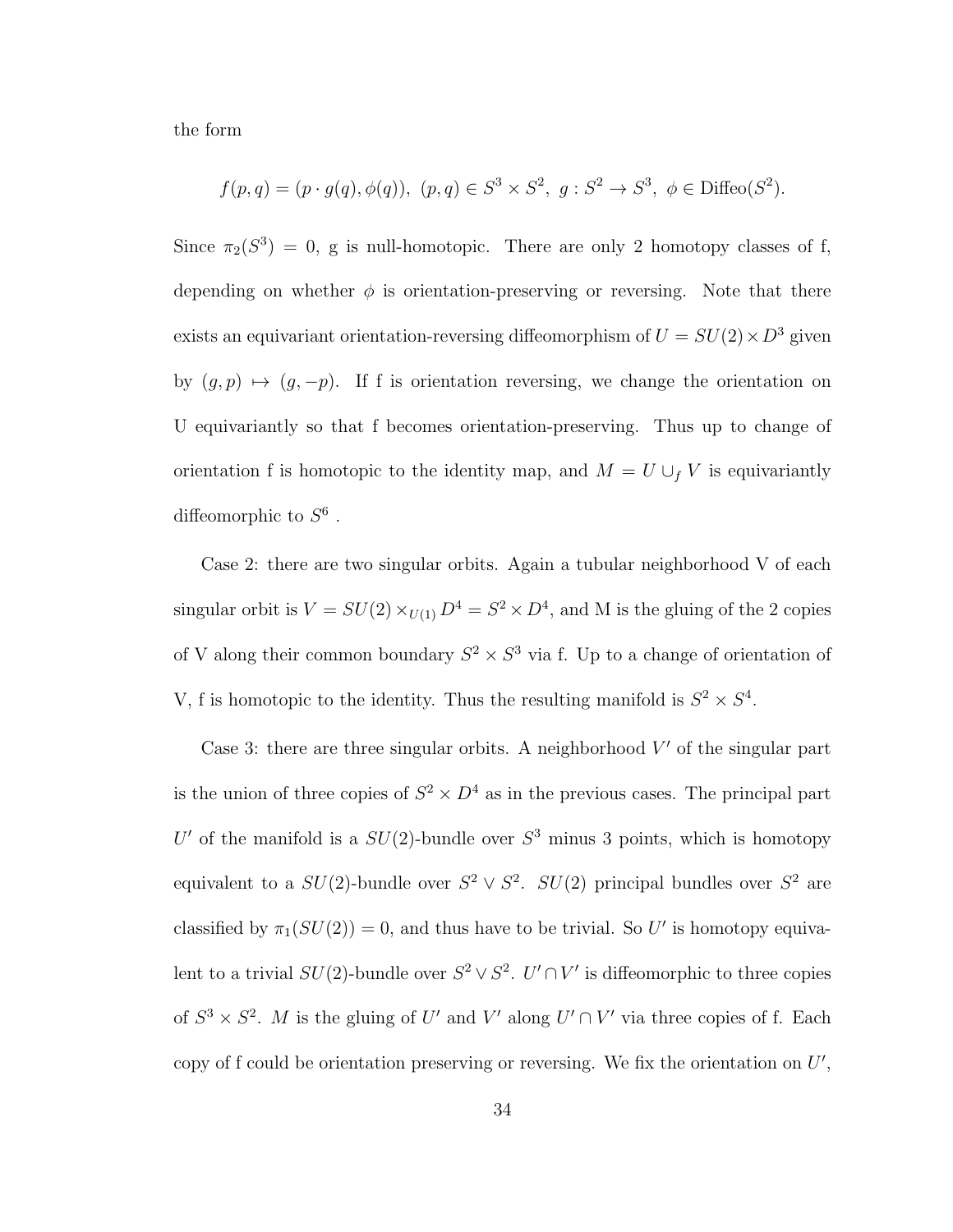and change the orientation of a component of  $V'$  if the corresponding gluing map is orientation-reversing. In conclusion, up to change of orientation there is only one homotopy class of the gluing map and thus only one diffeomorphism class of M. From Example 3(a) described in Chapter 6, we know the flag manifold  $SU(3)/T^2$ admits such an action, thus  $M = SU(3)/T^2$ .  $\Box$ 

Remark 4.2.4. The  $SU(2)$ -actions on  $S^6$ ,  $S^2 \times S^4$  and  $SU(3)/T^2$  in Cases 1,2,3 are all realizable. On  $S^6$  it is the triple suspension of the Hopf action on  $S^3$ . On  $S^2 \times S^4$  it is the diagonal action where  $SU(2)$  acts as  $SO(3)$  on  $S^2$  and acts on  $S^4$ as the suspension of  $S^3$ . On  $SU(3)/T^2$  it acts via left multiplication. We do not know though whether  $S^2 \times S^4$  admits a metric with positive sectional curvature invariant under the  $SU(2)$ -action. The  $SU(2)$  actions on the 6-sphere in Case 1 and on  $SU(3)/T^2$  in Case 3 preserve positive curvature.

We point out that at this point we have proved Theorem  $1.0.1(a)$ . Indeed, when the orbit space  $M^*$  is a 3-ball, Theorem 1.0.1(a) reduces to Theorem 4.1.1(4). When M<sup>∗</sup> is a 3-sphere, from Proposition 4.1.4 and Proposition 4.2.1, singular orbits are all isolated whose number is at most 3. In  $M^{S^1}$ : each singular orbit contributes to 1 or 2  $S^1$ -fixed points. Thus  $M^{S^1}$  is a finite set of at most 6 points. Hence  $\chi(M) = \chi(M^{S^1}) \leq 6.$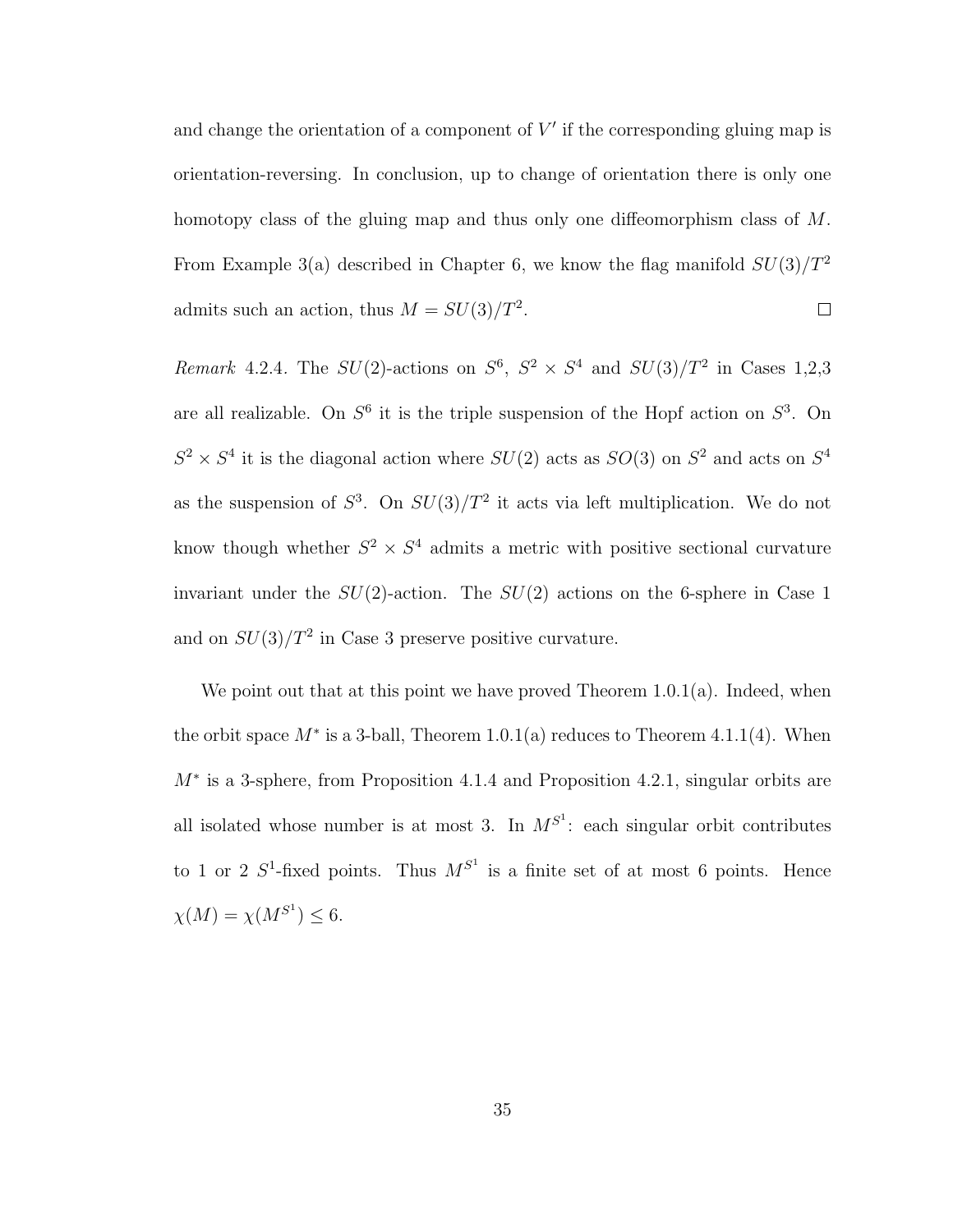#### Chapter 5

## Unsolved Cases

In this chapter, we summarize the unsolved cases and discuss possible strategies. In the pictures, the dashed oval indicates  $M^* = B^3$  and a single circle indicates  $M^* = S^3$ . Note that the center c has to be the soul point by Theorem 2.0.9.

1. Figure 5.1a.  $\partial M^*$  has isotropy  $SO(2)$  and  $\text{int}(M^*)$  has trivial isotropy. From Corollary V.6.2, page 257 of [Bre72], we know such G-spaces are parametrized by

$$
[B, (N(H) \cap N(K)) \setminus N(H)]/\pi_0(\frac{N(H)}{H}) = \pi_2(\mathbb{RP}^2) = \mathbb{Z}.
$$

Two examples of such G-spaces are  $\mathbb{CP}^3$  and  $S^2 \times S^4$ . The SO(3)-action on  $\mathbb{CP}^3$  is the one described in Example 2(b) in Chapter 6, while the action on  $S^2 \times S^4$  is diagonal with standard SO(3)-action on  $S^2$ -factor and double suspension on  $S^4$ -factor. We suspect the G-spaces are oriented  $S^2$ -bundles over  $S<sup>4</sup>$ , which are classified by the first Pontryagin class. But we do not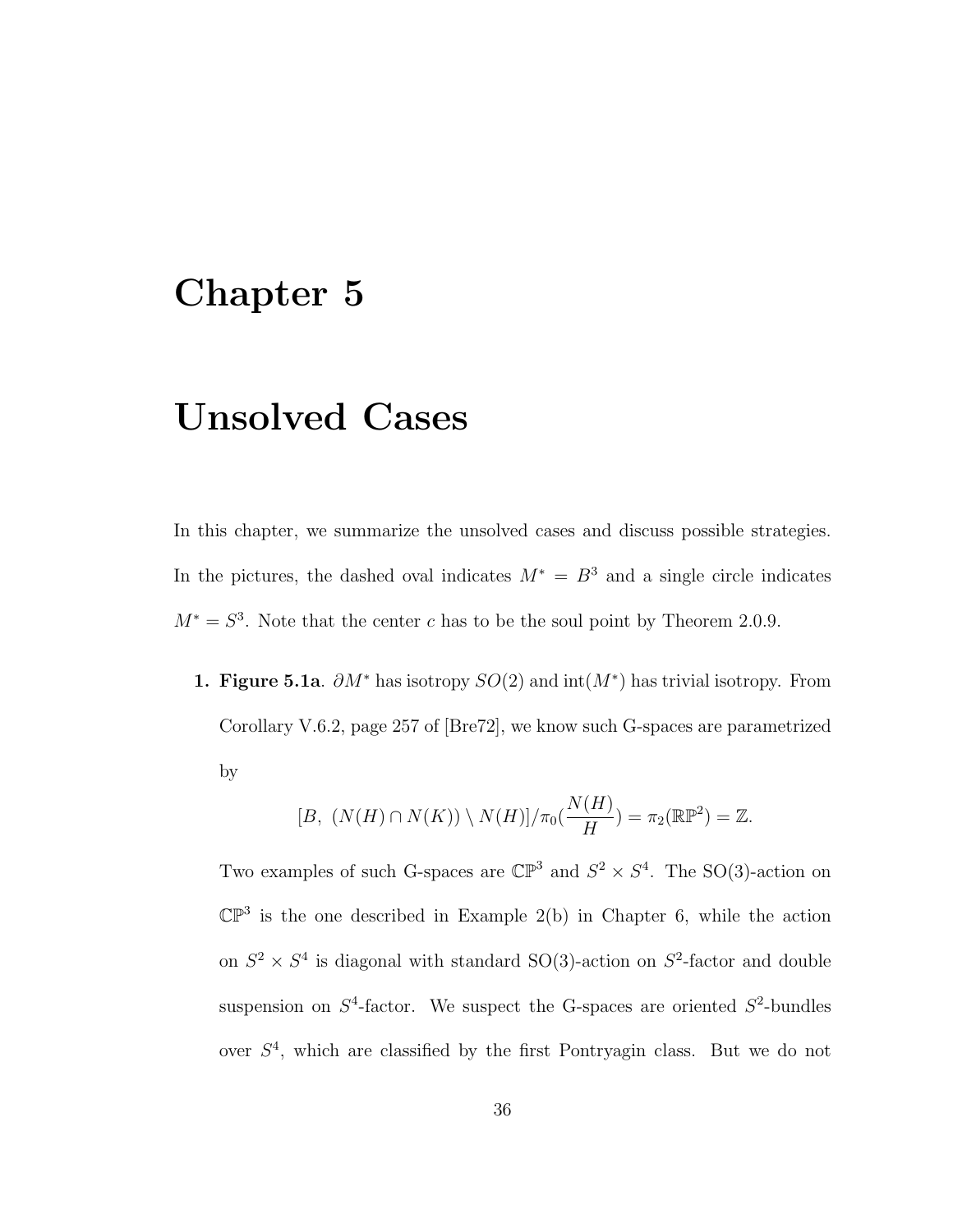know how to construct the desired action on other  $S^2$ -bundles over  $S^4$  besides  $S^2 \times S^4$  and  $\mathbb{CP}^3$ . We also do not know whether  $S^2 \times S^4$  with this SO(3)-action admits invariant metric with positive sectional curvature.

**2. Figure 5.1b.**  $\partial M^* \setminus \{N, S\}$  and c have isotropy  $SO(2)$ ; N is a fixed point; S has isotropy  $O(2)$ ; the open interval connecting S and c has isotropy  $\mathbb{Z}/2$ ; the rest has trivial isotropy. Example  $2(c)$  of Chapter 6 is an example of this type.



Figure 5.1

- 3. Figure 5.2. In this case the number of singular orbits is 2 or 3 by Proposition 4.1.4. m, n are positive integers. Examples  $2(d)$  and  $3(b)$  are examples of this type.
- 4. Figure 5.3. All possible stratifications are depicted in the following pictures: m, n, l are pairwise coprime odd integers. Example 4 of Chapter 6 is an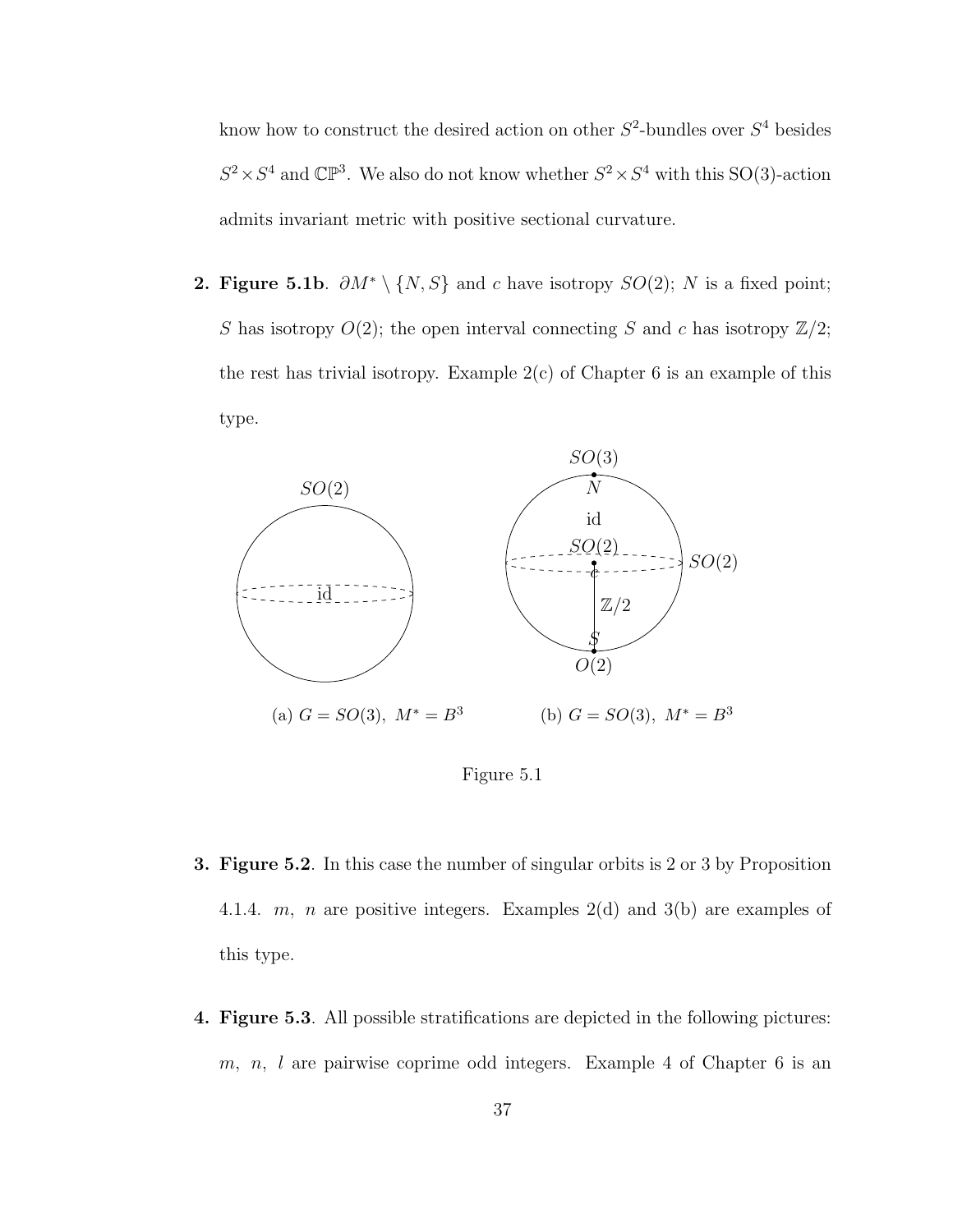

Figure 5.2:  $G = SO(3)$ ,  $M^* = S^3$ 



Figure 5.3:  $G = SU(2), M^* = S^3$ 

example of this type.

- **5. Figure 5.4a.**  $\partial M^*$  and the center c have isotropy  $SO(2)$ , and  $\text{int}(M^*) \setminus c$  has trivial isotropy. We have no example of such actions.
- **6. Figure 5.4b.**  $\partial M^* \setminus \{N, S\}$  and c have isotropy  $SO(2)$ , N, S are fixed points, and  $\text{int}(M^*) \setminus c$  has trivial isotropy. We have no example of such actions.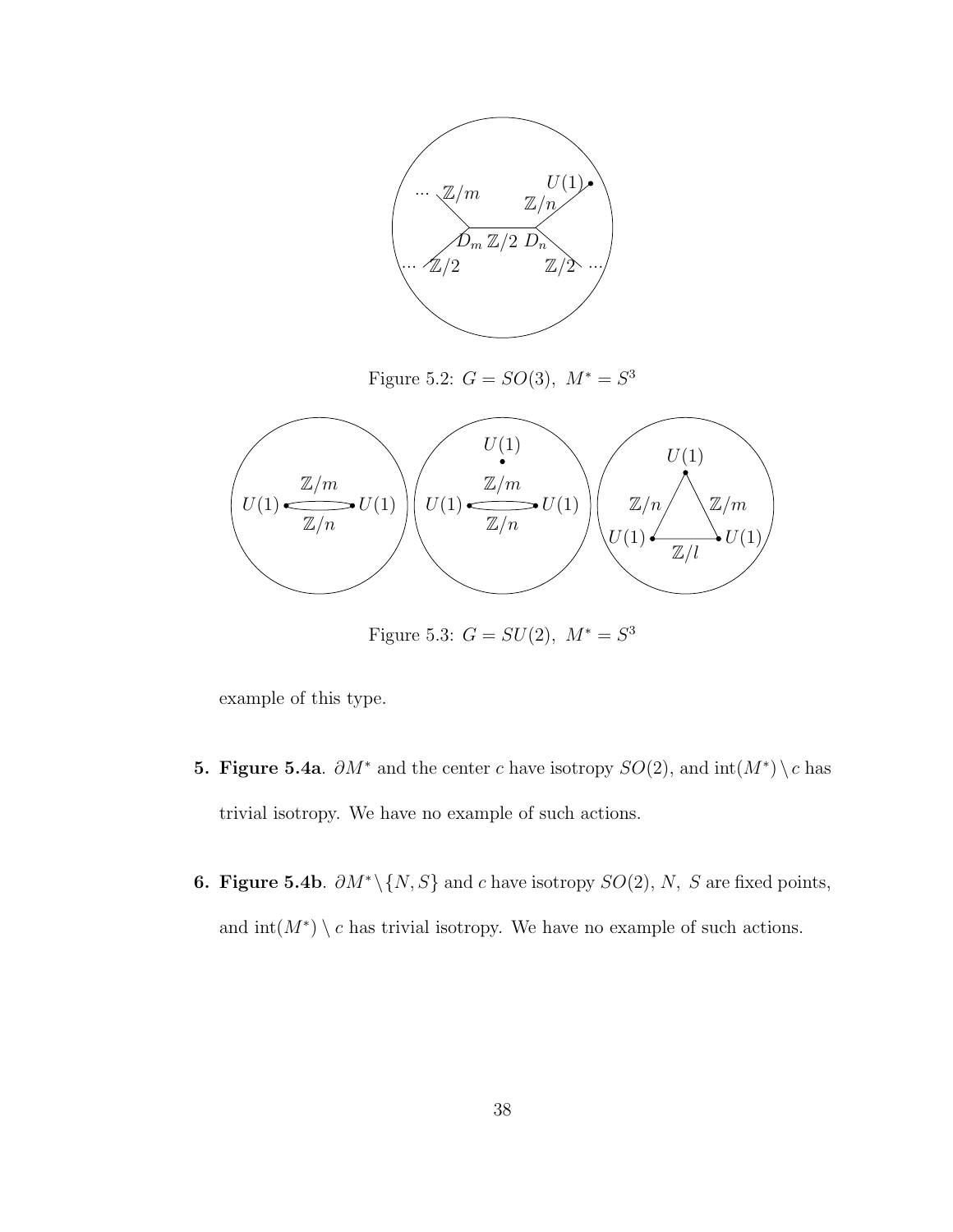

Figure 5.4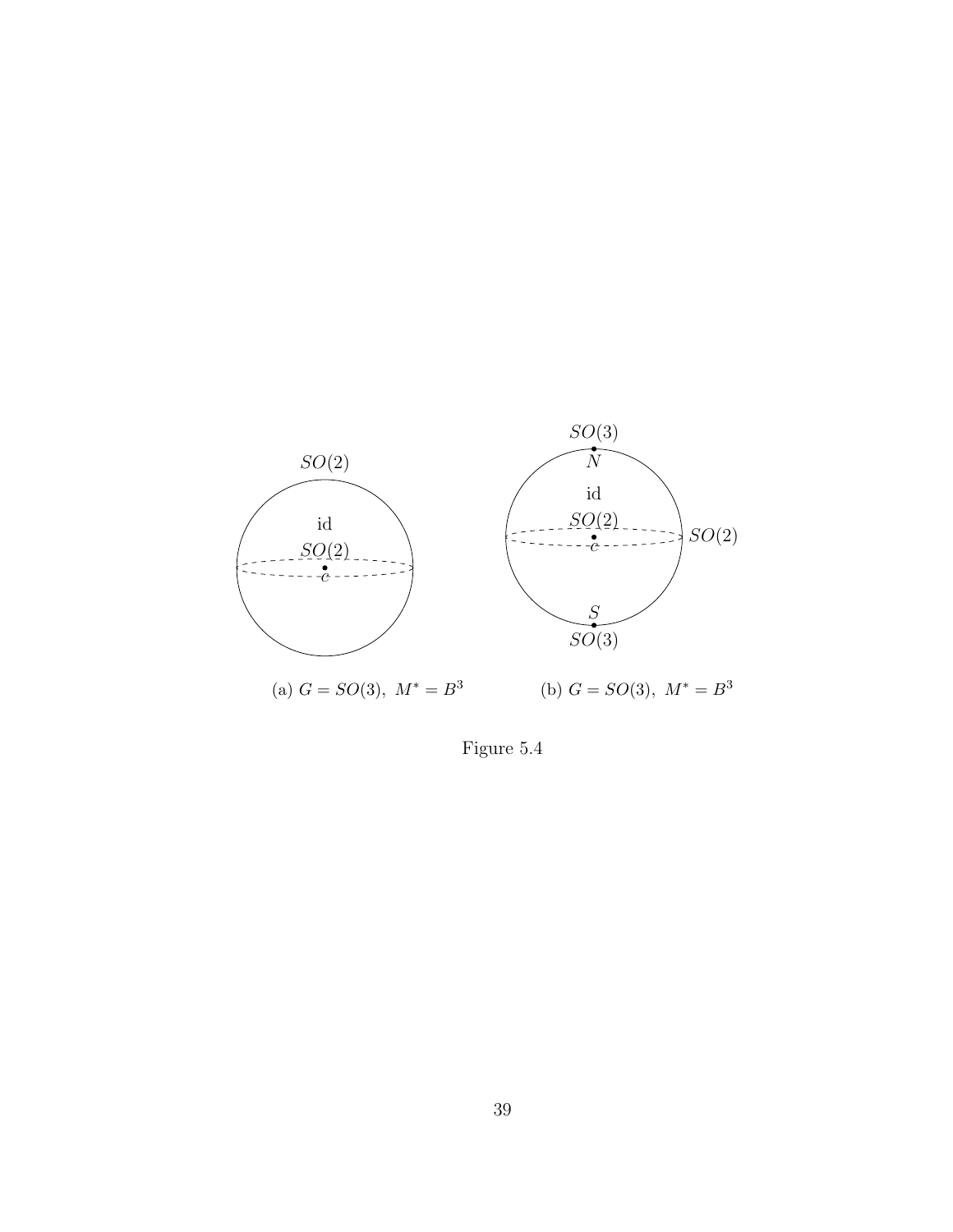#### Chapter 6

## Explicit Examples of G-actions

In this chapter we list all known examples of isometric  $SU(2)$ ,  $SO(3)$ -actions on the known examples of positively curved 6-manifolds, namely

$$
S^6
$$
,  $\mathbb{CP}^3$ ,  $SU(3)/T^2$ ,  $SU(3)/T^2$ ,

and depict the stratification of  $M^*$ . For  $S^6$  and  $\mathbb{CP}^3$  we list all linear actions. For the known positively curved metrics on  $SU(3)/T^2$  and  $SU(3)/T^2$ , the full isometry group was determined in [GSZ06] and one easily sees that the only isometric actions are the ones described below.

- **1. Actions on**  $S^6$ . Note that all known actions on  $S^6$  are classified.
	- (a) Figure 6.1a. This action is given by  $A(\vec{x}, \vec{y}) = (A\vec{x}, A\vec{y}), A \in SU(2), \vec{x} \in$  $\mathbb{R}^4$ ,  $\vec{y} \in \mathbb{R}^3$ ,  $(\vec{x}, \vec{y}) \in S^6$ . The action on the  $\vec{x}$ -component comes from the real 4-dim irrep of  $SU(2)$ , i.e. the realification of the standard  $SU(2)$ action on  $\mathbb{C}^2$ , and the action on  $\vec{y}$ -component comes from the standard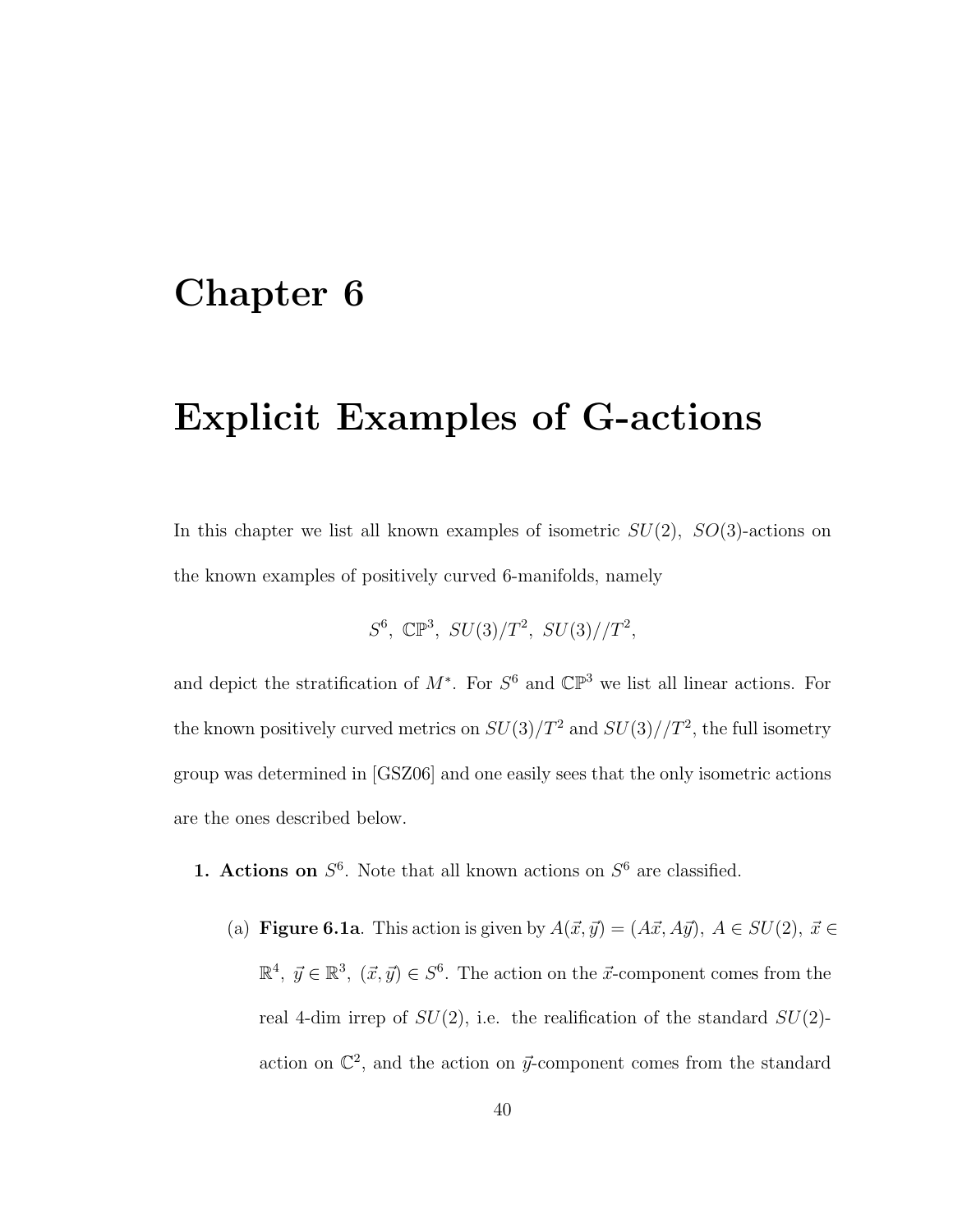$SO(3)$ -action on  $\mathbb{R}^3$ . Actions of this typre are classified. See Theorem 1.0.2.

- (b) Figure 6.1b. G acts on the first 4 coordinates and fixes the last 3 coordinates.  $\partial M^*$  consists of fixed points, and the interior has trivial isotropy. Actions of this type are fixed point homogeneous and thus are classified.
- (c)  $G = SO(3)$ ,  $M^* = B^4$ . G acts on the first 3 coordinates of  $S^6 \subset \mathbb{R}^7$  via rotation and fixes the last 4 coordinates.  $\partial M^*$  consists of fixed points, and the interior consists of principal orbits with  $SO(2)$ -isotropy. This is the only case with  $\dim(M^*) = 4$ . Actions of this type are fixed point homogeneous and thus are classified.
- (d) Figure 6.1c. G acts on the first 5 coordinates via the unique 5-dimensional real representation of  $SO(3)$  and fixes the last 2 coordinates. The equator of ∂M<sup>∗</sup> consists of fixed points, and the two boundary faces corresponding to the two open hemi-spheres have  $O(2)$ -isotropy. The interior of  $M^*$ consists of principal orbits with isotropy  $\mathbb{Z}/2 \oplus \mathbb{Z}/2$ . Actions of this type have fixed point cohomogeneity one and thus are classified.
- (e) Figure 6.1d. This action is given by  $A(\vec{x}, \vec{y}, z) = (A\vec{x}, A\vec{y}, z), A \in$  $SO(3), \, \vec{x}, \vec{y} \in \mathbb{R}^3, \, z \in \mathbb{R}, \, (\vec{x}, \vec{y}, z) \in S^6.$  Actions of this type are classified. See Theorem 1.0.3.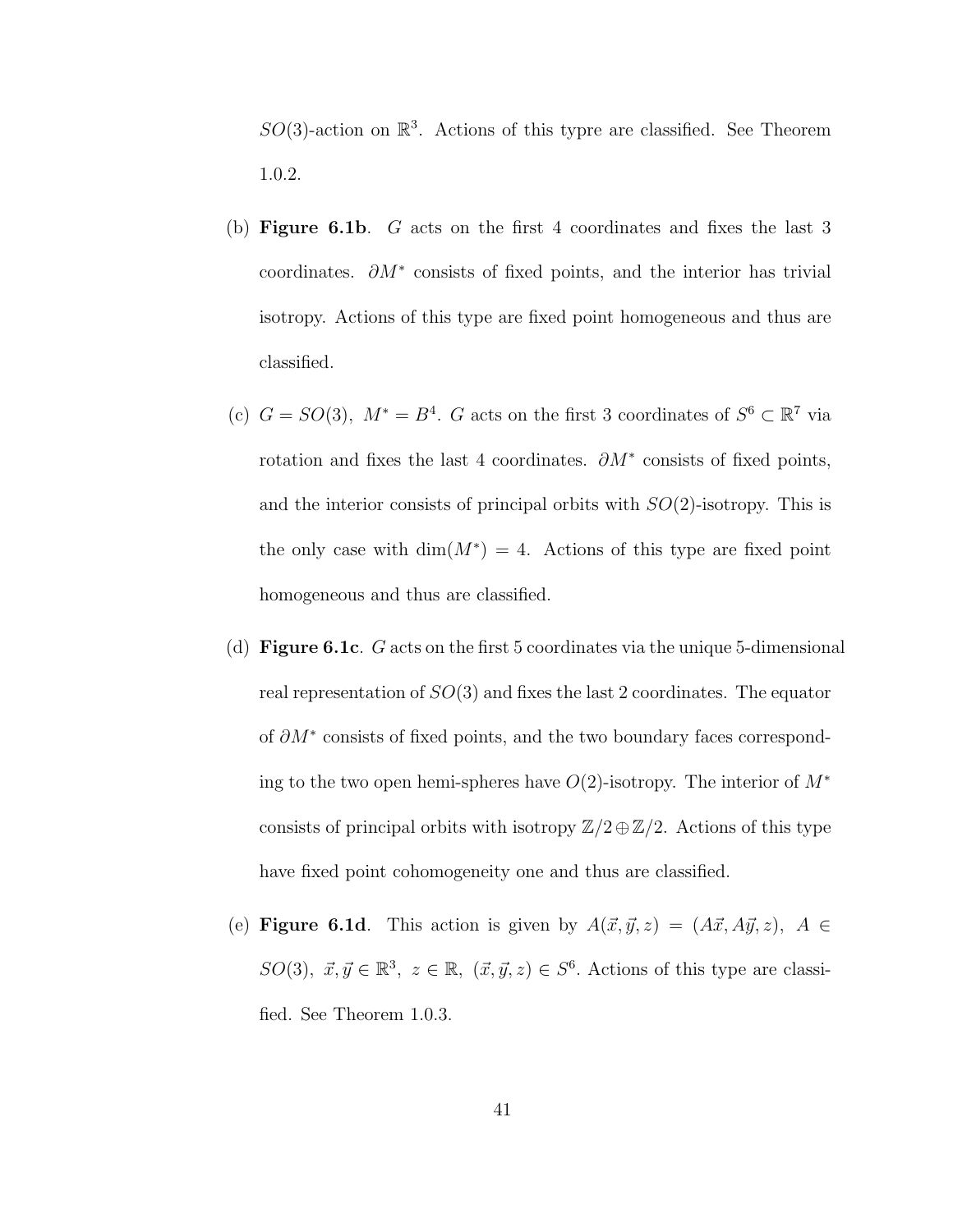

Figure 6.1:  $M = S^6$ 

- 2. Actions on  $\mathbb{CP}^3$ :
	- (a) Figure 6.2a. A linear  $SU(2)$ -action on  $\mathbb{CP}^3$ , acting on the first 2 homogeneous coordinates and fixing the last 2 homogeneous coordinates.  $M^* = B^3$ .  $\partial M^* = S^2$  consists of fixed points, and the interior minus the center has trivial isotropy. The center has  $U(1)$ -isotropy, represented by  $[x, y, 0, 0] \in \mathbb{CP}^3$ . Actions of this type are fixed point homogeneous.
	- (b) Figure 6.2b. This action is induced from one  $SU(2)$ -action. Let  $A \in$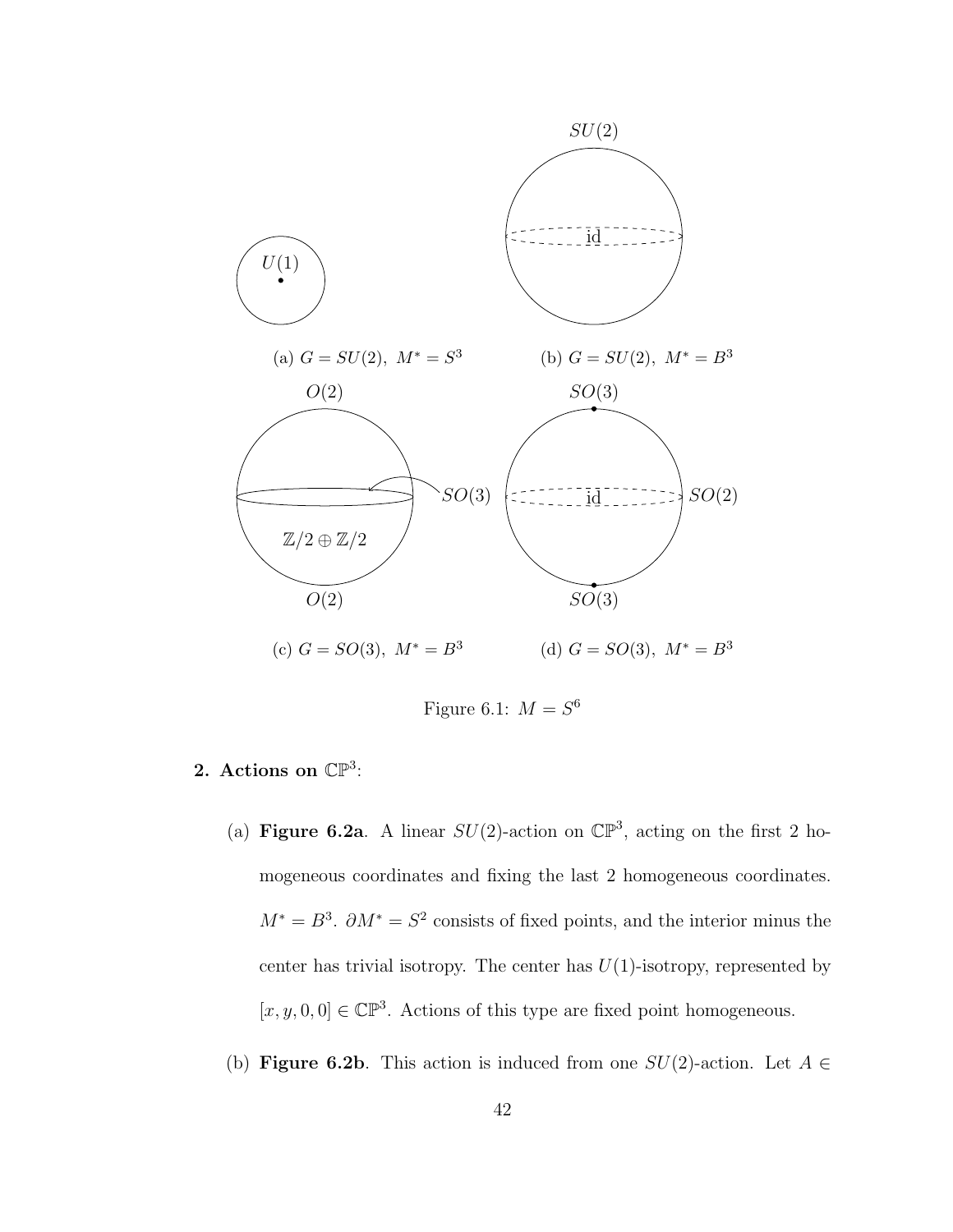$SU(2)$  act on  $\mathbb{CP}^3$  via  $A(\vec{x}, \vec{y}) = (A\vec{x}, A\vec{y}), \ \vec{x}, \vec{y} \in \mathbb{C}^2$ . This action is ineffective since  $-Id \in SU(2)$  acts trivially, thus descends to an  $SO(3)$ action. The interior of  $M^*$  consists of principal orbits, and  $\partial M^*$  consists of singular  $SO(2)$ -orbits.

- (c) **Figure 6.2c**. This action is given by  $A(z_1 : z_2 : z_3 : z_4) = (A(z_1 : z_2 : z_3 : z_4))$  $(z_3)^T : z_4$ ,  $A \in SO(3)$ ,  $(z_1 : z_2 : z_3 : z_4) \in \mathbb{CP}^3$ .
- (d) Figure 6.2d. The irreducible representation of  $SU(2)$  on  $\mathbb{C}^4$  induces an action on  $\mathbb{CP}^3$ , which is ineffective with kernel  $\mathbb{Z}/2$  and descends to  $SO(3)$ .
- 3. Actions on  $SU(3)/T^2$ :
	- (a) Figure 6.3a. This action is given by left multiplication. Actions of this type are classified. See Theorem 1.0.2.
	- (b) Figure 6.3b. This action is given by left multiplication.
- 4. An action on  $SU(3)/T^2$ . Recall that the description of the biquotient is given by  $SU(3)/T^2 = (z, w, zw) \setminus SU(3)/(1, 1, z^2w^2)^{-1}, z, w \in S^1$ .  $G =$  $SU(2)$ ,  $M^* = S^3$ .  $SU(2)$  acts from the right as the first 2 block of  $SU(3)$ , commuting with the  $T^2$ -action. The orbit strata are indicated in Figure 6.4. A computation, using Mayer-Vietoris sequence, shows that G-spaces of this type have the same cohomology groups as  $SU(3)/T^2$ , that is,  $H^0 = H^6 =$  $\mathbb{Z}, H^2 = H^4 = \mathbb{Z} \oplus \mathbb{Z}, H^{2i+1} = 0.$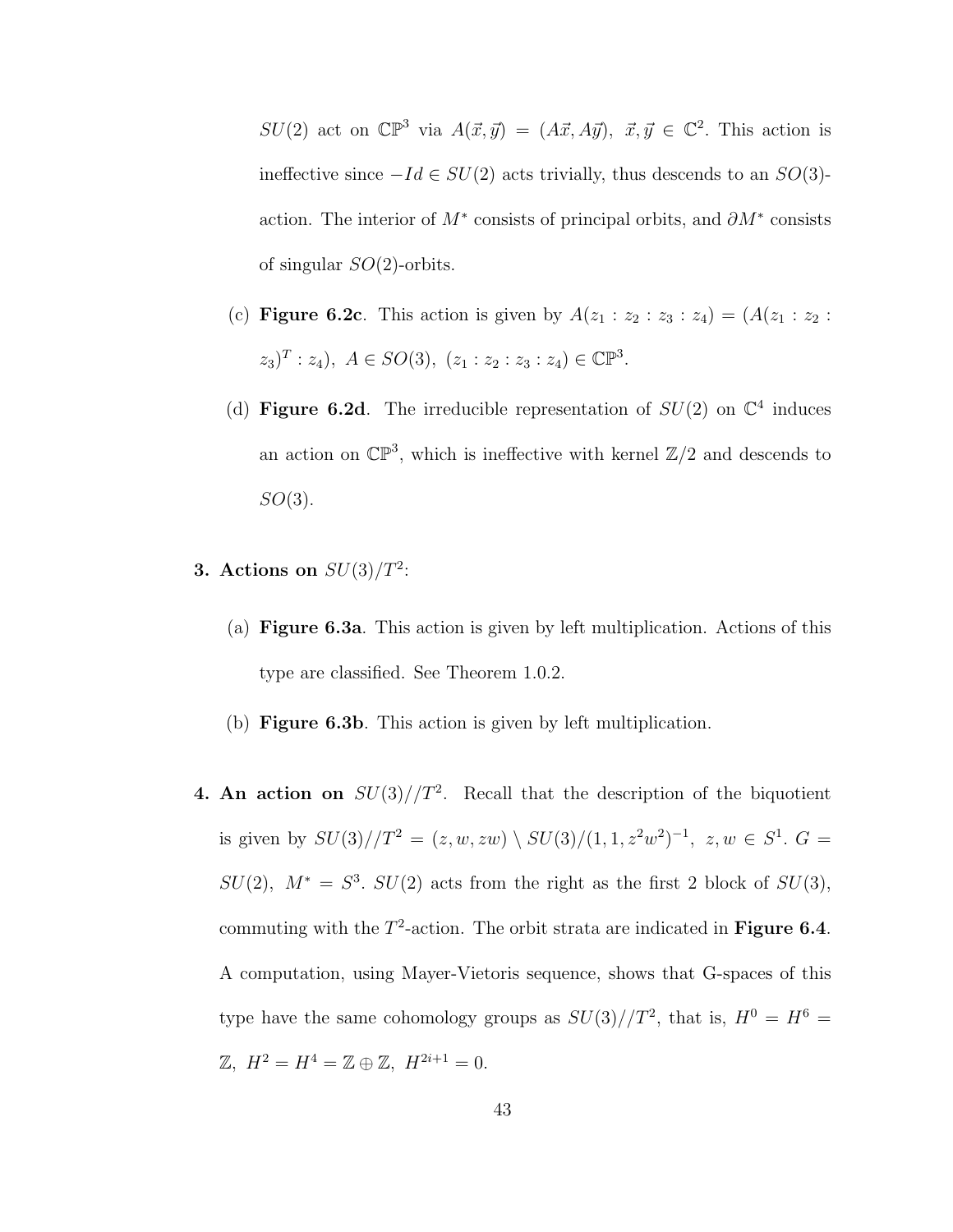

Figure 6.2:  $M = \mathbb{CP}^3$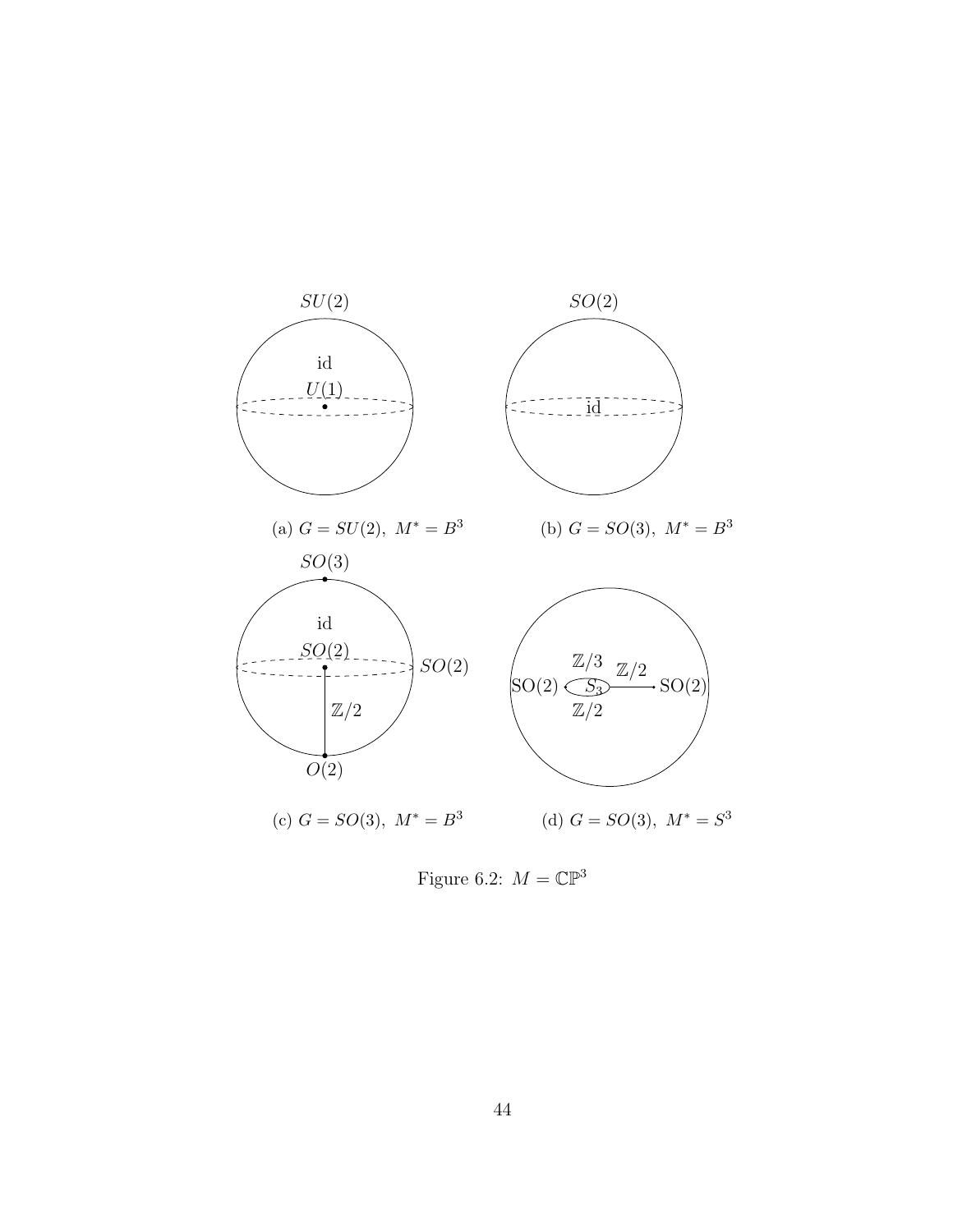

Figure 6.3:  $M=SU(3)/T^2$ 



Figure 6.4:  $G = SU(2), M^* = S^3$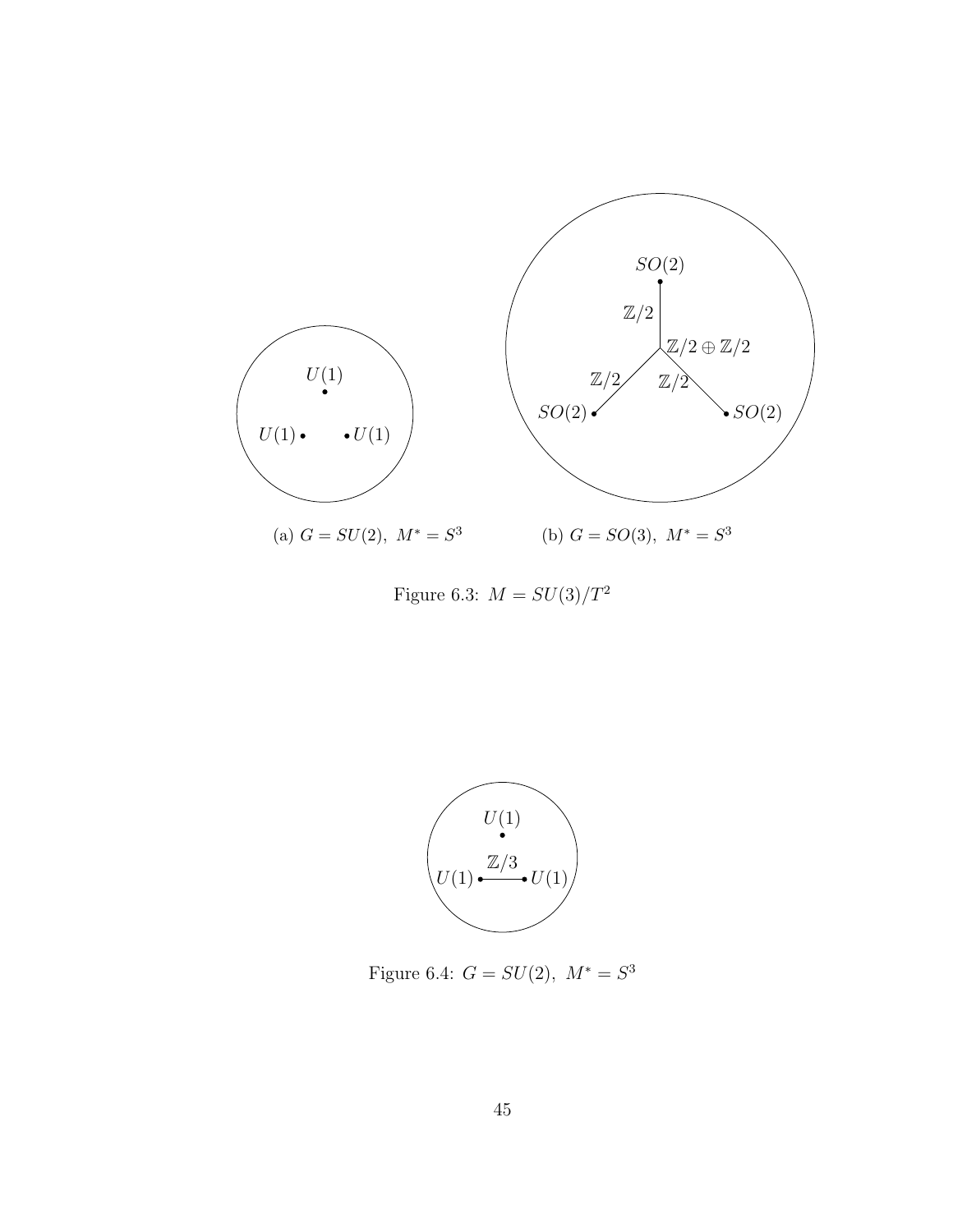## Bibliography

- [AB15] M. Alexandrino and R. Bettiol. Lie Groups and Geometric Aspects of Isometric Actions. Springer, 213 p., hardcover, ISBN 978-3319166124, 2015.
- [BB76] L. Berard-Bergery. Les varietes riemanniennes homogenes simplement connexes de dimension impaire a courbure strictement positive. J. Math. pure et appl. 55, 47-68, 1976.
- [Bre72] Glen E. Bredon. Introduction to compact transformation groups. Academic Press, New York, Pure and Applied Mathematics, Vol. 46, 1972.
- [Dea11] Owen Dearricott. A 7-manifold with positive curvature. Duke Math. J. Volume 158, Number 2, 307-346, 2011.
- [Esc82] J. H. Eschenburg. New examples of manifolds with strictly positive curvature. Invent. Math. 66, 469-480, 1982.
- [Fan02] Fuquan Fang. Positively curved 6-manifolds with simple symmetry groups. Anais da Academia Brasileira de Ciências 74(4): 589-597, 2002.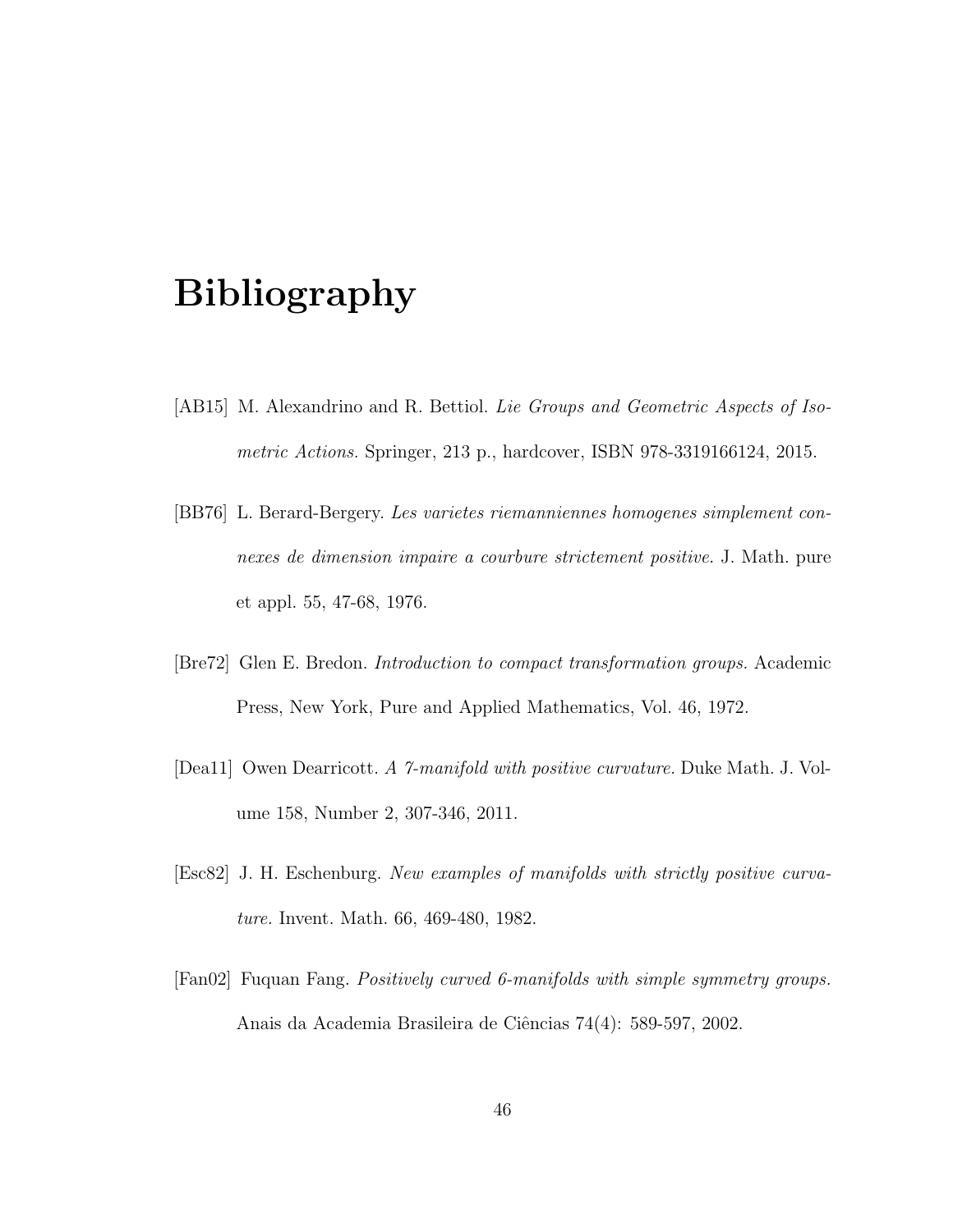- [FGT17] F. Fang, K. Grove and G. Thorbergsson. Tits Geometry and Positive Curvature. Acta Math. Volume 218, Number 1, 1-53, 2017.
- [Gro02] K.Grove. Geometry of and via symmetry. In Conformal, Riemannian and Lagrangian geometry (Knoxville, TN, 2000), volume 27 of Univ. Lecture Ser., pages 31-53. Amer. Math. Soc., Providence, RI, 2002.
- [GK04] K.Grove and C.W.Kim. Positively curved manifolds with low fixed point  $cohomogeneity$ . J. Differential Geom.,  $67(1)$ :1-33, 2004.
- [GS94] K. Grove and C. Searle. Positively curved manifolds with maximal symmetry rank. J. Pure Appl. Algebra, 91(1):137-142, 1994.
- [GS97] Grove K and Searle C. Differential topological restrictions curvature and symmetry. J. Diff. Geom 47: 530-559, 1997.
- [GSZ06] K.Grove, K.Shankar and W.Ziller. Symmetries of Eschenburg spaces and the Chern problem. Asian Journal of Mathematics 10(3), 2006.
- [GVZ11] K.Grove, L.Verdiani and W.Ziller. An Exotic T<sub>1</sub>S<sup>4</sup> with Positive Curvature. Geom. Funct. Anal. 21: 499, 2011.
- [GWZ08] K.Grove, B.Wilking and W.Ziller. Positively curved cohomogeneity one manifolds and 3-Sasakian geometry. J. Differential Geom. Volume 78, Number 1, 33-111, 2008.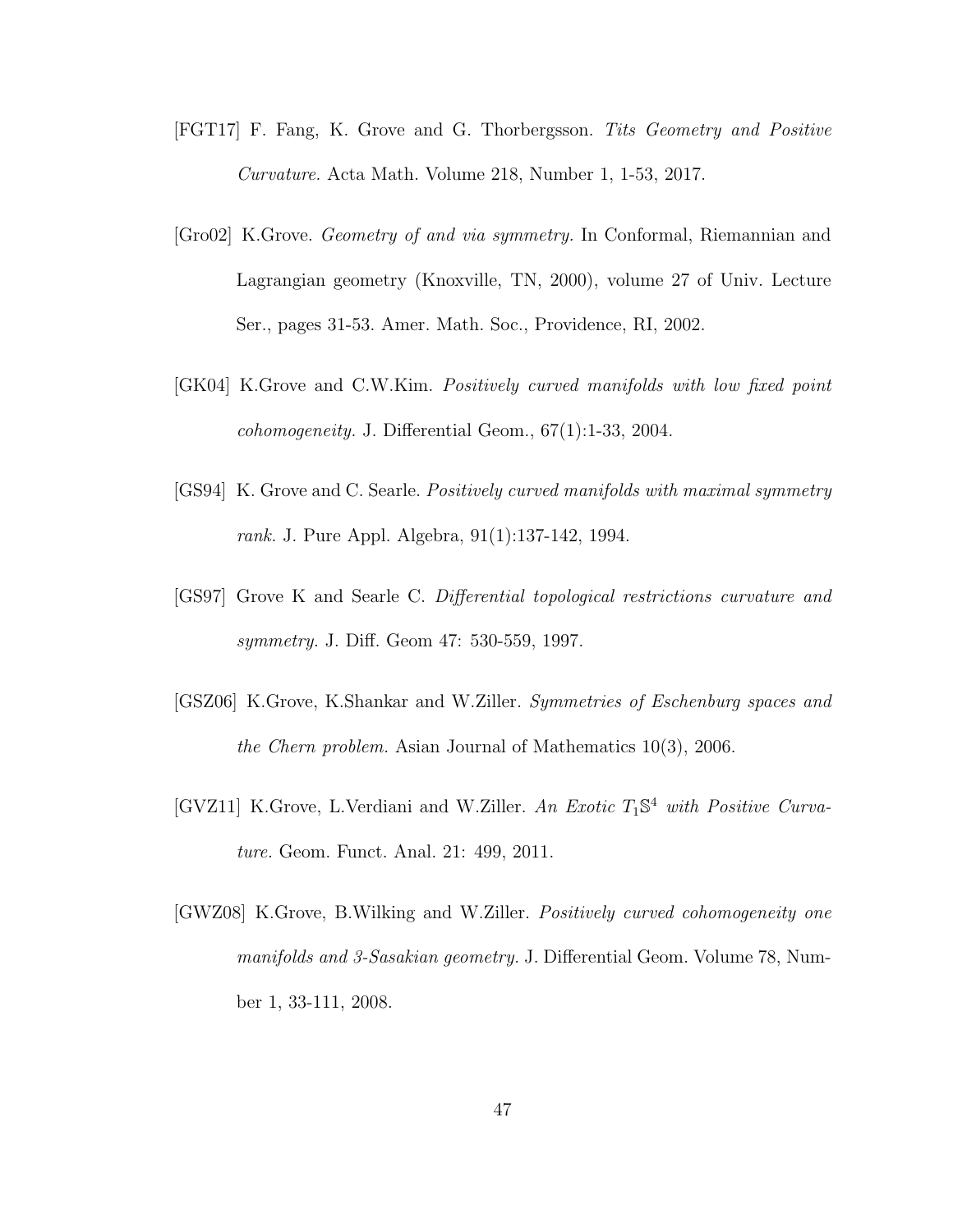- [GW14] K.Grove and B.Wilking. A knot characterization and 1-connected nonnegatively curved 4-manifolds with circle symmetry. Geom. Topol. 18, 3091-3110, 2014.
- [Ham82] Hamilton, Richard S. Three-manifolds with positive Ricci curvature. J. Differential Geom. 17, no. 2, 255–306, 1982.
- [HK89] W.Y. Hsiang and B. Kleiner. On the topology of positively curved 4 manifolds with symmetry. J. Differential Geom., 30:615-621, 1989.
- [Kob58] S. Kobayashi. Fixed points of isometries. Nagoya Math. J., 13:63-68, 1958.
- [Par86] Jeff Parker. 4-Dimensional G-manifolds with 3-dimensional orbits. Pacific Journal of Mathematics, Vol. 125, No. 1,1986.
- [Per94] G.Perelman. Proof of the soul conjecture of Cheeger and Gromoll. J. Differential Geom. Volume 40, Number 1, 209-212, 1994.
- [PS12] Thomas Puettmann, Catherine Searle. The Hopf conjecture for manifolds with low cohomogeneity or high symmetry rank. Proceedings of the AMS, Volume 130, Number 1, Pages 163-166, 2001.
- [Ron02] X. Rong. Positively curved manifolds with almost maximal symmetry rank. Geom. Dedicata, 95(1):157-182, 2002.
- [Sim16] Fabio Simas. Nonnegatively curved five-manifolds with non-abelian symmetry. Geom. Dedicata, 181: 61, 2016.